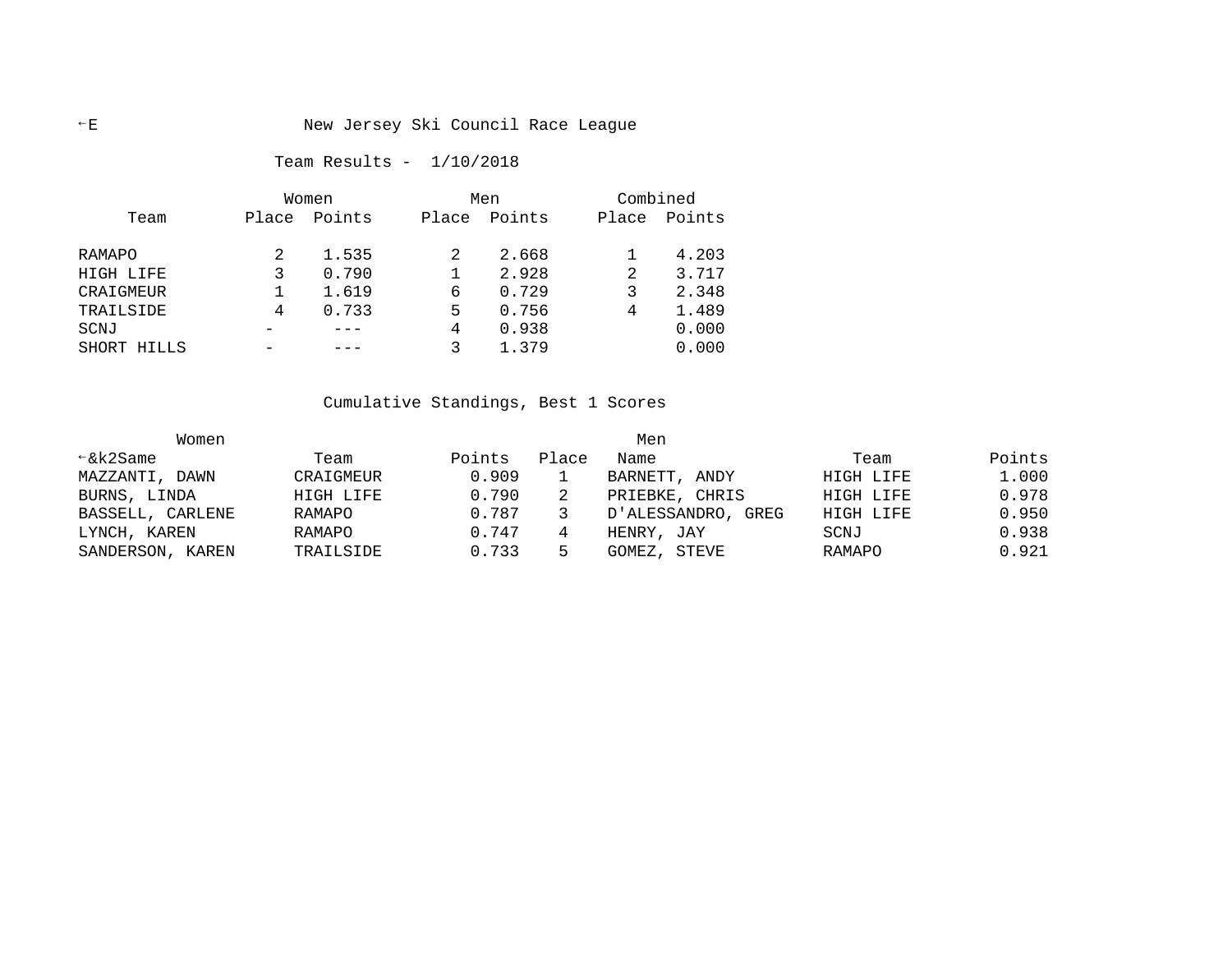## Race Date: 1/10/2018 - Page 1 Reference Time : 77.98 All Racers

| Place | Name                   | Team        | Bib               | Sex         | Time 1     | Time 2 |        | Total Points |
|-------|------------------------|-------------|-------------------|-------------|------------|--------|--------|--------------|
|       | 1 BARNETT, ANDY        | HIGH LIFE   | 1                 | М           | 39.57      | 38.41  | 77.98  | 1.000        |
|       | 2 PRIEBKE, CHRIS       | HIGH LIFE   | $\overline{2}$    | $M_{\odot}$ | 39.96      | 39.77  | 79.73  | 0.978        |
|       | 3 D'ALESSANDRO, GREG   | HIGH LIFE   | $\overline{3}$    | M           | 41.67      | 40.42  | 82.09  | 0.950        |
|       | 4 HENRY, JAY           | SCNJ        | $\overline{4}$    | M           | 39.26      | 43.87  | 83.13  | 0.938        |
|       | 5 GOMEZ, STEVE         | RAMAPO      | 5                 | $\mathbf M$ | 42.92      | 41.74  | 84.66  | 0.921        |
|       | 6 HUSTON, MIKE         | HIGH LIFE   | 6                 | M           | 42.62      | 42.94  | 85.56  | 0.911        |
|       | 7 MAZZANTI, DAWN       | CRAIGMEUR   | $7\overline{ }$   | F           | 43.03      | 42.76  | 85.79  | 0.909        |
|       | 8 SIDLOVSKY, BILL      | RAMAPO      | 8                 | M           | 43.63      | 43.76  | 87.39  | 0.892        |
|       | 9 GRIFFIN, RICH        | HIGH LIFE   | 9                 | M           | 43.99      | 43.77  | 87.76  | 0.889        |
|       | 10 MERTZ, ED           | SHORT HILLS | 11                | M           | 45.22      | 45.84  | 91.06  | 0.856        |
|       | 11 BASSELL, STU        | RAMAPO      | $12 \overline{ }$ | M           | 46.23      | 45.01  | 91.24  | 0.855        |
|       | 12 DIEDERICH, MIKE     | RAMAPO      | 13                | M           | 46.78      | 46.48  | 93.26  | 0.836        |
|       | 13 BURNS, LINDA        | HIGH LIFE   | 14                | $\mathbf F$ | 48.87      | 49.90  | 98.77  | 0.790        |
|       | 14 BASSELL, CARLENE    | RAMAPO      | 15                | $\mathbf F$ | 49.30      | 49.76  | 99.06  | 0.787        |
|       | 15 GLICK, KEN          | RAMAPO      | 16                | M           | 50.52      | 50.05  | 100.57 | 0.775        |
|       | 16 CUMMINGS, PATRICK   | TRAILSIDE   | 17                | М           | 51.87      | 51.29  | 103.16 | 0.756        |
|       | 17 LYNCH, KAREN        | RAMAPO      | 18                | $_{\rm F}$  | 51.71      | 52.63  | 104.34 | 0.747        |
|       | 18 CURNYN, DENNIS      | RAMAPO      | 19                | M           | 52.51      | 51.98  | 104.49 | 0.746        |
|       | 19 SANDERSON, KAREN    | TRAILSIDE   | 20                | $\mathbf F$ | 53.80      | 52.60  | 106.40 | 0.733        |
|       | 20 DE SOUTER, MARISSA  | RAMAPO      | 21                | $\mathbf F$ | 55.12      | 51.69  | 106.81 | 0.730        |
|       | 21 RACHMIEL, MIKE      | CRAIGMEUR   | 22                | M           | 54.01      | 52.93  | 106.94 | 0.729        |
|       | 22 OTTE, DOUG          | HIGH LIFE   | 23                | M           | 54.12      | 53.96  | 108.08 | 0.722        |
|       | 23 RACHMIEL, BRIANNE   | CRAIGMEUR   | 24                | $_{\rm F}$  | 54.76      | 55.13  | 109.89 | 0.710        |
|       | 24 MANDANAYAKE, ATHULA | HIGH LIFE   | 25                | M           | 60.66      | 60.90  | 121.56 | 0.641        |
|       | 25 MONTANTI, MARK      | RAMAPO      | 26                | M           | 67.84      | 65.77  | 133.61 | 0.584        |
|       | 26 KALTNECKAR, NICK    | SHORT HILLS | 10                | M           | 76.93      | 72.36  | 149.29 | 0.522        |
|       | WITALIS, CAROL         | TRAILSIDE   | 27                | $_{\rm F}$  | 52.85      | DNF    | 0.00   | 0.000        |
|       | MCCUSKER, CHUCK        | HIGH LIFE   | 28                | M           | <b>DNF</b> | 45.08  | 0.00   | 0.000        |

&k2S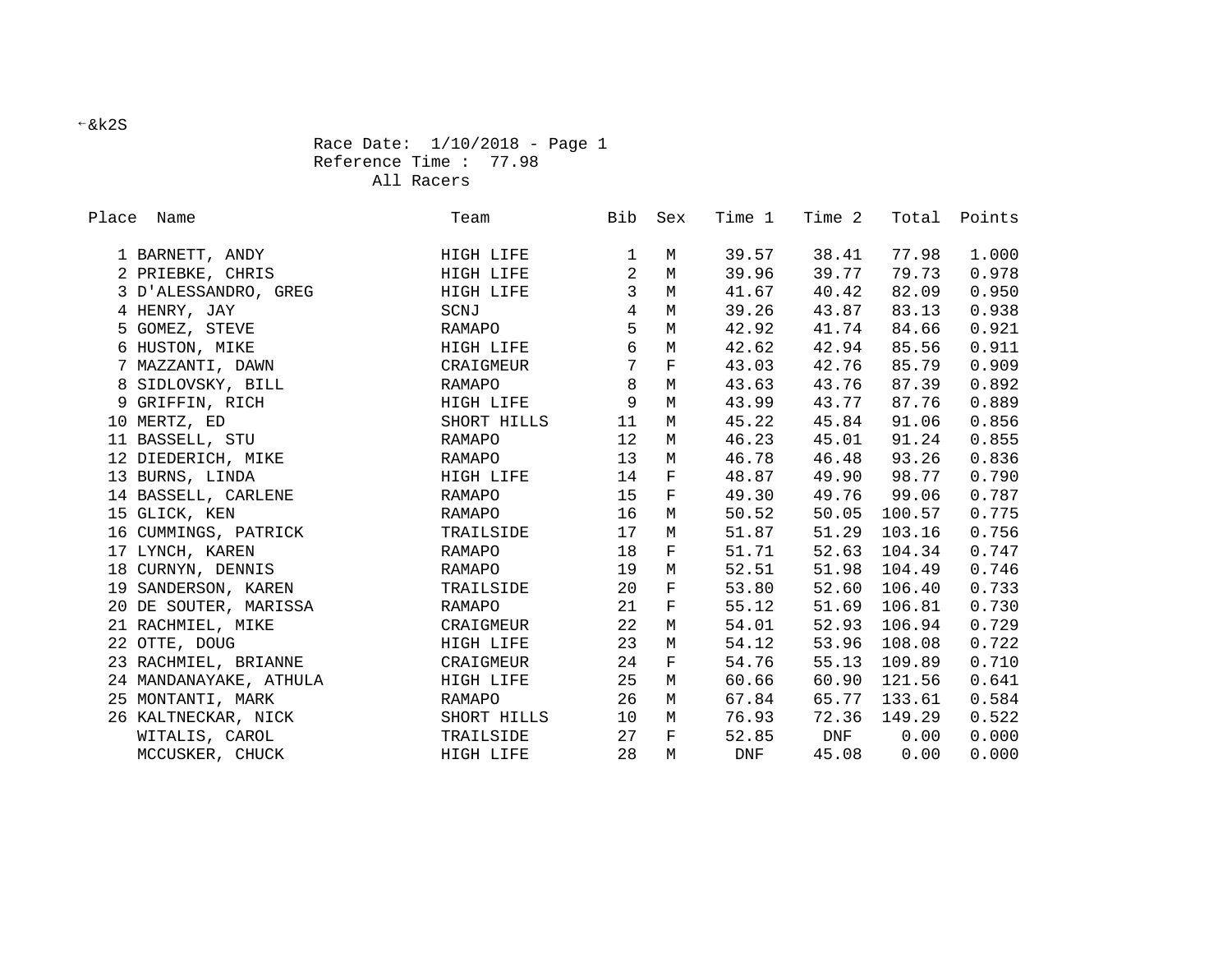## Race Date: 1/10/2018 - Page 2 Reference Time : 77.98 **Men** Mension of the state of the Mension of the Mension of the Mension of the Mension of the Mension of the Men

| Place Name             | Team        | Bib            | Sex         | Time 1 | Time 2 |        | Total Points |
|------------------------|-------------|----------------|-------------|--------|--------|--------|--------------|
| 1 BARNETT, ANDY        | HIGH LIFE   |                | M           | 39.57  | 38.41  | 77.98  | 1.000        |
| 2 PRIEBKE, CHRIS       | HIGH LIFE   | $\overline{2}$ | M           | 39.96  | 39.77  | 79.73  | 0.978        |
| 3 D'ALESSANDRO, GREG   | HIGH LIFE   | $\mathbf{3}$   | M           | 41.67  | 40.42  | 82.09  | 0.950        |
| 4 HENRY, JAY           | SCNJ        | $\overline{4}$ | M           | 39.26  | 43.87  | 83.13  | 0.938        |
| 5 GOMEZ, STEVE         | RAMAPO      | 5              | $M_{\odot}$ | 42.92  | 41.74  | 84.66  | 0.921        |
| 6 HUSTON, MIKE         | HIGH LIFE   | 6              | M           | 42.62  | 42.94  | 85.56  | 0.911        |
| 7 SIDLOVSKY, BILL      | RAMAPO      | 8              | M           | 43.63  | 43.76  | 87.39  | 0.892        |
| 8 GRIFFIN, RICH        | HIGH LIFE   | 9              | M           | 43.99  | 43.77  | 87.76  | 0.889        |
| 9 MERTZ, ED            | SHORT HILLS | 11             | M           | 45.22  | 45.84  | 91.06  | 0.856        |
| 10 BASSELL, STU        | RAMAPO      | 12             | M           | 46.23  | 45.01  | 91.24  | 0.855        |
| 11 DIEDERICH, MIKE     | RAMAPO      | 13             | M           | 46.78  | 46.48  | 93.26  | 0.836        |
| 12 GLICK, KEN          | RAMAPO      | 16             | M           | 50.52  | 50.05  | 100.57 | 0.775        |
| 13 CUMMINGS, PATRICK   | TRAILSIDE   | 17             | M           | 51.87  | 51.29  | 103.16 | 0.756        |
| 14 CURNYN, DENNIS      | RAMAPO      | 19             | M           | 52.51  | 51.98  | 104.49 | 0.746        |
| 15 RACHMIEL, MIKE      | CRAIGMEUR   | 22             | M           | 54.01  | 52.93  | 106.94 | 0.729        |
| 16 OTTE, DOUG          | HIGH LIFE   | 23             | M           | 54.12  | 53.96  | 108.08 | 0.722        |
| 17 MANDANAYAKE, ATHULA | HIGH LIFE   | 25             | M           | 60.66  | 60.90  | 121.56 | 0.641        |
| 18 MONTANTI, MARK      | RAMAPO      | 26             | M           | 67.84  | 65.77  | 133.61 | 0.584        |
| 19 KALTNECKAR, NICK    | SHORT HILLS | 10             | M           | 76.93  | 72.36  | 149.29 | 0.522        |
| MCCUSKER, CHUCK        | HIGH LIFE   | 28             | M           | DNF    | 45.08  | 0.00   | 0.000        |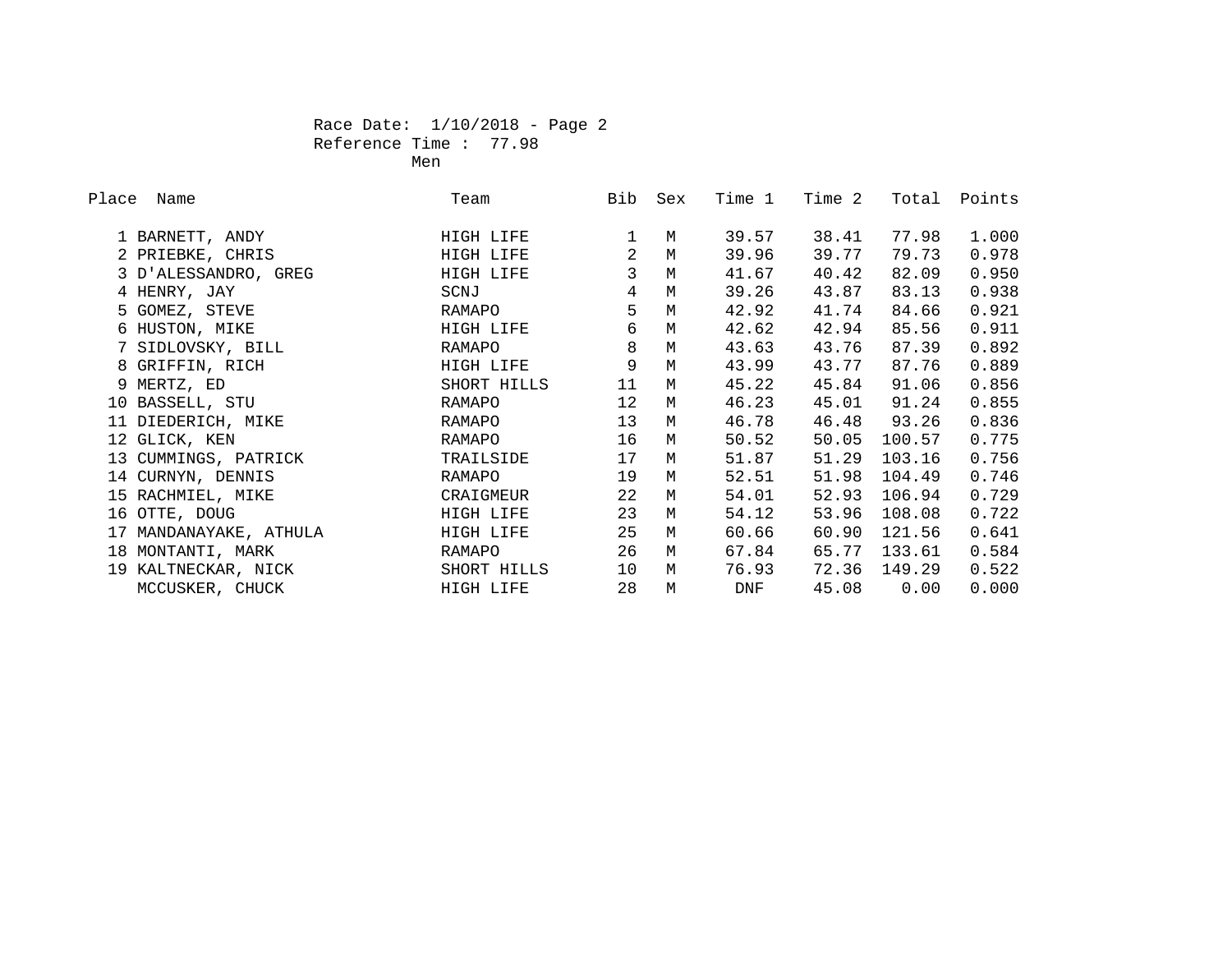## Race Date: 1/10/2018 - Page 3 Reference Time : 77.98 women women women women women women women women women women women women women women women women women women wo

| Place<br>Name        | Team      | Bib | Sex          | Time 1 | Time 2     | Total  | Points |
|----------------------|-----------|-----|--------------|--------|------------|--------|--------|
|                      |           |     |              |        |            |        |        |
| 1 MAZZANTI, DAWN     | CRAIGMEUR |     | F            | 43.03  | 42.76      | 85.79  | 0.909  |
| 2 BURNS, LINDA       | HIGH LIFE | 14  | $_{\rm F}$   | 48.87  | 49.90      | 98.77  | 0.790  |
| 3 BASSELL, CARLENE   | RAMAPO    | 15  | $\mathbf{F}$ | 49.30  | 49.76      | 99.06  | 0.787  |
| 4 LYNCH, KAREN       | RAMAPO    | 18  | $\mathbf{F}$ | 51.71  | 52.63      | 104.34 | 0.747  |
| 5 SANDERSON, KAREN   | TRAILSIDE | 20  | $\mathbf{F}$ | 53.80  | 52.60      | 106.40 | 0.733  |
| 6 DE SOUTER, MARISSA | RAMAPO    | 21  | $\mathbf{F}$ | 55.12  | 51.69      | 106.81 | 0.730  |
| 7 RACHMIEL, BRIANNE  | CRAIGMEUR | 24  | $\mathbf{F}$ | 54.76  | 55.13      | 109.89 | 0.710  |
| WITALIS, CAROL       | TRAILSIDE | 27  | $_{\rm F}$   | 52.85  | <b>DNF</b> | 0.00   | 0.000  |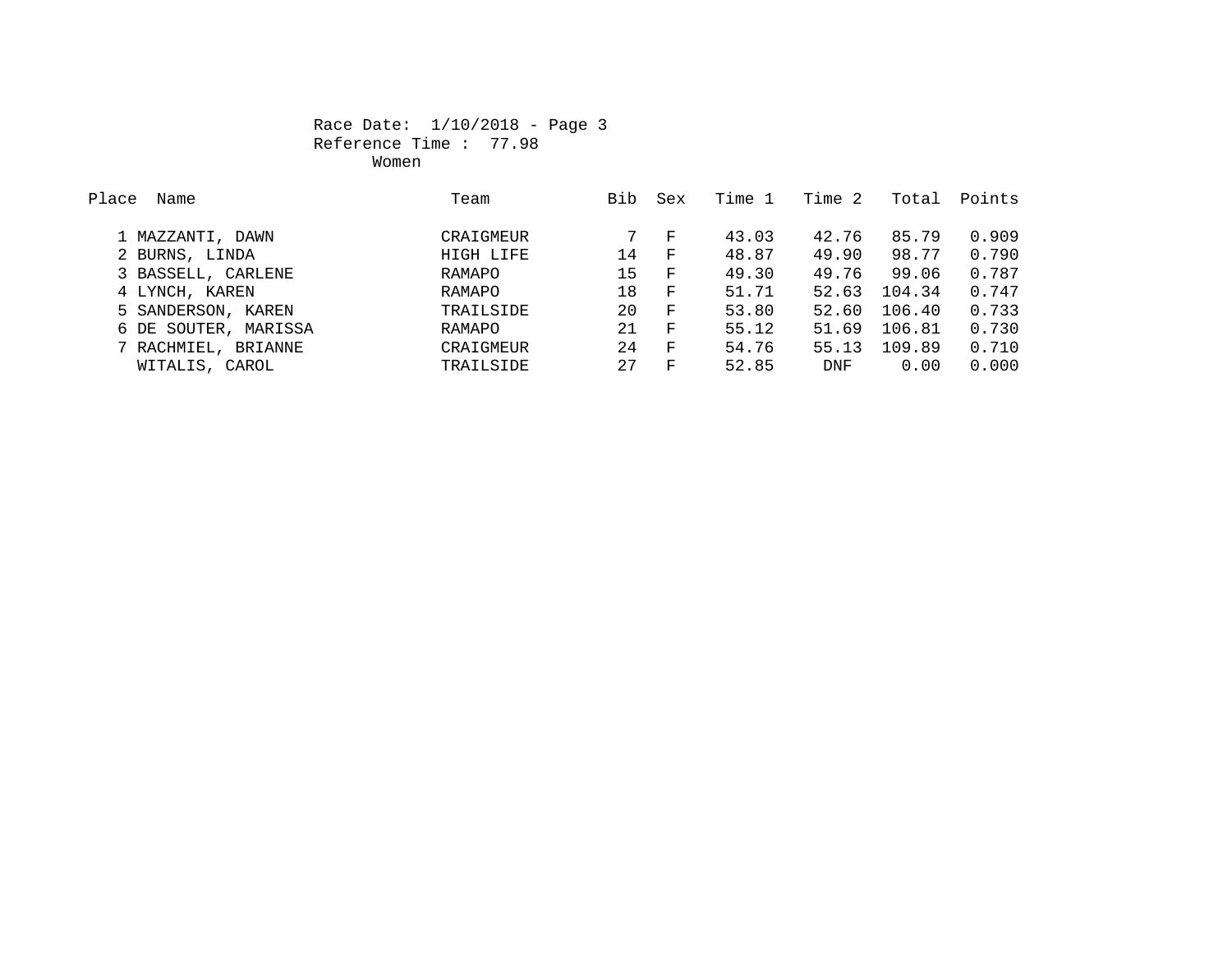## Race Date: 1/10/2018 Reference Time : 77.98 Racers for RAMAPO

| Place | Name                 | Team   | Bib | Sex        | Time 1 | Time 2 | Total  | Points | Team Points |
|-------|----------------------|--------|-----|------------|--------|--------|--------|--------|-------------|
|       |                      |        |     |            |        |        |        |        |             |
|       | 1 GOMEZ, STEVE       | RAMAPO | 5   | M          | 42.92  | 41.74  | 84.66  | 0.921  | 1.000       |
|       | 2 SIDLOVSKY, BILL    | RAMAPO | 8   | M          | 43.63  | 43.76  | 87.39  | 0.892  | 0.969       |
|       | 3 BASSELL, STU       | RAMAPO | 12  | M          | 46.23  | 45.01  | 91.24  | 0.855  | 0.928       |
|       | 4 DIEDERICH, MIKE    | RAMAPO | 13  | M          | 46.78  | 46.48  | 93.26  | 0.836  | 0.908       |
|       | 5 BASSELL, CARLENE   | RAMAPO | 15  | $_{\rm F}$ | 49.30  | 49.76  | 99.06  | 0.787  | 0.855       |
|       | 6 GLICK, KEN         | RAMAPO | 16  | M          | 50.52  | 50.05  | 100.57 | 0.775  | 0.842       |
|       | 7 LYNCH, KAREN       | RAMAPO | 18  | F          | 51.71  | 52.63  | 104.34 | 0.747  | 0.811       |
|       | 8 CURNYN, DENNIS     | RAMAPO | 19  | M          | 52.51  | 51.98  | 104.49 | 0.746  | 0.810       |
|       | 9 DE SOUTER, MARISSA | RAMAPO | 21  | F          | 55.12  | 51.69  | 106.81 | 0.730  | 0.793       |
|       | 10 MONTANTI, MARK    | RAMAPO | 26  | M          | 67.84  | 65.77  | 133.61 | 0.584  | 0.634       |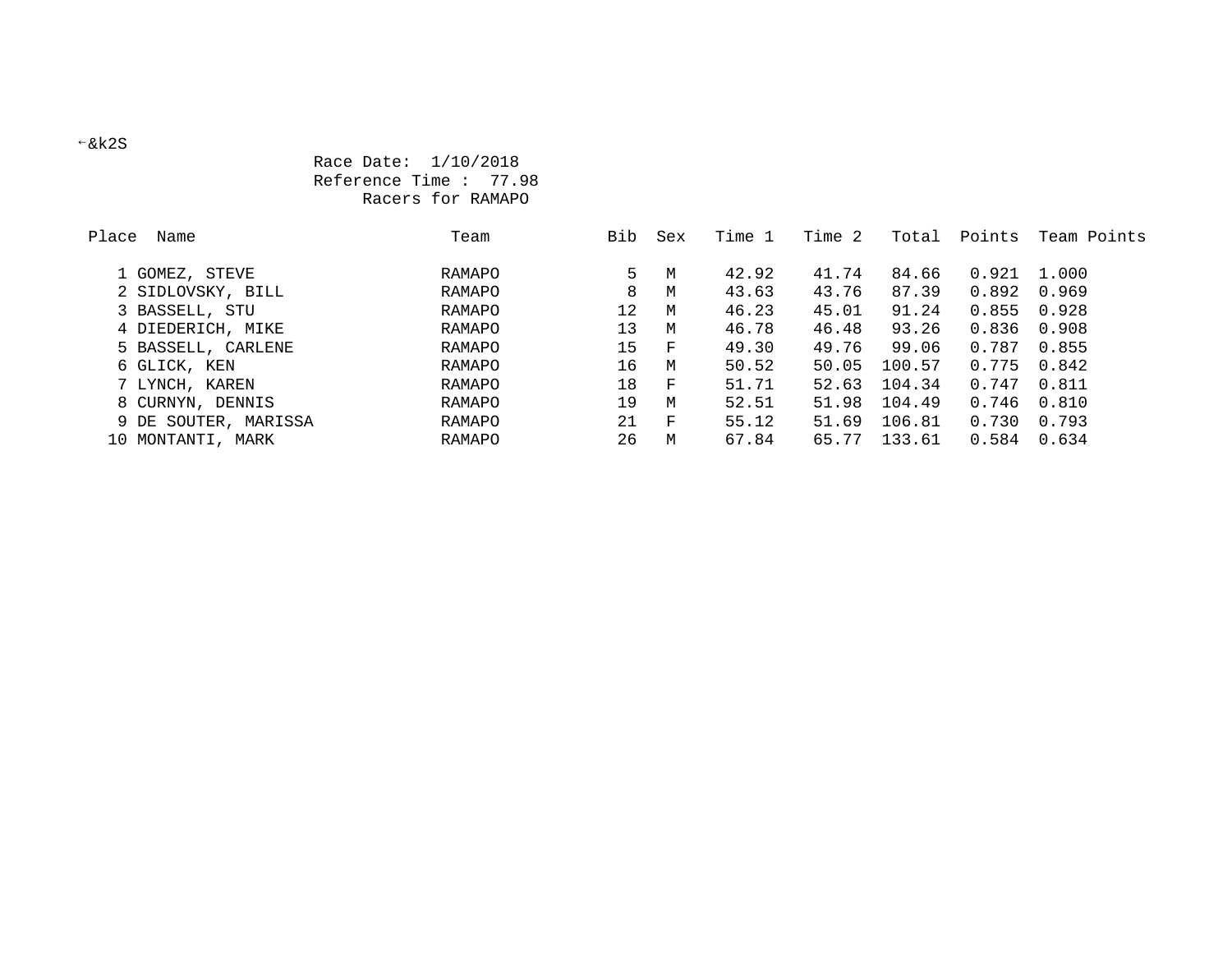## E New Jersey Ski Council Race League

Team Results - 1/17/2018

|               | Women |        |       | Men    | Combined |        |  |
|---------------|-------|--------|-------|--------|----------|--------|--|
| Team          | Place | Points | Place | Points | Place    | Points |  |
| <b>RAMAPO</b> |       | 1.508  |       | 2.533  |          | 4.041  |  |
| HIGH LIFE     | 3     | 0.767  |       | 2.916  | 2        | 3.683  |  |
| CRAIGMEUR     | 2     | 0.864  | 3     | 1.446  | 3        | 2.310  |  |
| TRAILSIDE     | 4     | 0.698  | 6     | 0.764  | 4        | 1.462  |  |
| SCNJ          |       |        | 4     | 0.946  |          | 0.000  |  |
| SHORT HILLS   |       |        | 5     | 0.827  |          | 0.000  |  |

#### Cumulative Team Results - 1/17/2018 Best 2 of 2 Races

|             | Women |        |       | Men    | Combined |        |  |
|-------------|-------|--------|-------|--------|----------|--------|--|
| Team        | Place | Points | Place | Points | Place    | Points |  |
| RAMAPO      |       | 3.043  | 2     | 5.201  |          | 8.244  |  |
| HIGH LIFE   | 3     | 1.556  |       | 5.844  | 2        | 7.400  |  |
| CRAIGMEUR   | 2     | 2.482  | 4     | 2.175  | 3        | 4.658  |  |
| TRAILSIDE   | 4     | 1.431  | 6     | 1.520  | 4        | 2.951  |  |
| SCNJ        |       |        | 5     | 1.884  |          |        |  |
| SHORT HILLS |       |        |       | 2.205  |          |        |  |

## Cumulative Standings, Best 2 Scores

| Women              |           |        |       |                       |           |        |
|--------------------|-----------|--------|-------|-----------------------|-----------|--------|
| $\xi$ k2S          |           |        |       |                       |           |        |
| Name               | Team      | Points | Place | Name                  | Team      | Points |
| MAZZANTI, DAWN     | CRAIGMEUR | 1.773  |       | BARNETT, ANDY         | HIGH LIFE | 2.000  |
| BURNS, LINDA       | HIGH LIFE | 1.556  | 2     | PRIEBKE, CHRIS        | HIGH LIFE | 1.936  |
| BASSELL, CARLENE   | RAMAPO    | 1.543  | 3     | D'ALESSANDRO,<br>GREG | HIGH LIFE | 1.908  |
| DE SOUTER, MARISSA | RAMAPO    | 1.482  | 4     | HENRY, JAY            | SCNJ      | 1.884  |
| LYNCH, KAREN       | RAMAPO    | 1.474  | 5     | GOMEZ, STEVE          | RAMAPO    | 1.797  |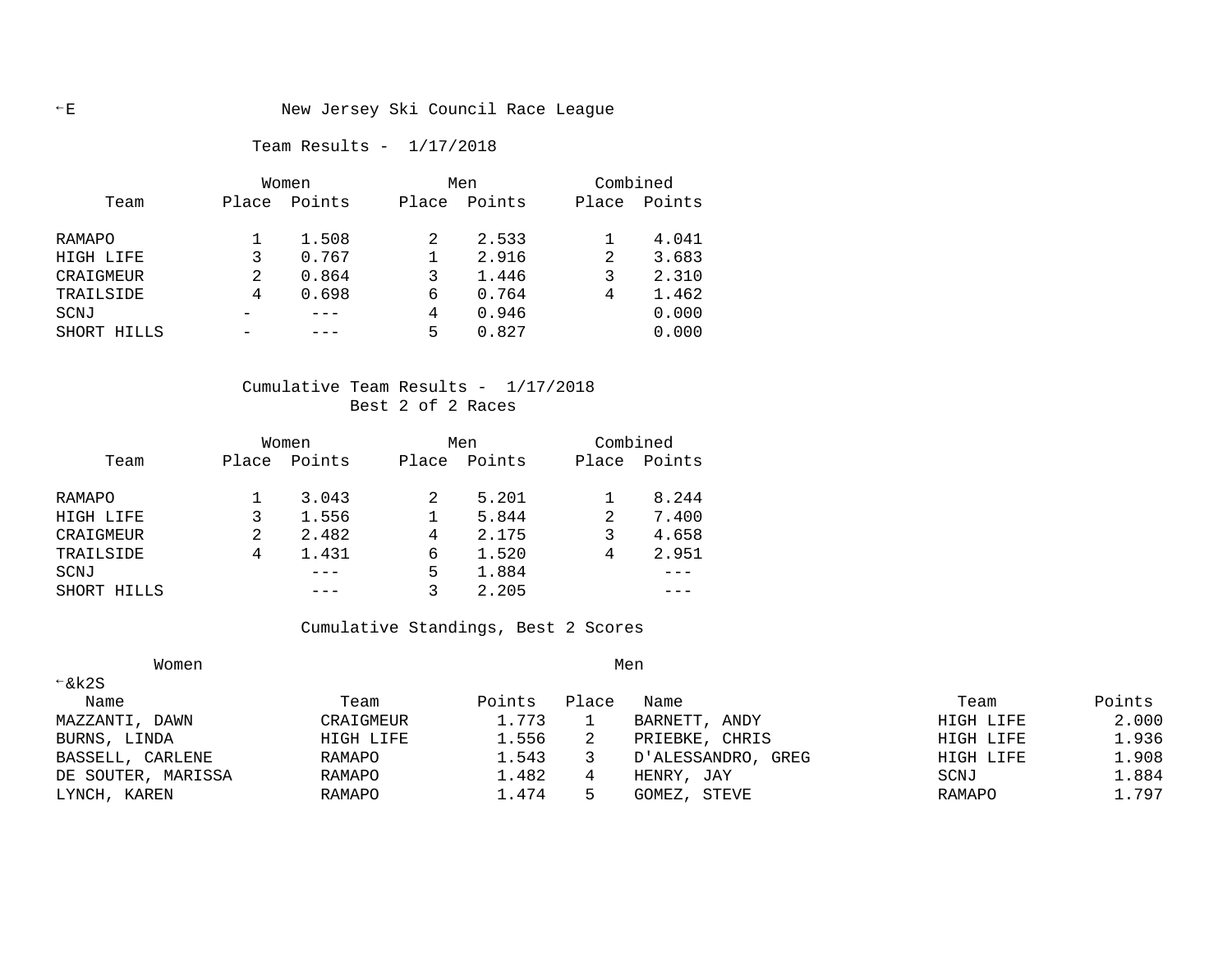## Race Date: 1/17/2018 - Page 1 Reference Time : 88.36 All Racers

| Place Name            | Team          | Bib             | Sex         | Time 1 | Time 2 |              | Total Points |
|-----------------------|---------------|-----------------|-------------|--------|--------|--------------|--------------|
| 1 BARNETT, ANDY       | HIGH LIFE     | $\mathbf{1}$    | M           | 44.71  | 43.65  | 88.36        | 1.000        |
| 2 D'ALESSANDRO, GREG  | HIGH LIFE     | 2               | M           | 46.21  | 45.98  | 92.19        | 0.958        |
| 3 PRIEBKE, CHRIS      | HIGH LIFE     | $\mathbf{3}$    | M           | 46.66  | 45.61  | 92.27        | 0.958        |
| 4 HENRY, JAY          | SCNJ          | $\overline{4}$  | M           | 47.37  | 46.02  | 93.39        | 0.946        |
| 5 GOMEZ, STEVE        | RAMAPO        | 5               | M           | 50.06  | 50.85  | 100.91       | 0.876        |
| 6 MAZZANTI, DAWN      | CRAIGMEUR     | 6               | $\mathbf F$ | 50.92  | 51.40  | 102.32       | 0.864        |
| 7 HUSTON, MIKE        | HIGH LIFE     | $7\overline{ }$ | $M_{\odot}$ | 51.20  | 51.40  | 102.60       | 0.861        |
| 8 GRIFFIN, RICH       | HIGH LIFE     | 8               | M           | 51.99  | 51.86  | 103.85       | 0.851        |
| 9 SIDLOVSKY, BILL     | RAMAPO        | 9               | M           | 52.90  | 51.86  | 104.76       | 0.843        |
| 10 MCCUSKER, CHUCK    | HIGH LIFE     | 10              | M           | 52.72  | 53.56  | 106.28       | 0.831        |
| 11 MERTZ, ED          | SHORT HILLS   | 11              | M           | 52.53  | 54.34  | 106.87       | 0.827        |
| 12 BASSELL, STU       | RAMAPO        | 12              | M           | 55.25  | 53.32  | 108.57       | 0.814        |
| 13 MCDONALD, ROB      | CRAIGMEUR     | 13              | M           | 55.51  | 55.65  | 111.16       | 0.795        |
| 14 BURNS, LINDA       | HIGH LIFE     | 14              | $\mathbf F$ | 56.63  |        | 58.59 115.22 | 0.767        |
| 15 CUMMINGS, PATRICK  | TRAILSIDE     | 15              | M           | 58.34  |        | 57.30 115.64 | 0.764        |
| 16 BASSELL, CARLENE   | RAMAPO        | 16              | $\mathbf F$ | 57.78  | 59.13  | 116.91       | 0.756        |
| 17 DE SOUTER, MARISSA | RAMAPO        | 17              | $\mathbf F$ | 59.81  |        | 57.65 117.46 | 0.752        |
| 18 GLICK, KEN         | RAMAPO        | 18              | M           | 60.18  | 60.56  | 120.74       | 0.732        |
| 19 LYNCH, KAREN       | RAMAPO        | 19              | $\mathbf F$ | 60.30  | 61.30  | 121.60       | 0.727        |
| 20 WITALIS, CAROL     | TRAILSIDE     | 20              | $\mathbf F$ | 62.47  | 64.19  | 126.66       | 0.698        |
| 21 RACHMIEL, MIKE     | CRAIGMEUR     | 21              | M           | 68.30  |        | 67.35 135.65 | 0.651        |
| 22 NEMITOFF, ADAM     | RAMAPO        | 22              | M           | 69.52  | 67.80  | 137.32       | 0.643        |
| 23 MICHEELS, ISABELLA | RAMAPO        | 23              | $\mathbf F$ | 73.00  |        | 72.46 145.46 | 0.607        |
| 24 MONTANTI, MARK     | <b>RAMAPO</b> | 24              | M           | 80.01  | 83.95  | 163.96       | 0.539        |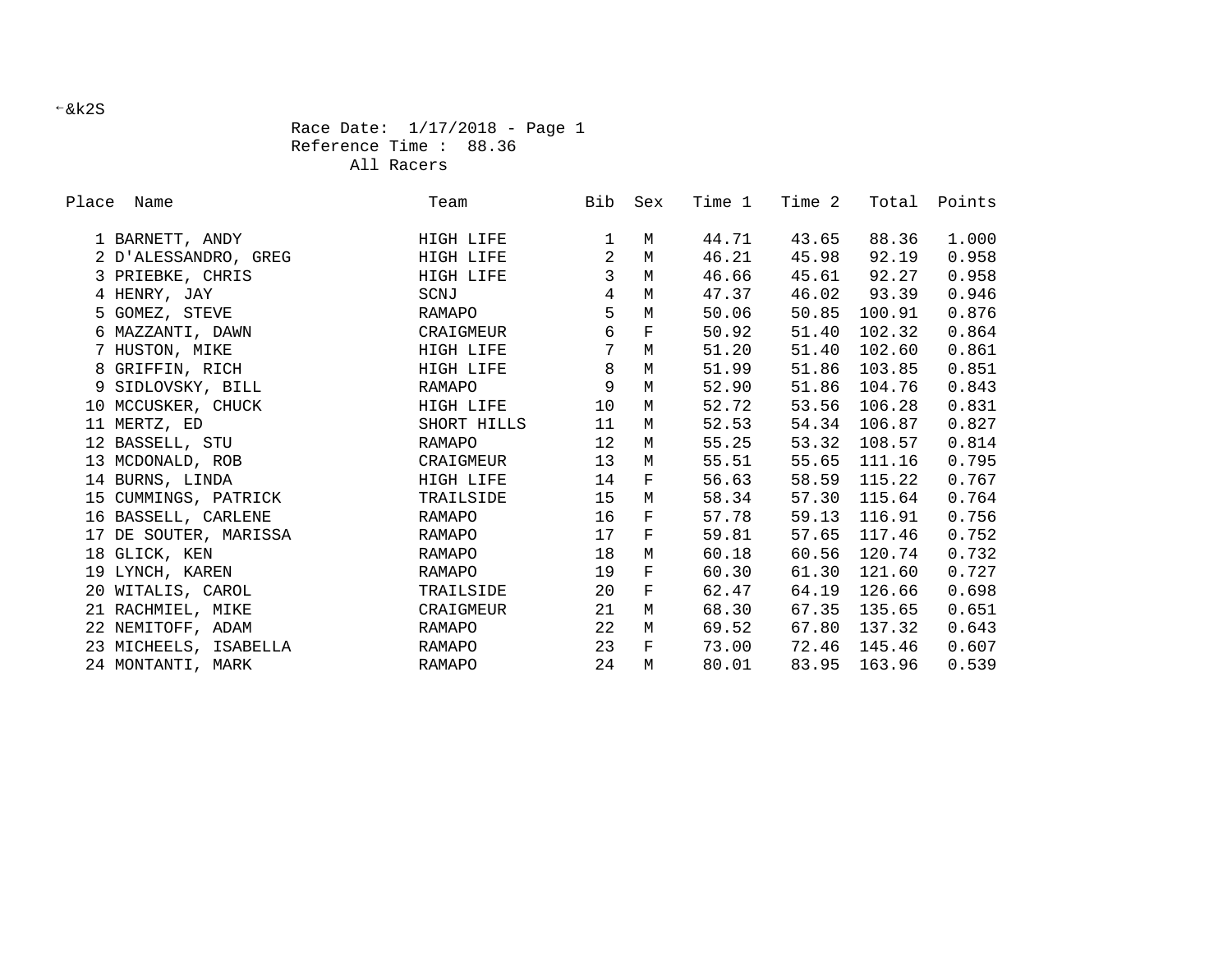## Race Date: 1/17/2018 - Page 2 Reference Time : 88.36

Men

| Place | Name                 | Team        | Bib | Sex | Time 1 | Time 2 | Total  | Points |
|-------|----------------------|-------------|-----|-----|--------|--------|--------|--------|
|       | 1 BARNETT, ANDY      | HIGH LIFE   |     | M   | 44.71  | 43.65  | 88.36  | 1.000  |
|       | 2 D'ALESSANDRO, GREG | HIGH LIFE   | 2   | M   | 46.21  | 45.98  | 92.19  | 0.958  |
|       | 3 PRIEBKE, CHRIS     | HIGH LIFE   | 3   | M   | 46.66  | 45.61  | 92.27  | 0.958  |
|       | 4 HENRY, JAY         | SCNJ        | 4   | M   | 47.37  | 46.02  | 93.39  | 0.946  |
|       | 5 GOMEZ, STEVE       | RAMAPO      | 5   | M   | 50.06  | 50.85  | 100.91 | 0.876  |
|       | 6 HUSTON, MIKE       | HIGH LIFE   | 7   | M   | 51.20  | 51.40  | 102.60 | 0.861  |
|       | 7 GRIFFIN, RICH      | HIGH LIFE   | 8   | M   | 51.99  | 51.86  | 103.85 | 0.851  |
|       | 8 SIDLOVSKY, BILL    | RAMAPO      | 9   | M   | 52.90  | 51.86  | 104.76 | 0.843  |
|       | 9 MCCUSKER, CHUCK    | HIGH LIFE   | 10  | M   | 52.72  | 53.56  | 106.28 | 0.831  |
|       | 10 MERTZ, ED         | SHORT HILLS | 11  | M   | 52.53  | 54.34  | 106.87 | 0.827  |
|       | 11 BASSELL, STU      | RAMAPO      | 12  | M   | 55.25  | 53.32  | 108.57 | 0.814  |
|       | 12 MCDONALD, ROB     | CRAIGMEUR   | 13  | M   | 55.51  | 55.65  | 111.16 | 0.795  |
|       | 13 CUMMINGS, PATRICK | TRAILSIDE   | 15  | M   | 58.34  | 57.30  | 115.64 | 0.764  |
|       | 14 GLICK, KEN        | RAMAPO      | 18  | M   | 60.18  | 60.56  | 120.74 | 0.732  |
|       | 15 RACHMIEL, MIKE    | CRAIGMEUR   | 21  | M   | 68.30  | 67.35  | 135.65 | 0.651  |
|       | 16 NEMITOFF, ADAM    | RAMAPO      | 22  | M   | 69.52  | 67.80  | 137.32 | 0.643  |
|       | 17 MONTANTI, MARK    | RAMAPO      | 24  | M   | 80.01  | 83.95  | 163.96 | 0.539  |

## Race Date: 1/17/2018 - Page 3 Reference Time : 88.36 women women women women women women women women women women women women women women women women women women wo

| Place<br>Name        | Team      | Bib | Sex          | Time 1 | Time 2 | Total  | Points |
|----------------------|-----------|-----|--------------|--------|--------|--------|--------|
|                      |           |     |              |        |        |        |        |
| 1 MAZZANTI, DAWN     | CRAIGMEUR | 6   | - F          | 50.92  | 51.40  | 102.32 | 0.864  |
| 2 BURNS, LINDA       | HIGH LIFE | 14  | $\mathbf{F}$ | 56.63  | 58.59  | 115.22 | 0.767  |
| 3 BASSELL, CARLENE   | RAMAPO    | 16  | $\mathbf{F}$ | 57.78  | 59.13  | 116.91 | 0.756  |
| 4 DE SOUTER, MARISSA | RAMAPO    | 17  | $\mathbf{F}$ | 59.81  | 57.65  | 117.46 | 0.752  |
| 5 LYNCH, KAREN       | RAMAPO    | 19  | $_{\rm F}$   | 60.30  | 61.30  | 121.60 | 0.727  |
| 6 WITALIS, CAROL     | TRAILSIDE | 20  | $\mathbf{F}$ | 62.47  | 64.19  | 126.66 | 0.698  |
| 7 MICHEELS, ISABELLA | RAMAPO    | 23  | F            | 73.00  | 72.46  | 145.46 | 0.607  |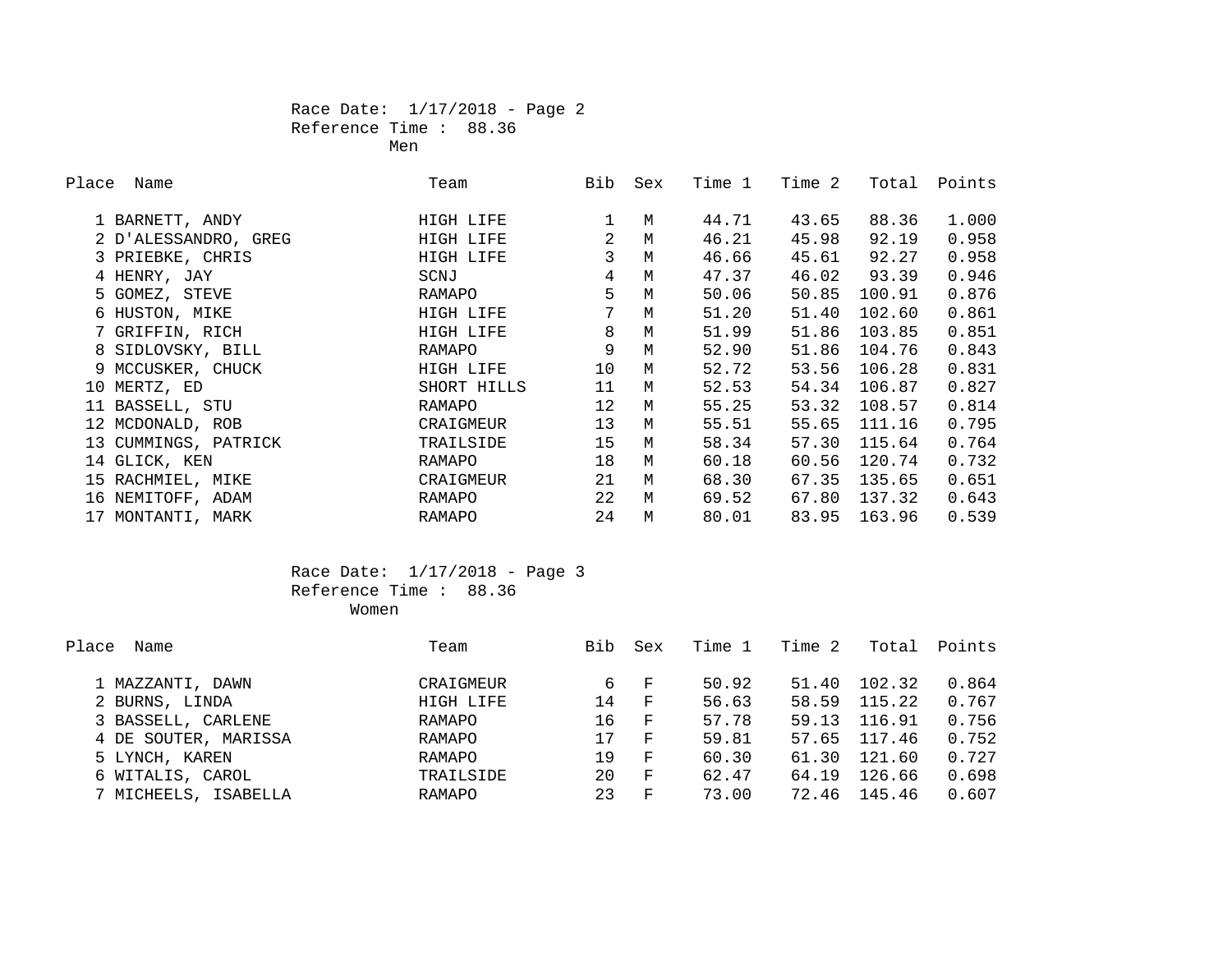All Racers

| Place Name             | Team                                                            |                       |       |                         | Sex 1/10 1/17 Points |
|------------------------|-----------------------------------------------------------------|-----------------------|-------|-------------------------|----------------------|
| 1 BARNETT, ANDY        | HIGH LIFE M                                                     |                       |       | 1.000 1.000             | 2.000                |
| 2 PRIEBKE, CHRIS       | HIGH LIFE M                                                     |                       |       | 0.978 0.958             | 1.936                |
| 3 D'ALESSANDRO, GREG   | HIGH LIFE M                                                     |                       | 0.950 | 0.958                   | 1.908                |
| 4 HENRY, JAY           | SCNJ                                                            | $M_{\odot}$           |       | 0.938 0.946             | 1.884                |
| 5 GOMEZ, STEVE         | RAMAPO                                                          | $M_{\odot}$           |       | $0.921$ $0.876$ 1.797   |                      |
| 6 HUSTON, MIKE         | HIGH LIFE M                                                     |                       |       | $0.911$ $0.861$ $1.773$ |                      |
| 7 MAZZANTI, DAWN       | CRAIGMEUR F                                                     |                       |       | $0.909$ $0.864$ 1.773   |                      |
| 8 GRIFFIN, RICH        | HIGH LIFE M                                                     |                       |       | $0.889$ $0.851$ 1.739   |                      |
| 9 SIDLOVSKY, BILL      | RAMAPO M                                                        |                       |       | $0.892$ $0.843$         | 1.736                |
| 10 MERTZ, ED           | SHORT HILLS M                                                   |                       |       | $0.856$ 0.827           | 1.683                |
| 11 BASSELL, STU        | RAMAPO                                                          | M                     |       | $0.855$ $0.814$         | 1.669                |
| 12 BURNS, LINDA        | HIGH LIFE                                                       | $\mathbb{F}^{\times}$ |       | $0.790$ 0.767           | 1.556                |
| 13 BASSELL, CARLENE    | $\mathbf{F}$ and the set of the set of $\mathbf{F}$ .<br>RAMAPO |                       |       | $0.787$ 0.756 1.543     |                      |
| 14 CUMMINGS, PATRICK   | TRAILSIDE M                                                     |                       |       | $0.756$ 0.764 1.520     |                      |
| 15 GLICK, KEN          | RAMAPO                                                          | M                     |       | $0.775$ 0.732 1.507     |                      |
| 16 DE SOUTER, MARISSA  | RAMAPO                                                          | $\mathbf{F}$          |       | $0.730$ $0.752$ $1.482$ |                      |
| 17 LYNCH, KAREN        | RAMAPO                                                          | F                     |       | $0.747$ $0.727$ 1.474   |                      |
| 18 RACHMIEL, MIKE      | CRAIGMEUR M                                                     |                       |       | $0.729$ $0.651$         | 1.381                |
| 19 MONTANTI, MARK      | RAMAPO                                                          | M                     |       | $0.584$ 0.539           | 1.123                |
| 20 DIEDERICH, MIKE     | RAMAPO                                                          | M                     |       | $0.836$ DNR             | 0.836                |
| 21 MCCUSKER, CHUCK     | HIGH LIFE M                                                     |                       |       | $0.000$ $0.831$         | 0.831                |
| 22 MCDONALD, ROB       | CRAIGMEUR M DNR                                                 |                       |       | 0.795                   | 0.795                |
| 23 CURNYN, DENNIS      | RAMAPO                                                          | M                     |       | 0.746 DNR               | 0.746                |
| 24 SANDERSON, KAREN    | TRAILSIDE                                                       | $\mathbf{F}$          |       | $0.733$ DNR             | 0.733                |
| 25 OTTE, DOUG          | HIGH LIFE M                                                     |                       |       | 0.722 DNR               | 0.722                |
| 26 RACHMIEL, BRIANNE   | CRAIGMEUR                                                       | F                     |       | 0.710 DNR               | 0.710                |
| 27 WITALIS, CAROL      | TRAILSIDE                                                       | $\mathbf{F}$          | 0.000 | 0.698                   | 0.698                |
| 28 NEMITOFF, ADAM      | RAMAPO                                                          | M                     | DNR   | 0.643                   | 0.643                |
| 29 MANDANAYAKE, ATHULA | HIGH LIFE M                                                     |                       |       | $0.641$ DNR             | 0.641                |
| 30 MICHEELS, ISABELLA  | RAMAPO F DNR 0.607                                              |                       |       |                         | 0.607                |
| 31 KALTNECKAR, NICK    | SHORT HILLS                                                     | M                     | 0.522 | <b>DNR</b>              | 0.522                |

 $-kk2S$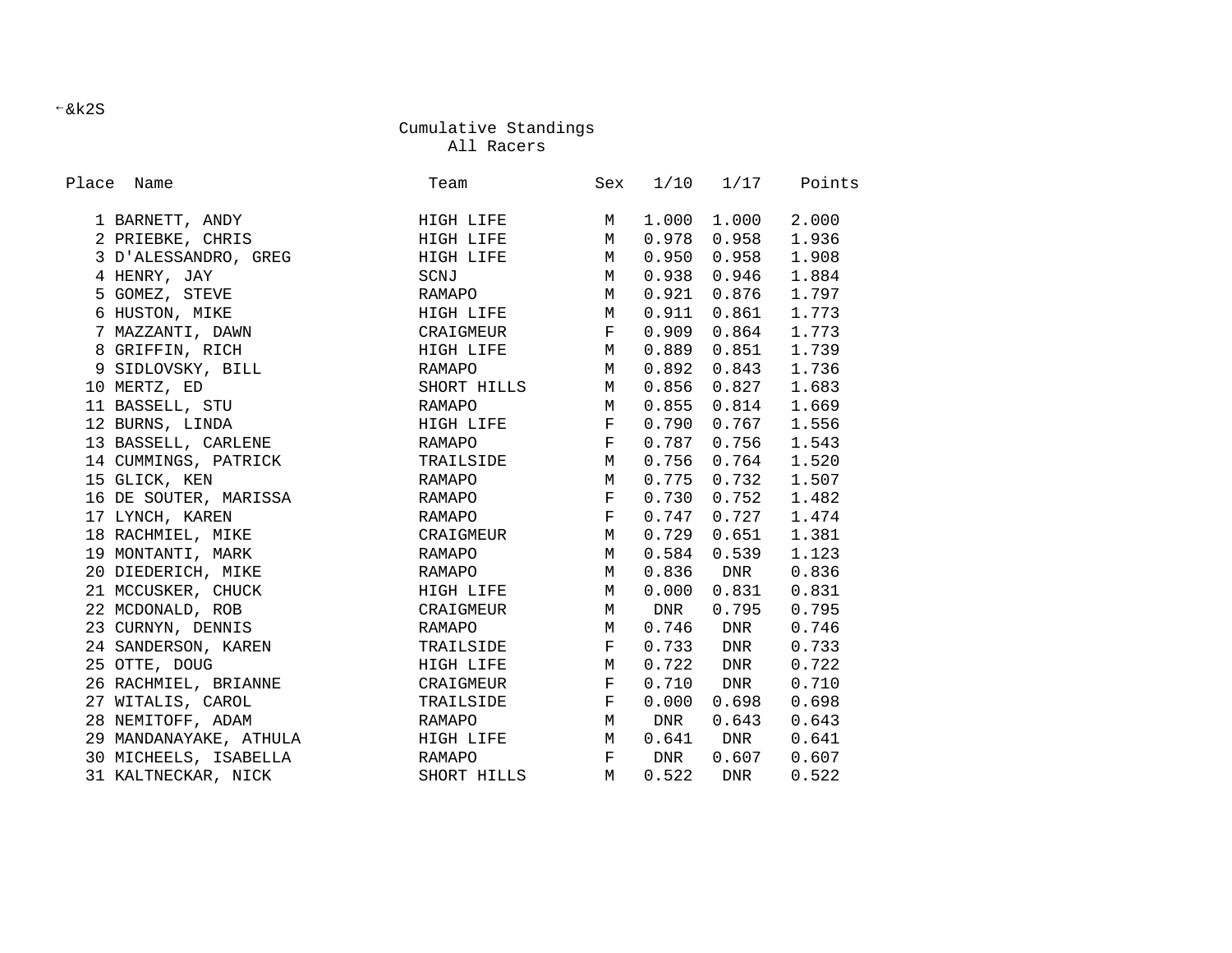Women

| Place<br>Name                                        | Team        | Sex                             | 1/10       | 1/17        | Points |
|------------------------------------------------------|-------------|---------------------------------|------------|-------------|--------|
|                                                      | CRAIGMEUR   | $\mathbf{F}$                    | 0.909      | 0.864       | 1.773  |
| 1 MAZZANTI, DAWN<br>2 BURNS, LINDA<br>2 BURNS, LINDA | HIGH LIFE   | F                               | 0.790      | 0.767       | 1.556  |
| 3 BASSELL, CARLENE                                   |             | F                               | 0.787      | 0.756       | 1.543  |
|                                                      | RAMAPO      |                                 |            |             |        |
| 4 DE SOUTER, MARISSA                                 | RAMAPO      | $\mathbf{F}$                    | 0.730      | 0.752       | 1.482  |
| 5 LYNCH, KAREN                                       | RAMAPO      | F                               | 0.747      | 0.727       | 1.474  |
| 6 SANDERSON, KAREN                                   | TRAILSIDE   | $\mathbf{F}$<br>$\mathbb{F}$    | 0.733      | <b>DNR</b>  | 0.733  |
| 7 RACHMIEL, BRIANNE                                  | CRAIGMEUR   | $\mathbf{F}$ . The $\mathbf{F}$ | 0.710      | <b>DNR</b>  | 0.710  |
| 8 WITALIS, CAROL                                     | TRAILSIDE   |                                 | 0.000      | 0.698       | 0.698  |
| 9 MICHEELS, ISABELLA                                 | RAMAPO      | $\mathbf{F}$                    | <b>DNR</b> | 0.607       | 0.607  |
|                                                      | Men         |                                 |            |             |        |
| Place<br>Name                                        | Team        | Sex                             | 1/10       | 1/17        | Points |
|                                                      |             |                                 |            |             | 2.000  |
| 1 BARNETT, ANDY                                      | HIGH LIFE   | M                               | 1.000      | 1.000       |        |
| 2 PRIEBKE, CHRIS                                     | HIGH LIFE   | M                               | 0.978      | 0.958       | 1.936  |
| 3 D'ALESSANDRO, GREG                                 | HIGH LIFE   | M                               | 0.950      | 0.958       | 1.908  |
| 4 HENRY, JAY                                         | SCNJ        | M                               | 0.938      | 0.946       | 1.884  |
| 5 GOMEZ, STEVE                                       | RAMAPO      | $M_{\odot}$                     | 0.921      | 0.876       | 1.797  |
| 6 HUSTON, MIKE                                       | HIGH LIFE   | M                               | 0.911      | 0.861       | 1.773  |
| 7 GRIFFIN, RICH                                      | HIGH LIFE   | М                               | 0.889      | 0.851       | 1.739  |
| 8 SIDLOVSKY, BILL                                    | RAMAPO      | M                               | 0.892      | 0.843       | 1.736  |
| 9 MERTZ, ED                                          | SHORT HILLS | M                               | 0.856      | 0.827       | 1.683  |
| 10 BASSELL, STU                                      | RAMAPO      | M                               | 0.855      | 0.814       | 1.669  |
| 11 CUMMINGS, PATRICK                                 | TRAILSIDE   | M                               | 0.756      | 0.764       | 1.520  |
| 12 GLICK, KEN                                        | RAMAPO      | М                               | 0.775      | 0.732       | 1.507  |
| 13 RACHMIEL, MIKE                                    | CRAIGMEUR   | M                               | 0.729      | 0.651       | 1.381  |
| 14 MONTANTI, MARK                                    | RAMAPO      | M                               | 0.584      | 0.539       | 1.123  |
| 15 DIEDERICH, MIKE                                   | RAMAPO      | M                               | 0.836      | DNR         | 0.836  |
| 16 MCCUSKER, CHUCK                                   | HIGH LIFE   | M                               | 0.000      | 0.831       | 0.831  |
| 17 MCDONALD, ROB                                     | CRAIGMEUR   | М                               | DNR        | 0.795       | 0.795  |
| 18 CURNYN, DENNIS                                    | RAMAPO      | М                               | 0.746      | DNR         | 0.746  |
| 19 OTTE, DOUG                                        | HIGH LIFE   | М                               | 0.722      | DNR         | 0.722  |
| 20 NEMITOFF, ADAM                                    | RAMAPO      | M                               | DNR        | 0.643       | 0.643  |
| 21 MANDANAYAKE, ATHULA                               | HIGH LIFE   | М                               |            | $0.641$ DNR | 0.641  |
| 22 KALTNECKAR, NICK                                  | SHORT HILLS | M                               | 0.522      | DNR         | 0.522  |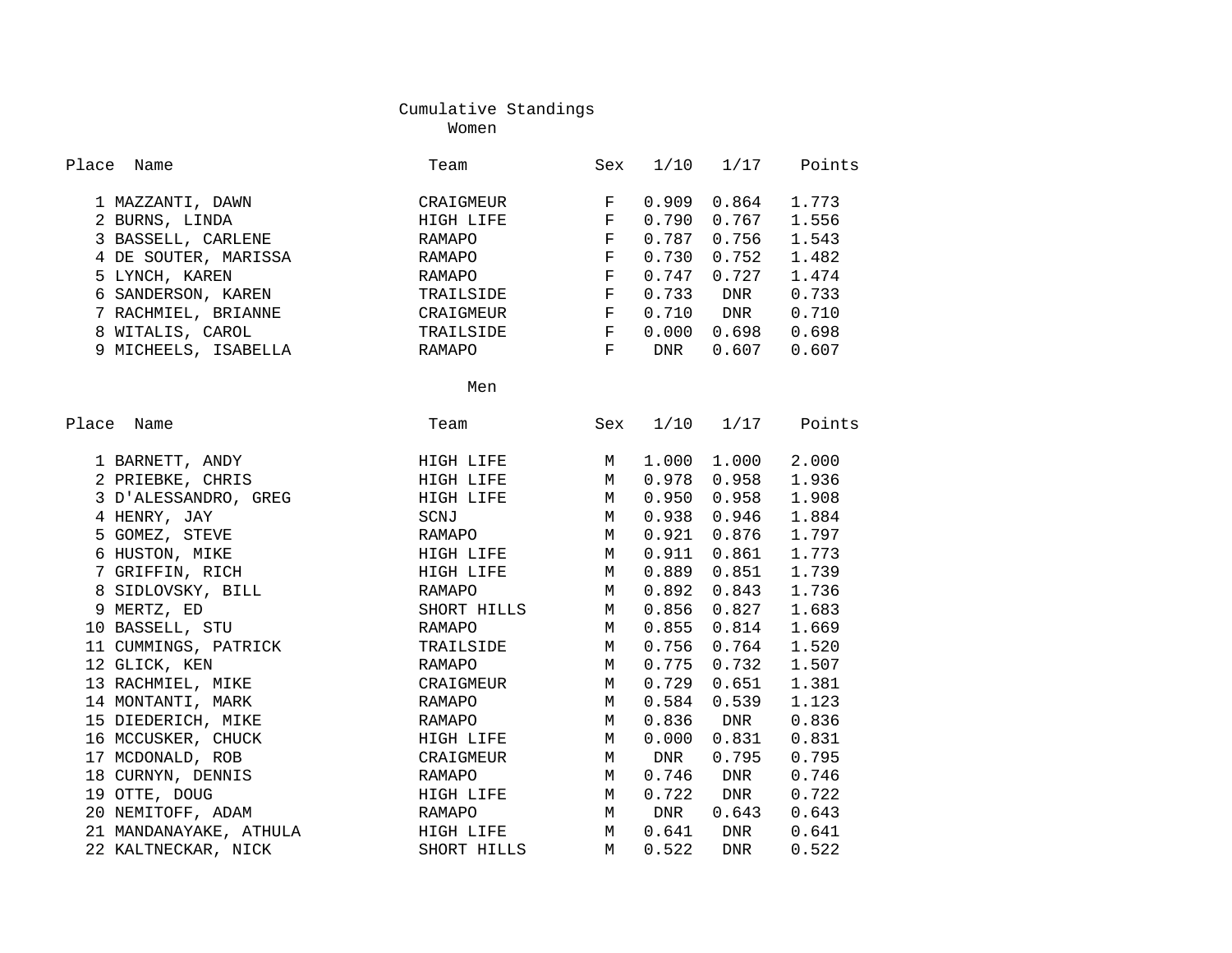## Race Date: 1/17/2018 Reference Time : 88.36 Racers for RAMAPO

| Place | Name                 | Team   | Bib | Sex | Time 1 | Time 2 | Total  | Points      | Team Points |
|-------|----------------------|--------|-----|-----|--------|--------|--------|-------------|-------------|
|       |                      |        |     |     |        |        |        |             |             |
|       | 1 GOMEZ, STEVE       | RAMAPO | 5.  | M   | 50.06  | 50.85  | 100.91 | 0.876 1.000 |             |
|       | 2 SIDLOVSKY, BILL    | RAMAPO | 9   | M   | 52.90  | 51.86  | 104.76 | 0.843       | 0.963       |
|       | 3 BASSELL, STU       | RAMAPO | 12  | M   | 55.25  | 53.32  | 108.57 | 0.814       | 0.929       |
|       | 4 BASSELL, CARLENE   | RAMAPO | 16  | F   | 57.78  | 59.13  | 116.91 | 0.756       | 0.863       |
|       | 5 DE SOUTER, MARISSA | RAMAPO | 17  | F   | 59.81  | 57.65  | 117.46 | 0.752       | 0.859       |
|       | 6 GLICK, KEN         | RAMAPO | 18  | M   | 60.18  | 60.56  | 120.74 | 0.732       | 0.836       |
|       | 7 LYNCH, KAREN       | RAMAPO | 19  | F   | 60.30  | 61.30  | 121.60 | 0.727       | 0.830       |
|       | 8 NEMITOFF, ADAM     | RAMAPO | 22  | M   | 69.52  | 67.80  | 137.32 | 0.643       | 0.735       |
|       | 9 MICHEELS, ISABELLA | RAMAPO | 23  | F   | 73.00  | 72.46  | 145.46 | 0.607       | 0.694       |
|       | 10 MONTANTI, MARK    | RAMAPO | 24  | M   | 80.01  | 83.95  | 163.96 | 0.539       | 0.615       |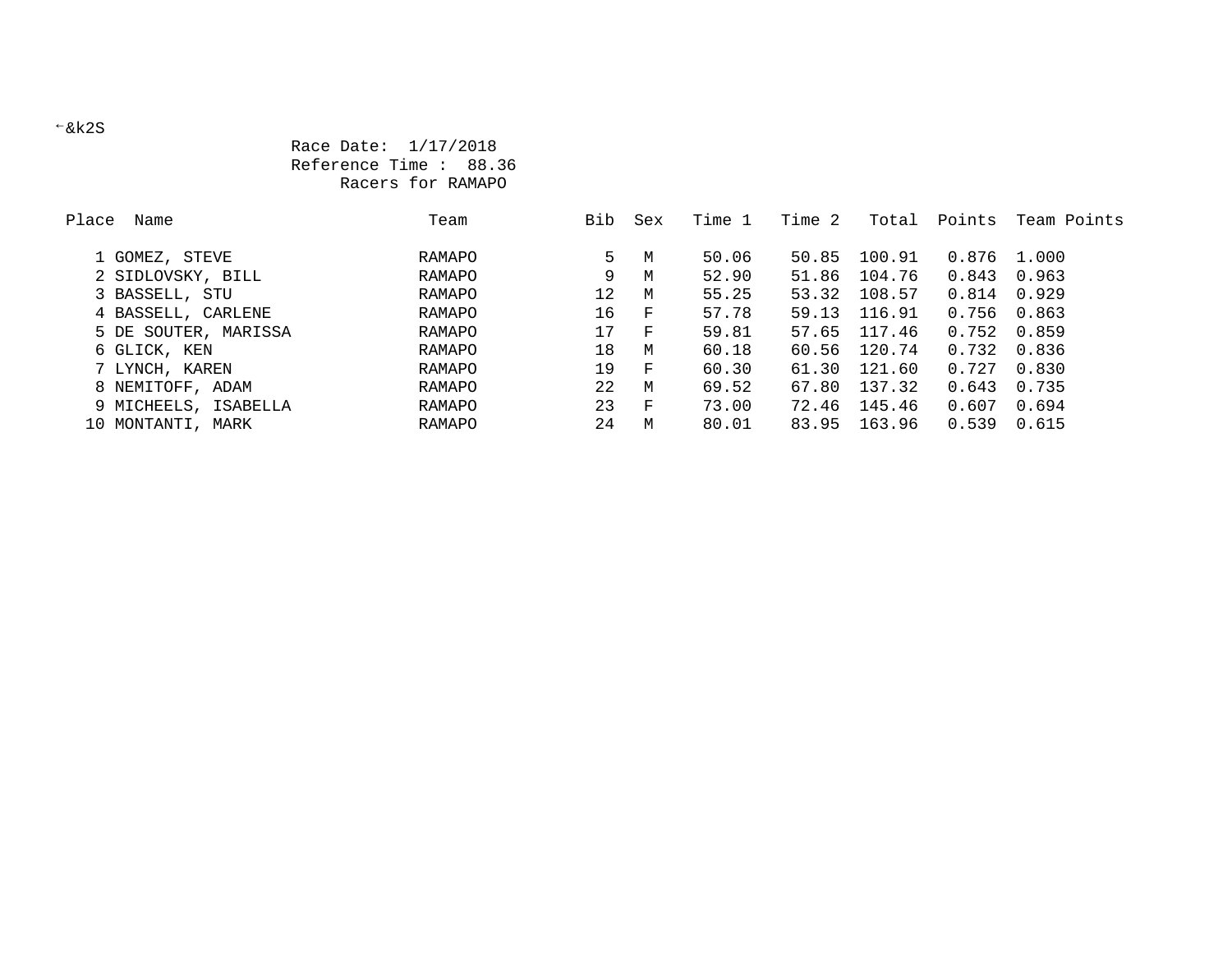#### Team Results - 1/24/2018

|             |       | Women  | Men   |        |       | Combined |
|-------------|-------|--------|-------|--------|-------|----------|
| Team        | Place | Points | Place | Points | Place | Points   |
| RAMAPO      |       | 1.445  |       | 2.415  |       | 3.860    |
| HIGH LIFE   |       | 0.733  |       | 2.898  | 2     | 3.631    |
| TRAILSIDE   | 4     | 0.658  | 4     | 0.739  |       | 1.397    |
| CRAIGMEUR   | 2     | 0.832  | 5     | 0.439  | 4     | 1.270    |
| SHORT HILLS |       |        | 6     | 0.439  |       | 0.000    |
| SCNJ        |       |        |       | 0.956  |       | 0.000    |

#### Cumulative Team Results - 1/24/2018 Best 2 of 3 Races

|             |       | Women  | Men   |        | Combined |        |
|-------------|-------|--------|-------|--------|----------|--------|
| Team        | Place | Points | Place | Points | Place    | Points |
| RAMAPO      |       | 3.043  | 2     | 5.201  |          | 8.244  |
| HIGH LIFE   |       | 1.556  |       | 5.844  | 2        | 7.400  |
| CRAIGMEUR   | 2     | 2.482  | 4     | 2.175  |          | 4.658  |
| TRAILSIDE   | 4     | 1.431  | 6     | 1.520  | 4        | 2.951  |
| SHORT HILLS |       |        |       | 2.205  |          |        |
| SCNJ        |       |        | 5     | 1.902  |          |        |

## Cumulative Standings, Best 3 Scores

| Women              |           |        | Men   |                       |               |        |
|--------------------|-----------|--------|-------|-----------------------|---------------|--------|
| $\xi$ k2S          |           |        |       |                       |               |        |
| Name               | Team      | Points | Place | Name                  | Team          | Points |
| MAZZZANTI, DAWN    | CRAIGMEUR | 2.604  |       | BARNETT,<br>ANDY      | HIGH LIFE     | 3.000  |
| BURNS, LINDA       | HIGH LIFE | 2.289  |       | PRIEBKE, CHRIS        | HIGH LIFE     | 2.893  |
| BASSELL, CARLENE   | RAMAPO    | 2.266  |       | D'ALESSANDRO,<br>GREG | HIGH LIFE     | 2.849  |
| LYNCH, KAREN       | RAMAPO    | 2.196  |       | HENRY, JAY            | SCNJ          | 2.840  |
| DE SOUTER, MARISSA | RAMAPO    | 1.482  |       | STEVE<br>GOMEZ,       | <b>RAMAPO</b> | 2.694  |
|                    |           |        |       |                       |               |        |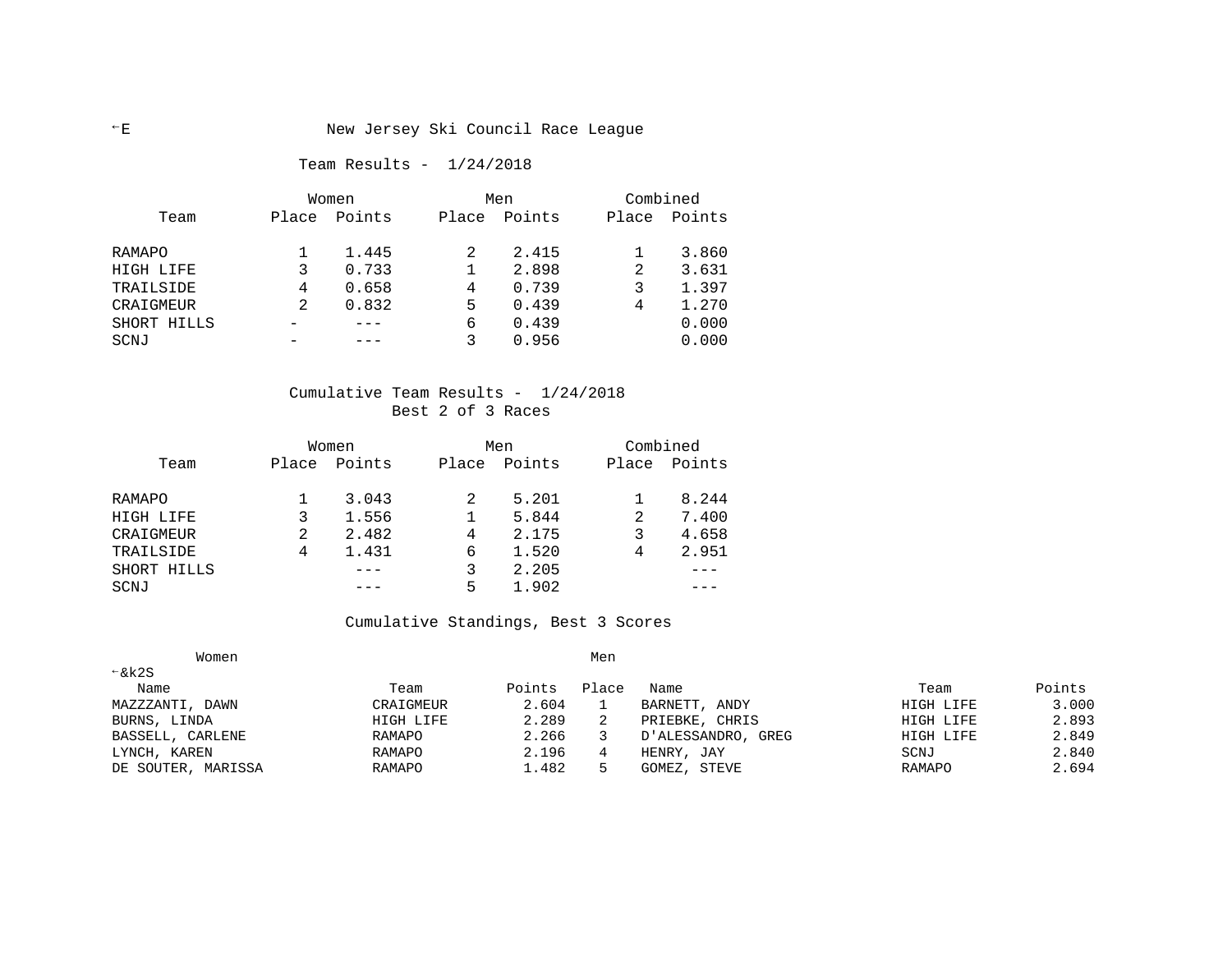Race Date: 1/24/2018 - Page 1 Reference Time : 79.01 All Racers

| Place Name           | Team        | Bib            | Sex                | Time 1 | Time 2 | Total  | Points |
|----------------------|-------------|----------------|--------------------|--------|--------|--------|--------|
| 1 BARNETT, ANDY      | HIGH LIFE   | 48             | М                  | 39.66  | 39.35  | 79.01  | 1.000  |
| 2 PRIEBKE, CHRIS     | HIGH LIFE   | 34             | M                  | 41.45  | 41.07  | 82.52  | 0.957  |
| 3 HENRY, JAY         | SCNJ        | 44             | М                  | 41.27  | 41.36  | 82.63  | 0.956  |
| 4 D'ALESSANDRO, GREG | HIGH LIFE   | 45             | М                  | 42.40  | 41.57  | 83.97  | 0.941  |
|                      |             | 36             | M                  | 44.21  | 43.80  | 88.01  |        |
| 5 GOMEZ, STEVE       | RAMAPO      |                |                    |        |        |        | 0.898  |
| 6 MAZZZANTI, DAWN    | CRAIGMEUR   | $\overline{4}$ | $\mathbf F$        | 47.86  | 47.16  | 95.02  | 0.832  |
| 7 GRIFFIN, RICH      | HIGH LIFE   | 32             | М                  | 46.97  | 49.15  | 96.12  | 0.822  |
| 8 GLICK, KEN         | RAMAPO      | 49             | М                  | 52.43  | 51.67  | 104.10 | 0.759  |
| 9 RUDDEN, ERIC       | RAMAPO      | 40             | М                  | 52.44  | 51.76  | 104.20 | 0.758  |
| 10 CUMMINGS, PATRICK | TRAILSIDE   | 42             | M                  | 53.83  | 53.06  | 106.89 | 0.739  |
| 11 BURNS, LINDA      | HIGH LIFE   | 3              | $\mathbf F$        | 53.79  | 54.05  | 107.84 | 0.733  |
| 12 BASSELL, CARLENE  | RAMAPO      | $\overline{a}$ | $\mathbf F$        | 55.02  | 54.25  | 109.27 | 0.723  |
| 13 LYNCH, KAREN      | RAMAPO      | 5              | $\mathbf F$        | 54.37  | 55.10  | 109.47 | 0.722  |
| 14 CURYN, DENNIS     | RAMAPO      | 37             | М                  | 55.39  | 57.78  | 113.17 | 0.698  |
| 15 SANDERSON, KAREN  | TRAILSIDE   |                | $\mathbf{F}% _{0}$ | 59.33  | 60.81  | 120.14 | 0.658  |
| 16 QUINN, ROBERT     | CRAIGMEUR   | 50             | М                  | 89.54  | 90.57  | 180.11 | 0.439  |
| 17 KALNECKAR, NICK   | SHORT HILLS | 31             | M                  | 94.34  | 85.81  | 180.15 | 0.439  |
| WADLE. KEN           | HIGH LIFE   | 43             | М                  | 73.76  | DNR    | 0.00   | 0.000  |
| BASSELL, STU         | RAMAPO      | 38             | M                  | DNF    | 52.08  | 0.00   | 0.000  |
| SIDLOVSKY, BILL      | RAMAPO      | 35             | M                  | 46.97  | DNF    | 0.00   | 0.000  |

&k2S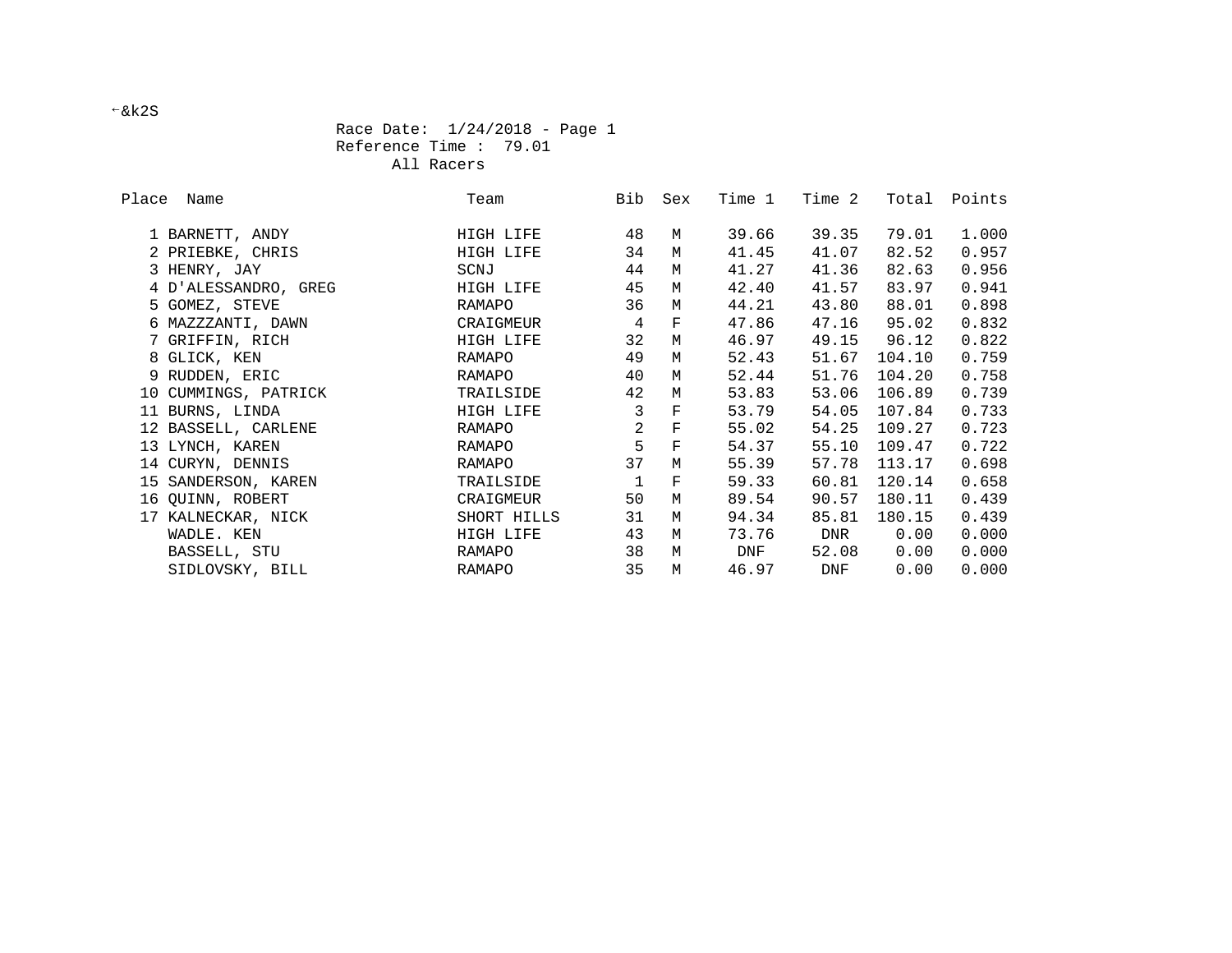#### Race Date: 1/24/2018 - Page 2 Reference Time : 79.01 **Men** Mension of the state of the state of the Mension of the Mension of the Second State of the Second State of the Second State of the Second State of the Second State of the Second State of the Second State of the Secon

| Place | Name                 | Team        | Bib | Sex | Time 1 | Time 2 | Total  | Points |
|-------|----------------------|-------------|-----|-----|--------|--------|--------|--------|
|       | 1 BARNETT, ANDY      | HIGH LIFE   | 48  | M   | 39.66  | 39.35  | 79.01  | 1.000  |
|       | 2 PRIEBKE, CHRIS     | HIGH LIFE   | 34  | М   | 41.45  | 41.07  | 82.52  | 0.957  |
|       | 3 HENRY, JAY         | SCNJ        | 44  | М   | 41.27  | 41.36  | 82.63  | 0.956  |
|       | 4 D'ALESSANDRO, GREG | HIGH LIFE   | 45  | M   | 42.40  | 41.57  | 83.97  | 0.941  |
|       | 5 GOMEZ, STEVE       | RAMAPO      | 36  | M   | 44.21  | 43.80  | 88.01  | 0.898  |
|       | 6 GRIFFIN, RICH      | HIGH LIFE   | 32  | M   | 46.97  | 49.15  | 96.12  | 0.822  |
|       | 7 GLICK, KEN         | RAMAPO      | 49  | M   | 52.43  | 51.67  | 104.10 | 0.759  |
|       | 8 RUDDEN, ERIC       | RAMAPO      | 40  | М   | 52.44  | 51.76  | 104.20 | 0.758  |
|       | 9 CUMMINGS, PATRICK  | TRAILSIDE   | 42  | M   | 53.83  | 53.06  | 106.89 | 0.739  |
|       | 10 CURYN, DENNIS     | RAMAPO      | 37  | М   | 55.39  | 57.78  | 113.17 | 0.698  |
|       | 11 QUINN, ROBERT     | CRAIGMEUR   | 50  | М   | 89.54  | 90.57  | 180.11 | 0.439  |
|       | 12 KALNECKAR, NICK   | SHORT HILLS | 31  | M   | 94.34  | 85.81  | 180.15 | 0.439  |
|       | WADLE. KEN           | HIGH LIFE   | 43  | M   | 73.76  | DNR    | 0.00   | 0.000  |
|       | BASSELL, STU         | RAMAPO      | 38  | M   | DNF    | 52.08  | 0.00   | 0.000  |
|       | SIDLOVSKY, BILL      | RAMAPO      | 35  | М   | 46.97  | DNF    | 0.00   | 0.000  |

 Race Date: 1/24/2018 - Page 3 Reference Time : 79.01

| Women<br>_____ |
|----------------|
|                |

| Place Name         | Team      | Bib | Sex           | Time 1 | Time 2 |              | Total Points |
|--------------------|-----------|-----|---------------|--------|--------|--------------|--------------|
| 1 MAZZZANTI, DAWN  | CRAIGMEUR |     | 4 F           | 47.86  | 47.16  | 95.02        | 0.832        |
| 2 BURNS, LINDA     | HIGH LIFE | 3   | $\mathbf{F}$  | 53.79  | 54.05  | 107.84       | 0.733        |
| 3 BASSELL, CARLENE | RAMAPO    |     | 2 F           | 55.02  |        | 54.25 109.27 | 0.723        |
| 4 LYNCH, KAREN     | RAMAPO    |     | $5 \text{ F}$ | 54.37  | 55.10  | 109.47       | 0.722        |
| 5 SANDERSON, KAREN | TRAILSIDE |     | $1 \quad F$   | 59.33  | 60.81  | 120.14       | 0.658        |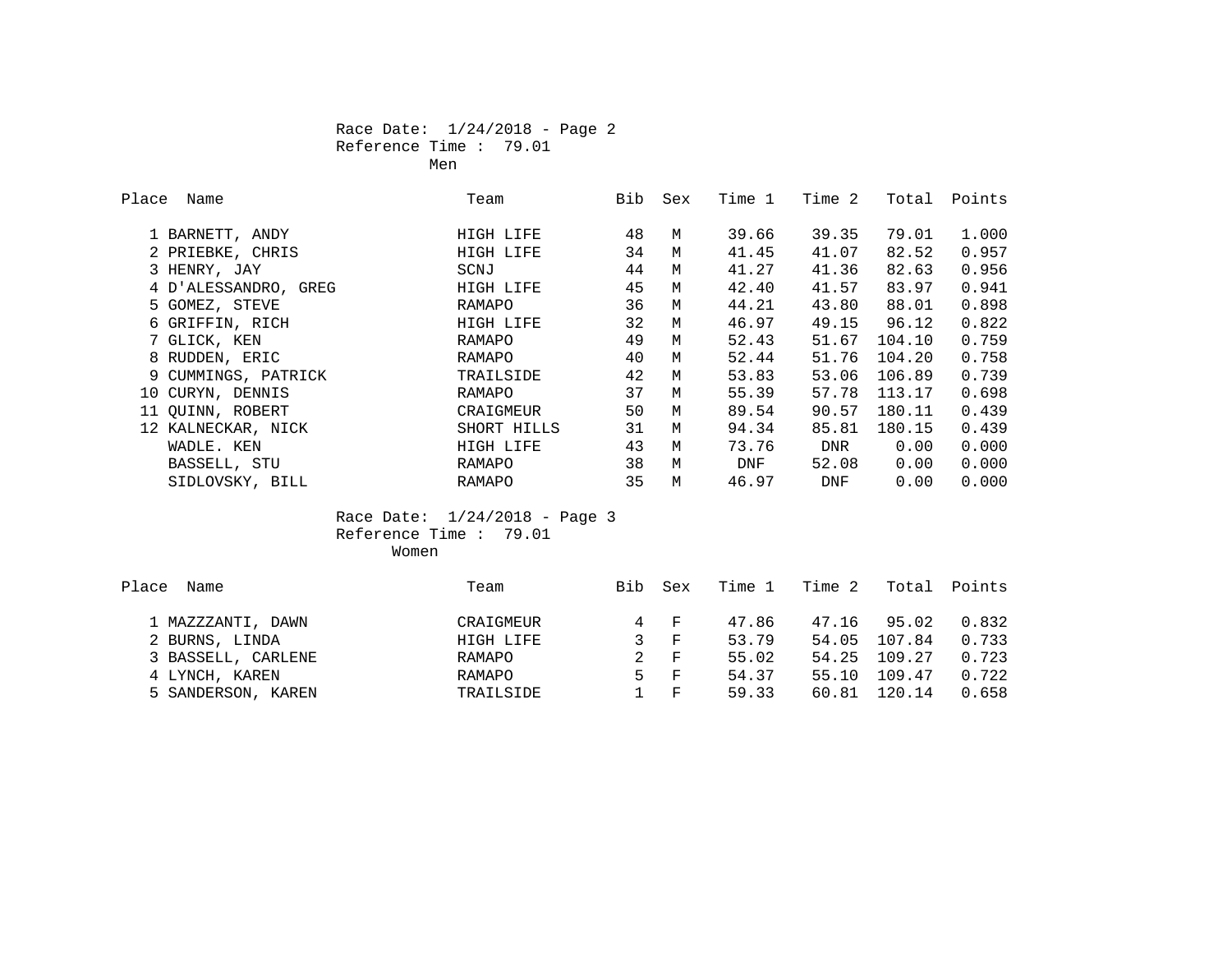All Racers

| Place<br>Name          | Team        | Sex          | 1/10       | 1/17       | 1/24  | Points |
|------------------------|-------------|--------------|------------|------------|-------|--------|
| 1 BARNETT, ANDY        | HIGH LIFE   | M            | 1.000      | 1.000      | 1.000 | 3.000  |
| 2 PRIEBKE, CHRIS       | HIGH LIFE   | М            | 0.978      | 0.958      | 0.957 | 2.893  |
| 3 D'ALESSANDRO, GREG   | HIGH LIFE   | М            | 0.950      | 0.958      | 0.941 | 2.849  |
| 4 HENRY, JAY           | SCNJ        | М            | 0.938      | 0.946      | 0.956 | 2.840  |
| 5 GOMEZ, STEVE         | RAMAPO      | М            | 0.921      | 0.876      | 0.898 | 2.694  |
| 6 MAZZZANTI, DAWN      | CRAIGMEUR   | F            | 0.909      | 0.864      | 0.832 | 2.604  |
| 7 GRIFFIN, RICH        | HIGH LIFE   | M            | 0.889      | 0.851      | 0.822 | 2.561  |
| 8 BURNS, LINDA         | HIGH LIFE   | F            | 0.790      | 0.767      | 0.733 | 2.289  |
| 9 GLICK, KEN           | RAMAPO      | М            | 0.775      | 0.732      | 0.759 | 2.266  |
| 10 BASSELL, CARLENE    | RAMAPO      | F            | 0.787      | 0.756      | 0.723 | 2.266  |
| 11 CUMMINGS, PATRICK   | TRAILSIDE   | М            | 0.756      | 0.764      | 0.739 | 2.259  |
| 12 LYNCH, KAREN        | RAMAPO      | F            | 0.747      | 0.727      | 0.722 | 2.196  |
| 13 HUSTON, MIKE        | HIGH LIFE   | М            | 0.911      | 0.861      | DNR   | 1.773  |
| 14 SIDLOVSKY, BILL     | RAMAPO      | M            | 0.892      | 0.843      | 0.000 | 1.736  |
| 15 MERTZ, ED           | SHORT HILLS | М            | 0.856      | 0.827      | DNR   | 1.683  |
| 16 BASSELL, STU        | RAMAPO      | М            | 0.855      | 0.814      | 0.000 | 1.669  |
| 17 DE SOUTER, MARISSA  | RAMAPO      | $\mathbf{F}$ | 0.730      | 0.752      | DNR   | 1.482  |
| 18 CURYN, DENNIS       | RAMAPO      | М            | 0.746      | DNR        | 0.698 | 1.444  |
| 19 SANDERSON, KAREN    | TRAILSIDE   | $\mathbf{F}$ | 0.733      | DNR        | 0.658 | 1.391  |
| 20 RACHMIEL, MIKE      | CRAIGMEUR   | М            | 0.729      | 0.651      | DNR   | 1.381  |
| 21 MONTANTI, MARK      | RAMAPO      | М            | 0.584      | 0.539      | DNR   | 1.123  |
| 22 KALNECKAR, NICK     | SHORT HILLS | M            | 0.522      | DNR        | 0.439 | 0.961  |
| 23 DIEDERICH, MIKE     | RAMAPO      | М            | 0.836      | DNR        | DNR   | 0.836  |
| 24 MCCUSKER, CHARLES   | HIGH LIFE   | М            | 0.000      | 0.831      | DNR   | 0.831  |
| 25 MCDONALD, ROB       | CRAIGMEUR   | М            | DNR        | 0.795      | DNR   | 0.795  |
| 26 RUDDEN, ERIC        | RAMAPO      | М            | DNR        | DNR        | 0.758 | 0.758  |
| 27 OTTE, DOUG          | HIGH LIFE   | M            | 0.722      | DNR        | DNR   | 0.722  |
| 28 RACHMIEL, BRIANNE   | CRAIGMEUR   | $\mathbf{F}$ | 0.710      | DNR        | DNR   | 0.710  |
| 29 WITALIS, CAROLE     | TRAILSIDE   | F            | 0.000      | 0.698      | DNR   | 0.698  |
| 30 NEMITOFF, ADAM      | RAMAPO      | M            | DNR        | 0.643      | DNR   | 0.643  |
| 31 MANDANAYAKE, ATHULA | HIGH LIFE   | М            | 0.641      | DNR        | DNR   | 0.641  |
| 32 MICHEELS, ISABELLA  | RAMAPO      | F            | DNR        | 0.607      | DNR   | 0.607  |
| 33 QUINN, ROBERT       | CRAIGMEUR   | М            | DNR        | DNR        | 0.439 | 0.439  |
| WADLE. KEN             | HIGH LIFE   | M            | <b>DNR</b> | <b>DNR</b> | 0.000 | 0.000  |

&k2S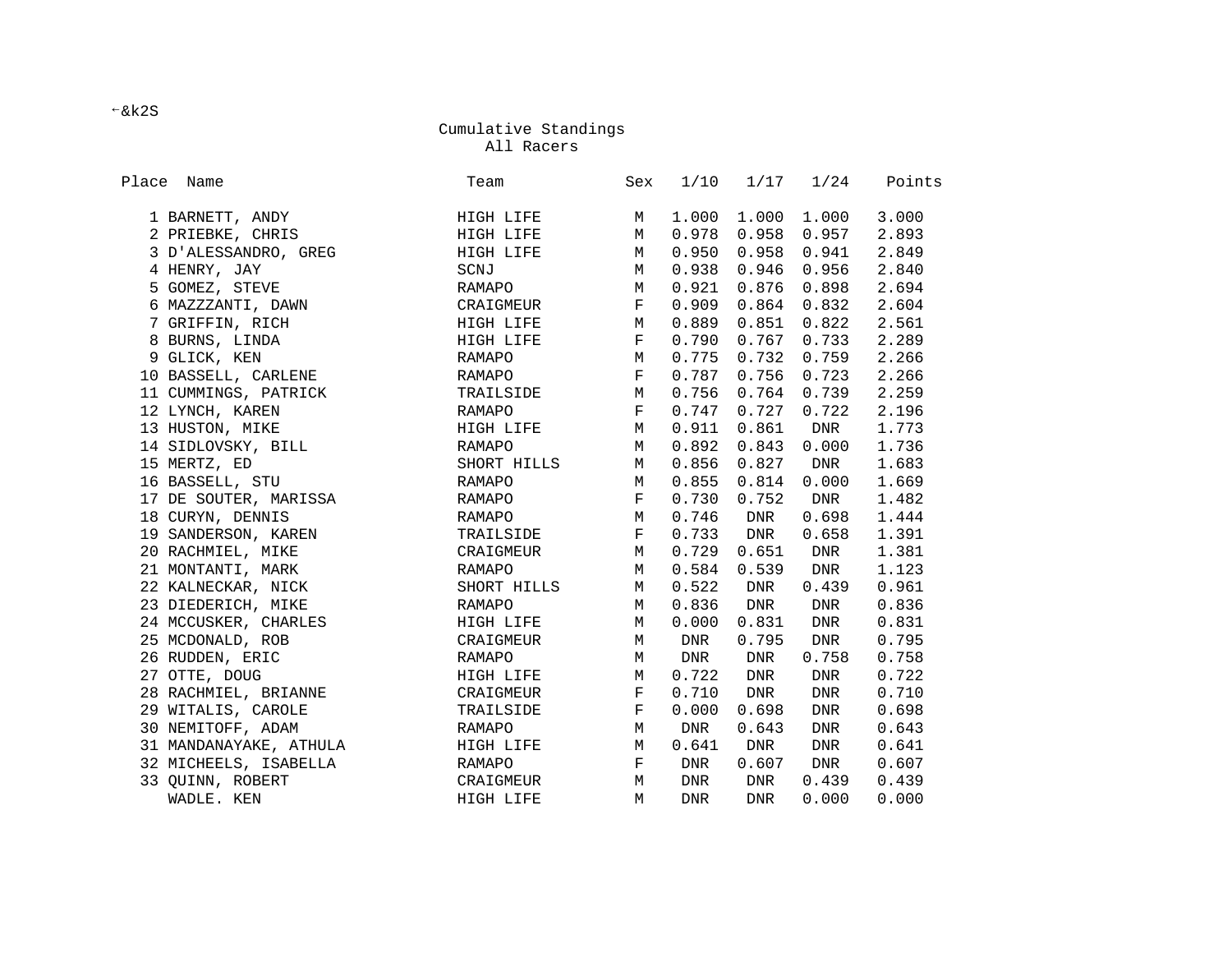women with the state of the Momen women with the state of the state of the state of the state of the state of the state of the state of the state of the state of the state of the state of the state of the state of the stat

| Place | Name                 | Team      | Sex | 1/10       | 1/17       | 1/24       | Points |
|-------|----------------------|-----------|-----|------------|------------|------------|--------|
|       |                      |           |     |            |            |            |        |
|       | 1 MAZZZANTI, DAWN    | CRAIGMEUR | F   | 0.909      | 0.864      | 0.832      | 2.604  |
|       | 2 BURNS, LINDA       | HIGH LIFE | F.  | 0.790      | 0.767      | 0.733      | 2.289  |
|       | 3 BASSELL, CARLENE   | RAMAPO    | F   | 0.787      | 0.756      | 0.723      | 2.266  |
|       | 4 LYNCH, KAREN       | RAMAPO    | F   | 0.747      | 0.727      | 0.722      | 2.196  |
|       | 5 DE SOUTER, MARISSA | RAMAPO    | F   | 0.730      | 0.752      | <b>DNR</b> | 1.482  |
|       | 6 SANDERSON, KAREN   | TRAILSIDE | F   | 0.733      | <b>DNR</b> | 0.658      | 1.391  |
|       | 7 RACHMIEL, BRIANNE  | CRAIGMEUR | F.  | 0.710      | <b>DNR</b> | <b>DNR</b> | 0.710  |
|       | 8 WITALIS, CAROLE    | TRAILSIDE | F   | 0.000      | 0.698      | <b>DNR</b> | 0.698  |
|       | 9 MICHEELS, ISABELLA | RAMAPO    | F   | <b>DNR</b> | 0.607      | <b>DNR</b> | 0.607  |
|       |                      |           |     |            |            |            |        |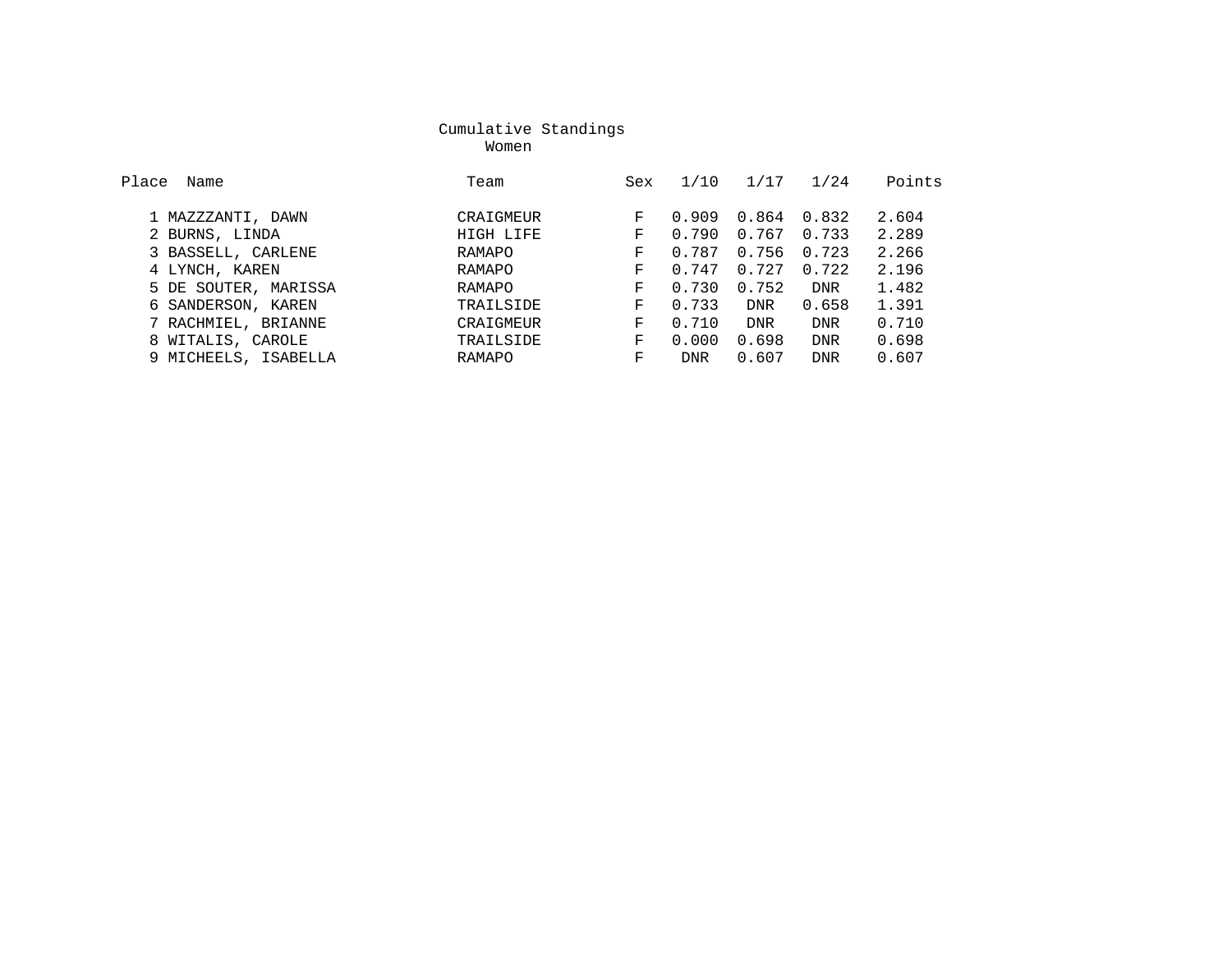ment of the control of the control of the control of the control of the control of the control of the control of the control of the control of the control of the control of the control of the control of the control of the

| Place<br>Name          | Team        | Sex | 1/10  | 1/17       | 1/24  | Points |
|------------------------|-------------|-----|-------|------------|-------|--------|
| 1 BARNETT, ANDY        | HIGH LIFE   | M   | 1.000 | 1.000      | 1.000 | 3.000  |
| 2 PRIEBKE, CHRIS       | HIGH LIFE   | M   | 0.978 | 0.958      | 0.957 | 2.893  |
| 3 D'ALESSANDRO, GREG   | HIGH LIFE   | M   | 0.950 | 0.958      | 0.941 | 2.849  |
| 4 HENRY, JAY           | SCNJ        | M   | 0.938 | 0.946      | 0.956 | 2.840  |
| 5 GOMEZ, STEVE         | RAMAPO      | М   | 0.921 | 0.876      | 0.898 | 2.694  |
| 6 GRIFFIN, RICH        | HIGH LIFE   | M   | 0.889 | 0.851      | 0.822 | 2.561  |
| 7 GLICK, KEN           | RAMAPO      | M   | 0.775 | 0.732      | 0.759 | 2.266  |
| 8 CUMMINGS, PATRICK    | TRAILSIDE   | M   | 0.756 | 0.764      | 0.739 | 2.259  |
| 9 HUSTON, MIKE         | HIGH LIFE   | M   | 0.911 | 0.861      | DNR   | 1.773  |
| 10 SIDLOVSKY, BILL     | RAMAPO      | M   | 0.892 | 0.843      | 0.000 | 1.736  |
| 11 MERTZ, ED           | SHORT HILLS | M   | 0.856 | 0.827      | DNR   | 1.683  |
| 12 BASSELL, STU        | RAMAPO      | M   | 0.855 | 0.814      | 0.000 | 1.669  |
| 13 CURYN, DENNIS       | RAMAPO      | M   | 0.746 | DNR        | 0.698 | 1.444  |
| 14 RACHMIEL, MIKE      | CRAIGMEUR   | M   | 0.729 | 0.651      | DNR   | 1.381  |
| 15 MONTANTI, MARK      | RAMAPO      | M   | 0.584 | 0.539      | DNR   | 1.123  |
| 16 KALNECKAR, NICK     | SHORT HILLS | M   | 0.522 | DNR        | 0.439 | 0.961  |
| 17 DIEDERICH, MIKE     | RAMAPO      | M   | 0.836 | DNR        | DNR   | 0.836  |
| 18 MCCUSKER, CHARLES   | HIGH LIFE   | M   | 0.000 | 0.831      | DNR   | 0.831  |
| 19 MCDONALD, ROB       | CRAIGMEUR   | M   | DNR   | 0.795      | DNR   | 0.795  |
| 20 RUDDEN, ERIC        | RAMAPO      | M   | DNR   | DNR        | 0.758 | 0.758  |
| 21 OTTE, DOUG          | HIGH LIFE   | M   | 0.722 | DNR        | DNR   | 0.722  |
| 22 NEMITOFF, ADAM      | RAMAPO      | M   | DNR   | 0.643      | DNR   | 0.643  |
| 23 MANDANAYAKE, ATHULA | HIGH LIFE   | М   | 0.641 | DNR        | DNR   | 0.641  |
| 24 QUINN, ROBERT       | CRAIGMEUR   | M   | DNR   | DNR        | 0.439 | 0.439  |
| WADLE. KEN             | HIGH LIFE   | M   | DNR   | <b>DNR</b> | 0.000 | 0.000  |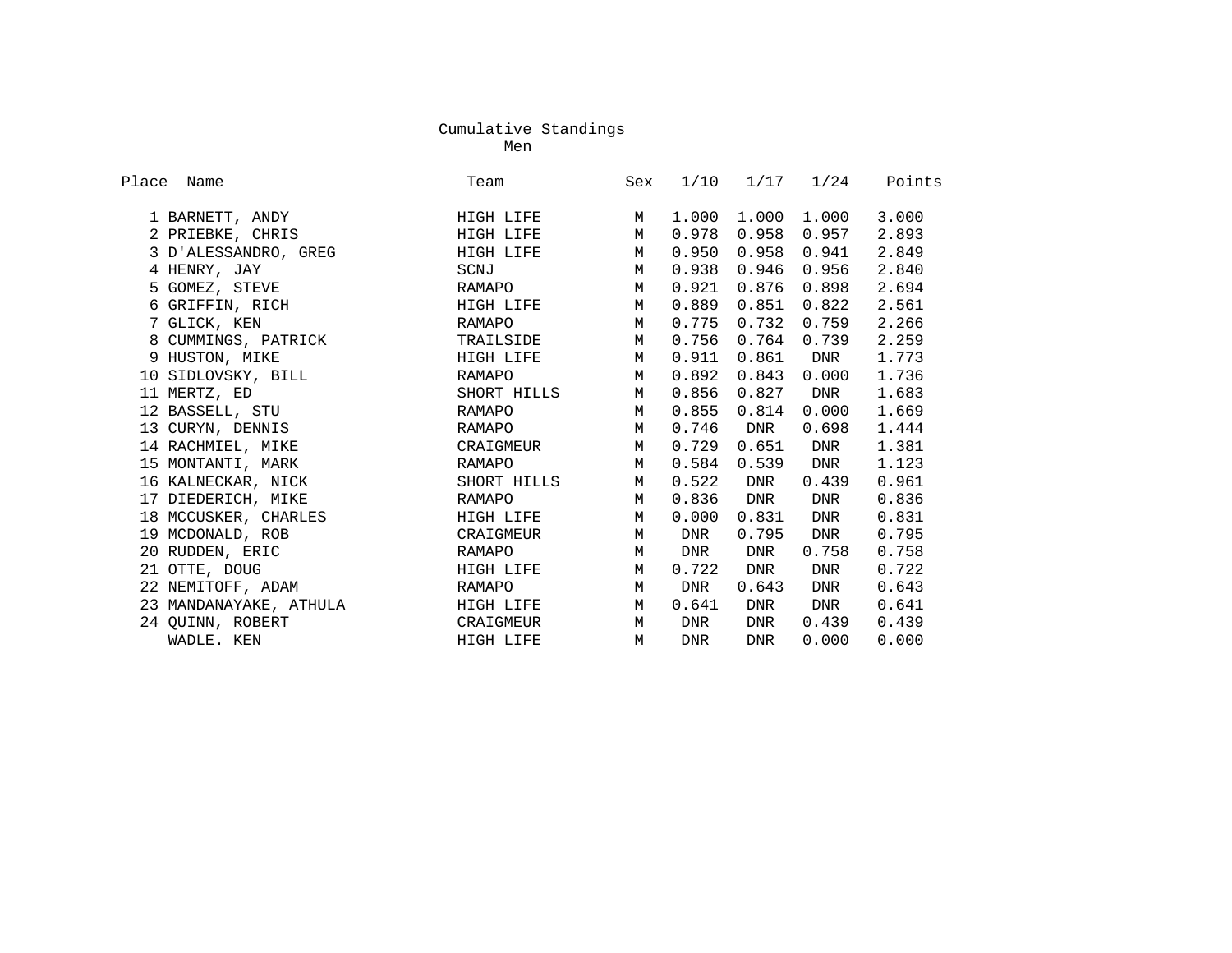&k2S

#### Race Date: 1/24/2018 Reference Time : 79.01 Racers for RAMAPO

| Place<br>Name<br>Points | Team   | Bib | Sex | Time 1 | Time 2 | Total  | Points | Team  |
|-------------------------|--------|-----|-----|--------|--------|--------|--------|-------|
| 1 GOMEZ, STEVE          | RAMAPO | 36  | M   | 44.21  | 43.80  | 88.01  | 0.898  | 1.000 |
| 2 GLICK, KEN            | RAMAPO | 49  | M   | 52.43  | 51.67  | 104.10 | 0.759  | 0.845 |
| 3 RUDDEN, ERIC          | RAMAPO | 40  | M   | 52.44  | 51.76  | 104.20 | 0.758  | 0.845 |
| 4 BASSELL, CARLENE      | RAMAPO | 2   | F   | 55.02  | 54.25  | 109.27 | 0.723  | 0.805 |
| 5 LYNCH, KAREN          | RAMAPO | 5.  | F   | 54.37  | 55.10  | 109.47 | 0.722  | 0.804 |
| 6 CURYN, DENNIS         | RAMAPO | 37  | M   | 55.39  | 57.78  | 113.17 | 0.698  | 0.778 |
| SIDLOVSKY, BILL         | RAMAPO | 35  | M   | 46.97  | DNF    | 0.00   | 0.000  | 0.000 |
| BASSELL, STU            | RAMAPO | 38  | M   | DNF    | 52.08  | 0.00   | 0.000  | 0.000 |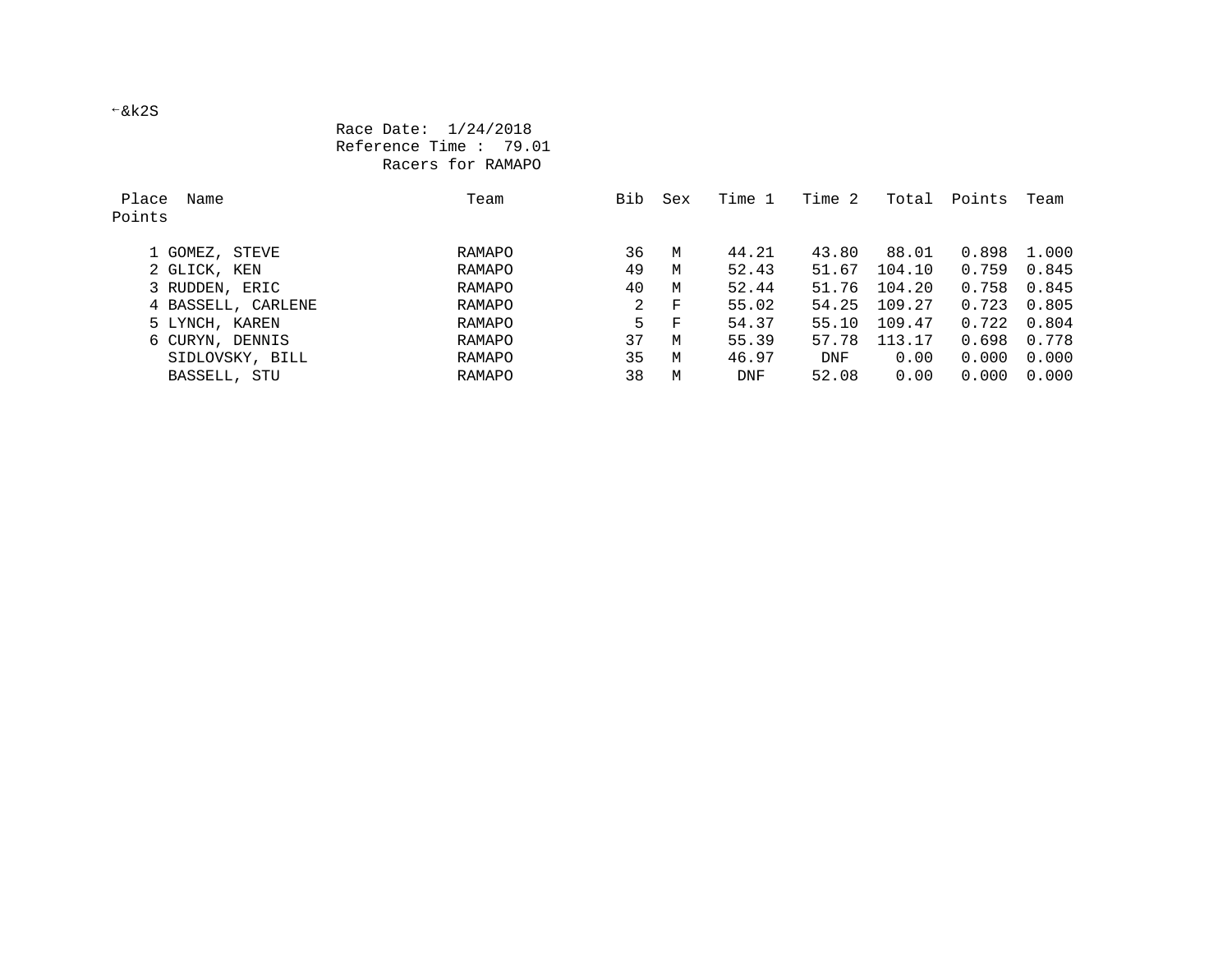#### E New Jersey Ski Council Race League

#### Team Results - 1/31/2018

|           | Women |        |       | Men    |       | Combined |  |  |
|-----------|-------|--------|-------|--------|-------|----------|--|--|
| Team      | Place | Points | Place | Points | Place | Points   |  |  |
| RAMAPO    |       | 1.443  |       | 2.342  |       | 3.785    |  |  |
| HIGH LIFE | ર     | 0.729  |       | 2.699  |       | 3.428    |  |  |
| TRAILSIDE |       | 1.301  | 4     | 0.695  |       | 1.996    |  |  |
| SCNJ      |       |        |       | 0.895  |       | 0.000    |  |  |

#### Cumulative Team Results - 1/31/2018 Best 3 of 4 Races

|             |       | Women  |       | Men    |       | Combined |
|-------------|-------|--------|-------|--------|-------|----------|
| Team        | Place | Points | Place | Points | Place | Points   |
| RAMAPO      |       | 4.487  |       | 7.616  |       | 12.103   |
| HIGH LIFE   | 4     | 2.289  |       | 8.742  | 2     | 11.032   |
| CRAIGMEUR   | 2     | 3.314  | 5     | 2.614  |       | 5.928    |
| TRAILSIDE   |       | 2.732  | 6     | 2.259  | 4     | 4.947    |
| SHORT HILLS |       |        | 4     | 2.644  |       |          |
| SCNJ        |       |        |       | 2.840  |       |          |

#### Cumulative Standings, Best 3 Scores

| Women              |           |        | Men   |                    |           |        |
|--------------------|-----------|--------|-------|--------------------|-----------|--------|
| $\xi$ k2S          |           |        |       |                    |           |        |
| Name               | Team      | Points | Place | Name               | Team      | Points |
| MAZZZANTI, DAWN    | CRAIGMEUR | 2.604  |       | BARNETT, ANDY      | HIGH LIFE | 3.000  |
| BURNS, LINDA       | HIGH LIFE | 2.289  |       | PRIEBKE, CHRIS     | HIGH LIFE | 2.893  |
| BASSELL, CARLENE   | RAMAPO    | 2.266  |       | D'ALESSANDRO, GREG | HIGH LIFE | 2.849  |
| DE SOUTER, MARISSA | RAMAPO    | 2.220  |       | HENRY, JAY         | SCNJ      | 2.840  |
| LYNCH, KAREN       | RAMAPO    | 2.196  |       | STEVE<br>GOMEZ,    | RAMAPO    | 2.694  |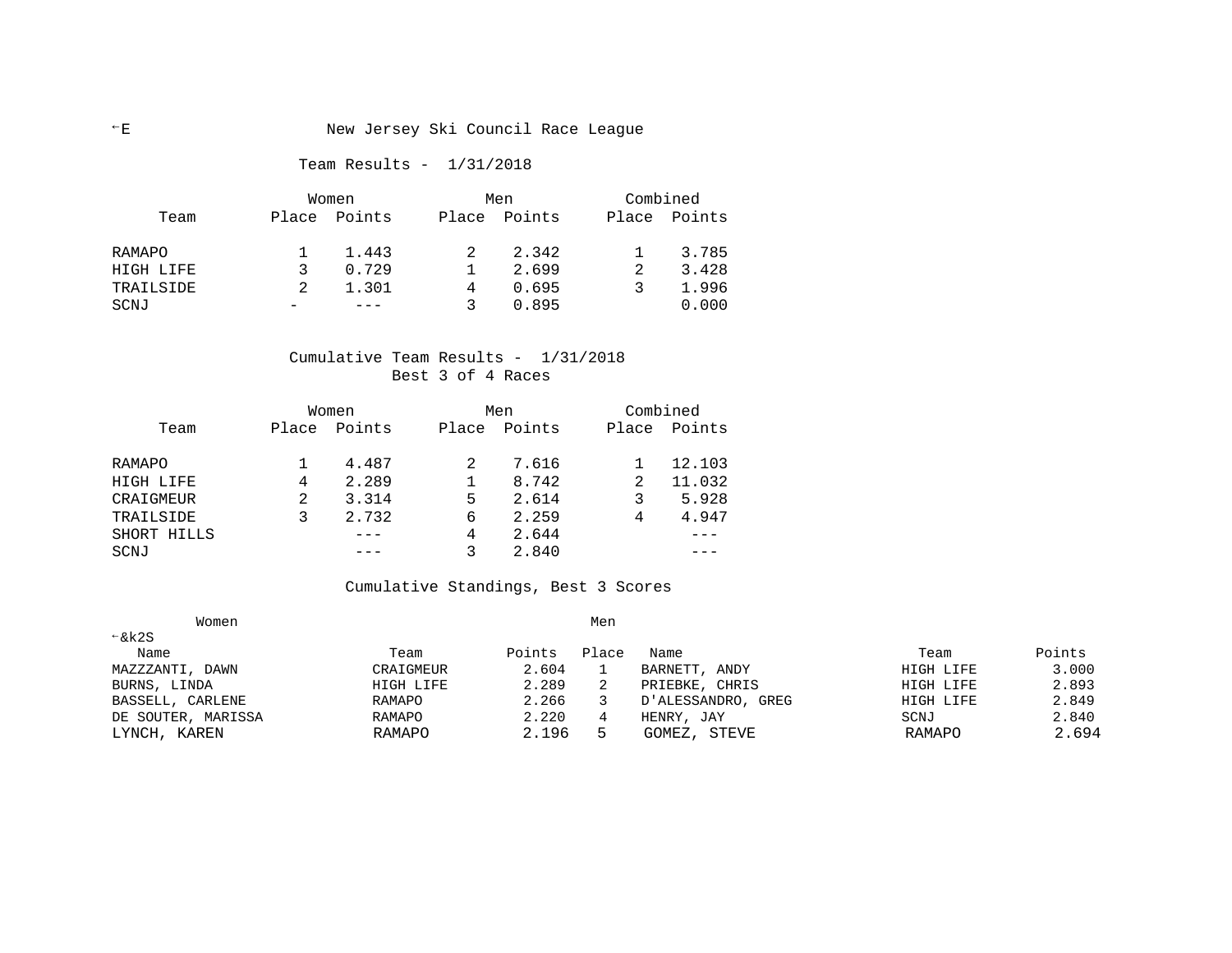Race Date: 1/31/2018 - Page 1 Reference Time : 69.45 All Racers

| Place Name             | Team      | Bib            | Sex                | Time 1 | Time 2 | Total  | Points |
|------------------------|-----------|----------------|--------------------|--------|--------|--------|--------|
| 1 BARNETT, ANDY        | HIGH LIFE | 31             | М                  | 34.48  | 34.97  | 69.45  | 1.000  |
| 2 D'ALESSANDRO, GREG   | HIGH LIFE | 35             | М                  | 38.19  | 38.80  | 76.99  | 0.902  |
| 3 HENRY, JAY           | SCNJ      | 41             | M                  | 38.85  | 38.79  | 77.64  | 0.895  |
| 4 GOMEZ, STEVE         | RAMAPO    | 40             | M                  | 40.72  | 40.77  | 81.49  | 0.852  |
| 5 HUSTON, MIKE         | HIGH LIFE | 33             | M                  | 43.31  | 43.87  | 87.18  | 0.797  |
| 6 DIEDERICH, MIKE      | RAMAPO    | 43             | M                  | 43.76  | 43.90  | 87.66  | 0.792  |
| 7 GRIFFIN, RICH        | HIGH LIFE | 36             | М                  | 47.01  | 46.80  | 93.81  | 0.740  |
| 8 DE SOUTER, MARISSA   | RAMAPO    | 5              | $\mathbf{F}$       | 46.38  | 47.75  | 94.13  | 0.738  |
| 9 BURNS, LINDA         | HIGH LIFE | 6              | $\mathbf F$        | 48.52  | 46.73  | 95.25  | 0.729  |
| 10 LYNCH, KAREN        | RAMAPO    | 7              | $\mathbf{F}% _{0}$ | 49.07  | 49.37  | 98.44  | 0.706  |
| 11 GLICK, KEN          | RAMAPO    | 44             | M                  | 49.62  | 50.01  | 99.63  | 0.697  |
| 12 CUMMINGS, PATRICK   | TRAILSIDE | 37             | M                  | 50.10  | 49.84  | 99.94  | 0.695  |
| 13 BASSELL, CARLENE    | RAMAPO    | 2              | F                  | 50.59  | 51.34  | 101.93 | 0.681  |
| 14 WITALIS, CAROLE     | TRAILSIDE | $\overline{3}$ | $\mathbf F$        | 52.83  | 53.76  | 106.59 | 0.652  |
| 15 SANDERSON, KAREN    | TRAILSIDE | $\overline{4}$ | $\mathbf F$        | 53.25  | 53.63  | 106.88 | 0.650  |
| 16 MANDANAYAKE, ATHULA | HIGH LIFE | 39             | M                  | 60.75  | 60.68  | 121.43 | 0.572  |
| 17 MICHEELS, ISABELLA  | RAMAPO    | $\mathbf{1}$   | F                  | 62.06  | 59.85  | 121.91 | 0.570  |
| SIDLOVSKY, BILL        | RAMAPO    | 38             | M                  | DSQ    | 44.02  | 0.00   | 0.000  |
| MCCUSKER, CHARLES      | HIGH LIFE | 32             | M                  | DNF    | 46.95  | 0.00   | 0.000  |

&k2S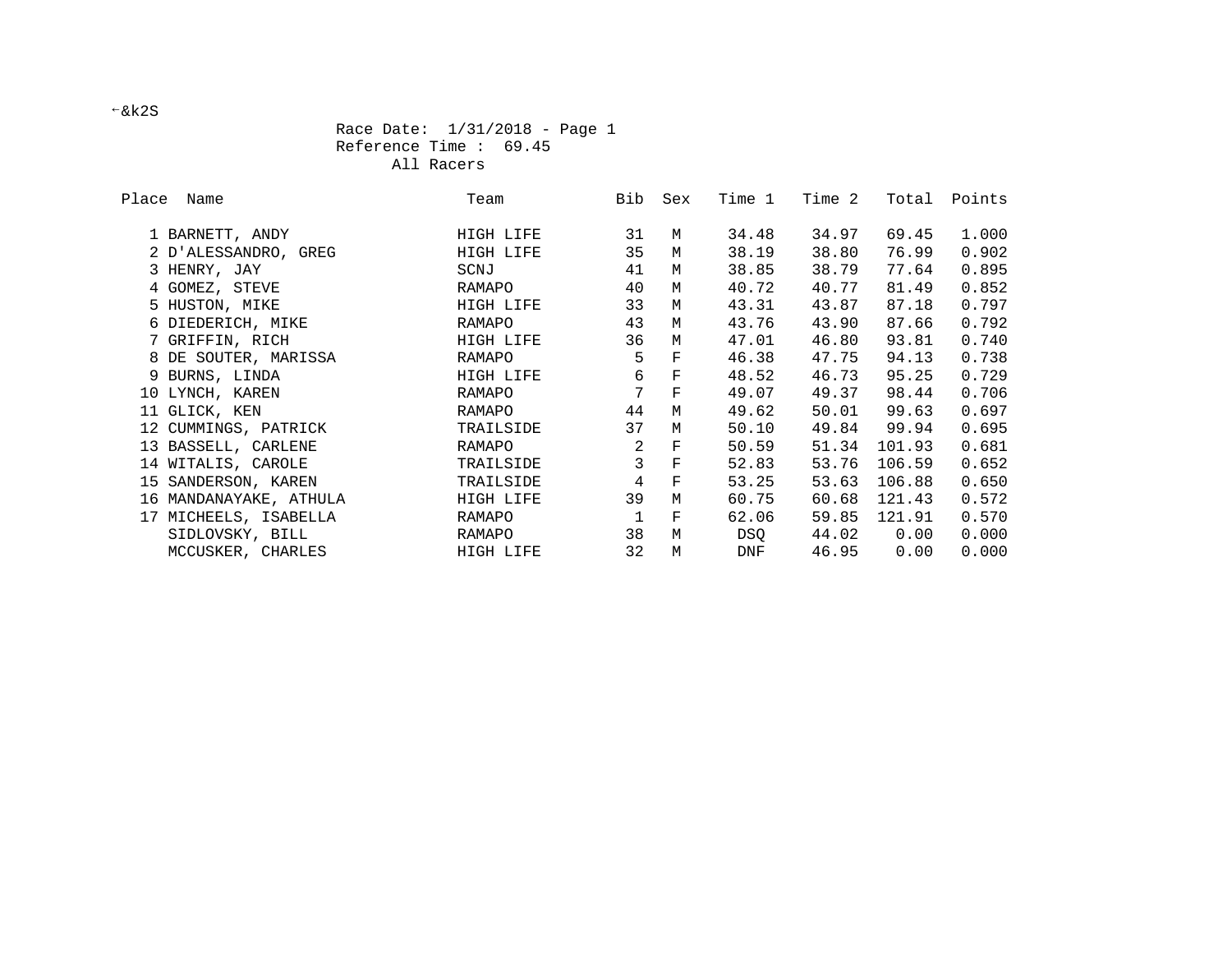#### Race Date: 1/31/2018 - Page 2 Reference Time : 69.45 **Men** Mension of the state of the state of the Mension of the Mension of the Second State of the Second State of the Second State of the Second State of the Second State of the Second State of the Second State of the Secon

| Place | Name                   | Team      | Bib | Sex | Time 1 | Time 2 | Total  | Points |
|-------|------------------------|-----------|-----|-----|--------|--------|--------|--------|
|       |                        |           |     |     |        |        |        |        |
|       | 1 BARNETT, ANDY        | HIGH LIFE | 31  | M   | 34.48  | 34.97  | 69.45  | 1,000  |
|       | 2 D'ALESSANDRO, GREG   | HIGH LIFE | 35  | M   | 38.19  | 38.80  | 76.99  | 0.902  |
|       | 3 HENRY, JAY           | SCNJ      | 41  | M   | 38.85  | 38.79  | 77.64  | 0.895  |
|       | 4 GOMEZ, STEVE         | RAMAPO    | 40  | M   | 40.72  | 40.77  | 81.49  | 0.852  |
|       | 5 HUSTON, MIKE         | HIGH LIFE | 33  | M   | 43.31  | 43.87  | 87.18  | 0.797  |
|       | 6 DIEDERICH, MIKE      | RAMAPO    | 43  | M   | 43.76  | 43.90  | 87.66  | 0.792  |
|       | 7 GRIFFIN, RICH        | HIGH LIFE | 36  | M   | 47.01  | 46.80  | 93.81  | 0.740  |
|       | 8 GLICK, KEN           | RAMAPO    | 44  | M   | 49.62  | 50.01  | 99.63  | 0.697  |
|       | 9 CUMMINGS, PATRICK    | TRAILSIDE | 37  | M   | 50.10  | 49.84  | 99.94  | 0.695  |
|       | 10 MANDANAYAKE, ATHULA | HIGH LIFE | 39  | M   | 60.75  | 60.68  | 121.43 | 0.572  |
|       | SIDLOVSKY, BILL        | RAMAPO    | 38  | M   | DSO    | 44.02  | 0.00   | 0.000  |
|       | MCCUSKER, CHARLES      | HIGH LIFE | 32  | M   | DNF    | 46.95  | 0.00   | 0.000  |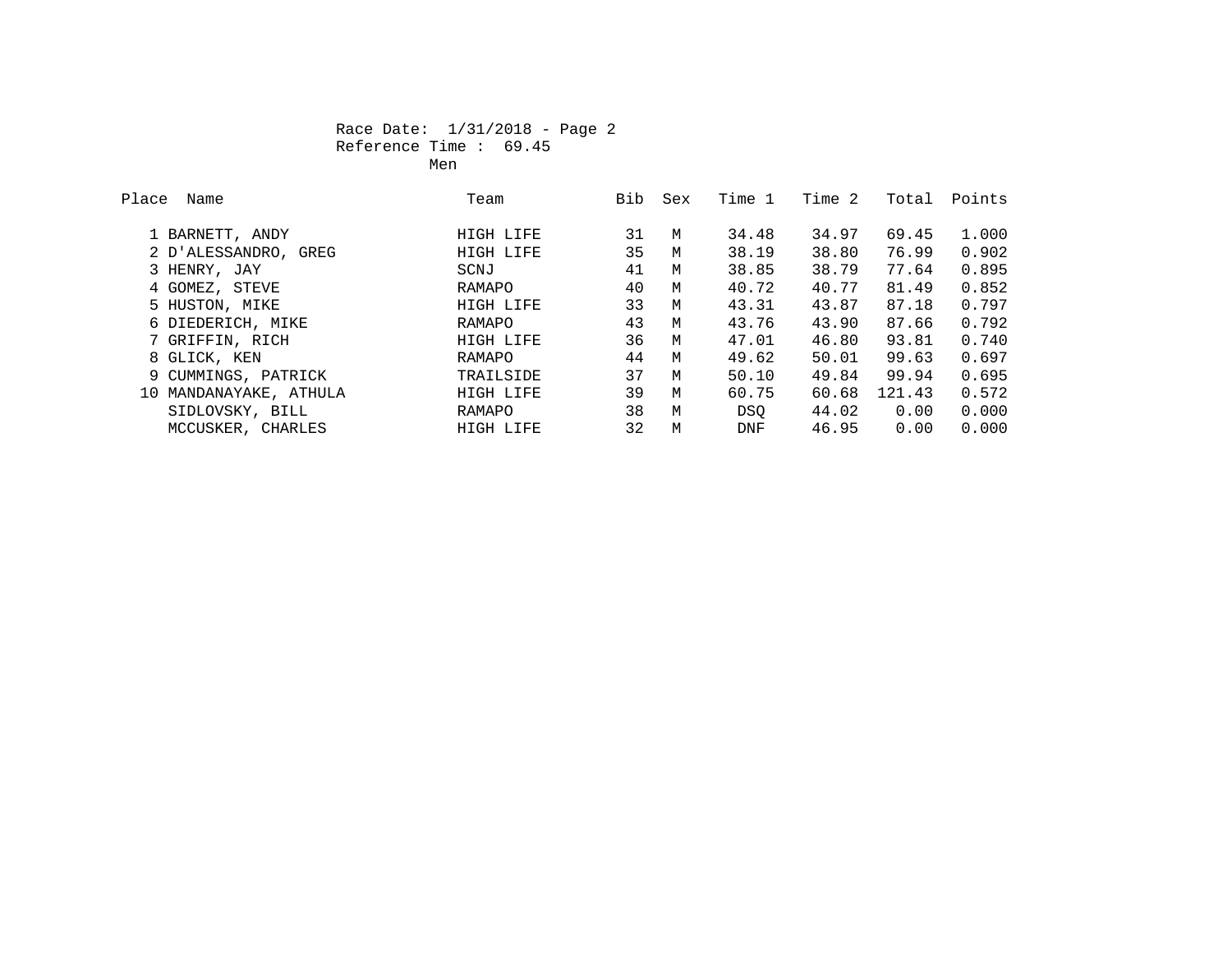#### Race Date: 1/31/2018 - Page 3 Reference Time : 69.45 women when we have a state of the Women women when the state of the state of the state of the state of the state of the state of the state of the state of the state of the state of the state of the state of the state of th

| Place<br>Name        | Team      | Bib | Sex          | Time 1 | Time 2 | Total  | Points |
|----------------------|-----------|-----|--------------|--------|--------|--------|--------|
|                      |           |     |              |        |        |        |        |
| 1 DE SOUTER, MARISSA | RAMAPO    | 5.  | – F          | 46.38  | 47.75  | 94.13  | 0.738  |
| 2 BURNS, LINDA       | HIGH LIFE | 6   | $\mathbf{F}$ | 48.52  | 46.73  | 95.25  | 0.729  |
| 3 LYNCH, KAREN       | RAMAPO    | 7   | F            | 49.07  | 49.37  | 98.44  | 0.706  |
| 4 BASSELL, CARLENE   | RAMAPO    | 2   | F            | 50.59  | 51.34  | 101.93 | 0.681  |
| 5 WITALIS, CAROLE    | TRAILSIDE | 3   | F            | 52.83  | 53.76  | 106.59 | 0.652  |
| 6 SANDERSON, KAREN   | TRAILSIDE | 4   | $\mathbf{F}$ | 53.25  | 53.63  | 106.88 | 0.650  |
| 7 MICHEELS, ISABELLA | RAMAPO    |     | $_{\rm F}$   | 62.06  | 59.85  | 121.91 | 0.570  |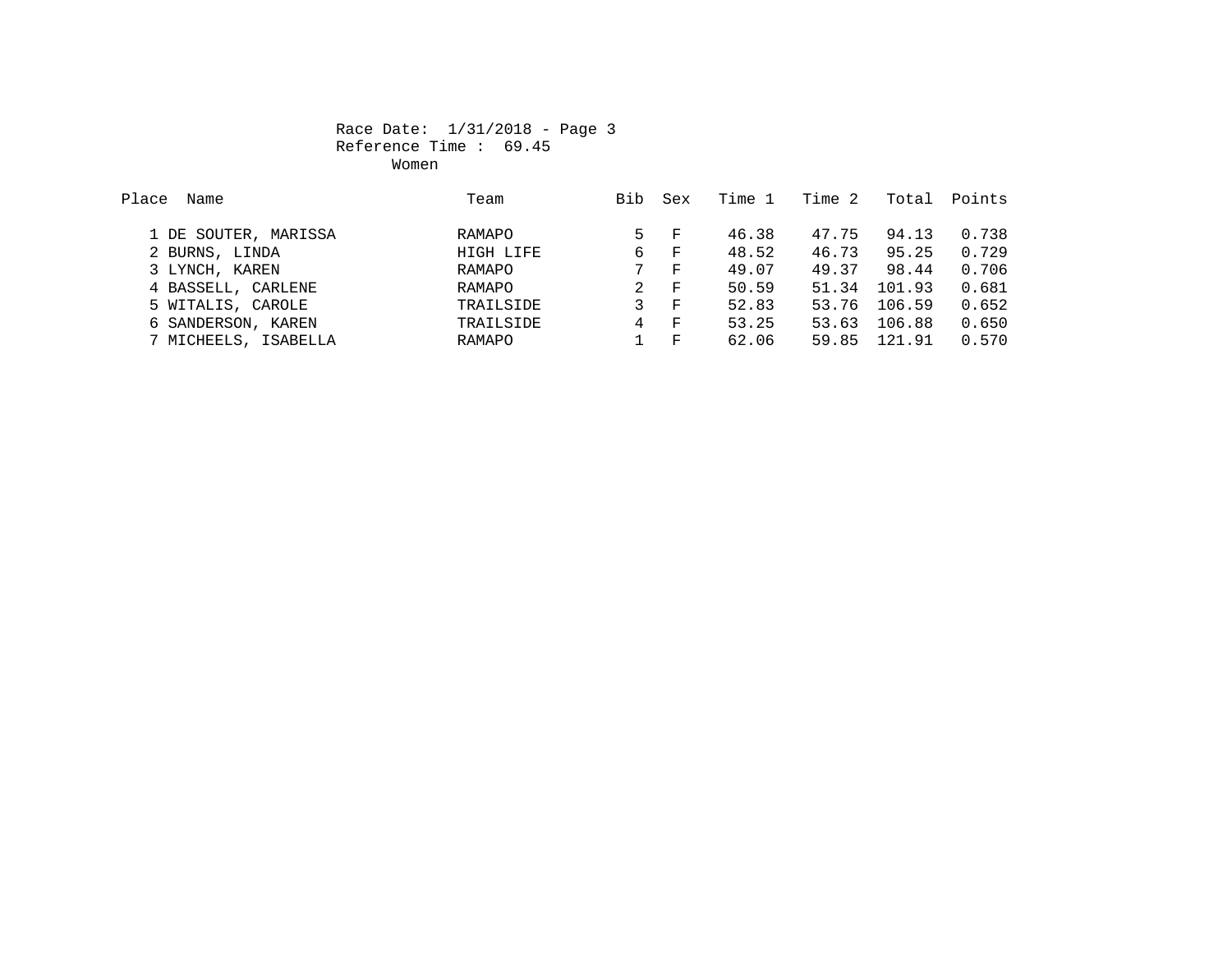All Racers

| Place Name             | Team          | Sex         | 1/10       | 1/17  | 1/24       | 1/31       | Points |
|------------------------|---------------|-------------|------------|-------|------------|------------|--------|
| 1 BARNETT, ANDY        | HIGH LIFE     | М           | 1.000      | 1.000 | 1.000      | 1.000      | 3.000  |
| 2 PRIEBKE, CHRIS       | HIGH LIFE     | М           | 0.978      | 0.958 | 0.957      | DNR        | 2.893  |
| 3 D'ALESSANDRO, GREG   | HIGH LIFE     | М           | 0.950      | 0.958 | 0.941      | 0.902      | 2.849  |
| 4 HENRY, JAY           | SCNJ          | М           | 0.938      | 0.946 | 0.956      | 0.895      | 2.840  |
| 5 GOMEZ, STEVE         | RAMAPO        | М           | 0.921      | 0.876 | 0.898      | 0.852      | 2.694  |
| 6 MAZZZANTI, DAWN      | CRAIGMEUR     | $\mathbf F$ | 0.909      | 0.864 | 0.832      | DNR        | 2.604  |
| 7 HUSTON, MIKE         | HIGH LIFE     | М           | 0.911      | 0.861 | DNR        | 0.797      | 2.569  |
| 8 GRIFFIN, RICH        | HIGH LIFE     | М           | 0.889      | 0.851 | 0.822      | 0.740      | 2.561  |
| 9 BURNS, LINDA         | HIGH LIFE     | $\mathbf F$ | 0.790      | 0.767 | 0.733      | 0.729      | 2.289  |
| 10 GLICK, KEN          | RAMAPO        | М           | 0.775      | 0.732 | 0.759      | 0.697      | 2.266  |
| 11 BASSELL, CARLENE    | RAMAPO        | $\mathbf F$ | 0.787      | 0.756 | 0.723      | 0.681      | 2.266  |
| 12 CUMMINGS, PATRICK   | TRAILSIDE     | М           | 0.756      | 0.764 | 0.739      | 0.695      | 2.259  |
| 13 DE SOUTER, MARISSA  | RAMAPO        | $\mathbf F$ | 0.730      | 0.752 | DNR        | 0.738      | 2.220  |
| 14 LYNCH, KAREN        | <b>RAMAPO</b> | $\mathbf F$ | 0.747      | 0.727 | 0.722      | 0.706      | 2.196  |
| 15 SANDERSON, KAREN    | TRAILSIDE     | $\mathbf F$ | 0.733      | DNR   | 0.658      | 0.650      | 2.040  |
| 16 SIDLOVSKY, BILL     | <b>RAMAPO</b> | М           | 0.892      | 0.843 | 0.000      | 0.000      | 1.736  |
| 17 MERTZ, ED           | SHORT HILLS   | М           | 0.856      | 0.827 | DNR        | DNR        | 1.683  |
| 18 BASSELL, STU        | RAMAPO        | М           | 0.855      | 0.814 | 0.000      | DNR        | 1.669  |
| 19 DIEDERICH, MIKE     | RAMAPO        | M           | 0.836      | DNR   | DNR        | 0.792      | 1.628  |
| 20 CURYN, DENNIS       | RAMAPO        | М           | 0.746      | DNR   | 0.698      | DNR        | 1.444  |
| 21 RACHMIEL, MIKE      | CRAIGMEUR     | M           | 0.729      | 0.651 | DNR        | DNR        | 1.381  |
| 22 WITALIS, CAROLE     | TRAILSIDE     | $\mathbf F$ | 0.000      | 0.698 | DNR        | 0.652      | 1.349  |
| 23 MANDANAYAKE, ATHULA | HIGH LIFE     | М           | 0.641      | DNR   | <b>DNR</b> | 0.572      | 1.213  |
| 24 MICHEELS, ISABELLA  | RAMAPO        | $\mathbf F$ | DNR        | 0.607 | <b>DNR</b> | 0.570      | 1.177  |
| 25 MONTANTI, MARK      | RAMAPO        | М           | 0.584      | 0.539 | <b>DNR</b> | DNR        | 1.123  |
| 26 KALNECKAR, NICK     | SHORT HILLS   | M           | 0.522      | DNR   | 0.439      | <b>DNR</b> | 0.961  |
| 27 MCCUSKER, CHARLES   | HIGH LIFE     | М           | 0.000      | 0.831 | DNR        | 0.000      | 0.831  |
| 28 MCDONALD, ROB       | CRAIGMEUR     | M           | DNR        | 0.795 | DNR        | DNR        | 0.795  |
| 29 RUDDEN, ERIC        | RAMAPO        | М           | DNR        | DNR   | 0.758      | DNR        | 0.758  |
| 30 OTTE, DOUG          | HIGH LIFE     | M           | 0.722      | DNR   | DNR        | DNR        | 0.722  |
| 31 RACHMIEL, BRIANNE   | CRAIGMEUR     | $\mathbf F$ | 0.710      | DNR   | DNR        | DNR        | 0.710  |
| 32 NEMITOFF, ADAM      | RAMAPO        | М           | DNR        | 0.643 | DNR        | DNR        | 0.643  |
| 33 QUINN, ROBERT       | CRAIGMEUR     | М           | <b>DNR</b> | DNR   | 0.439      | DNR        | 0.439  |
| WADLE. KEN             | HIGH LIFE     | M           | <b>DNR</b> | DNR   | 0.000      | <b>DNR</b> | 0.000  |

&k2S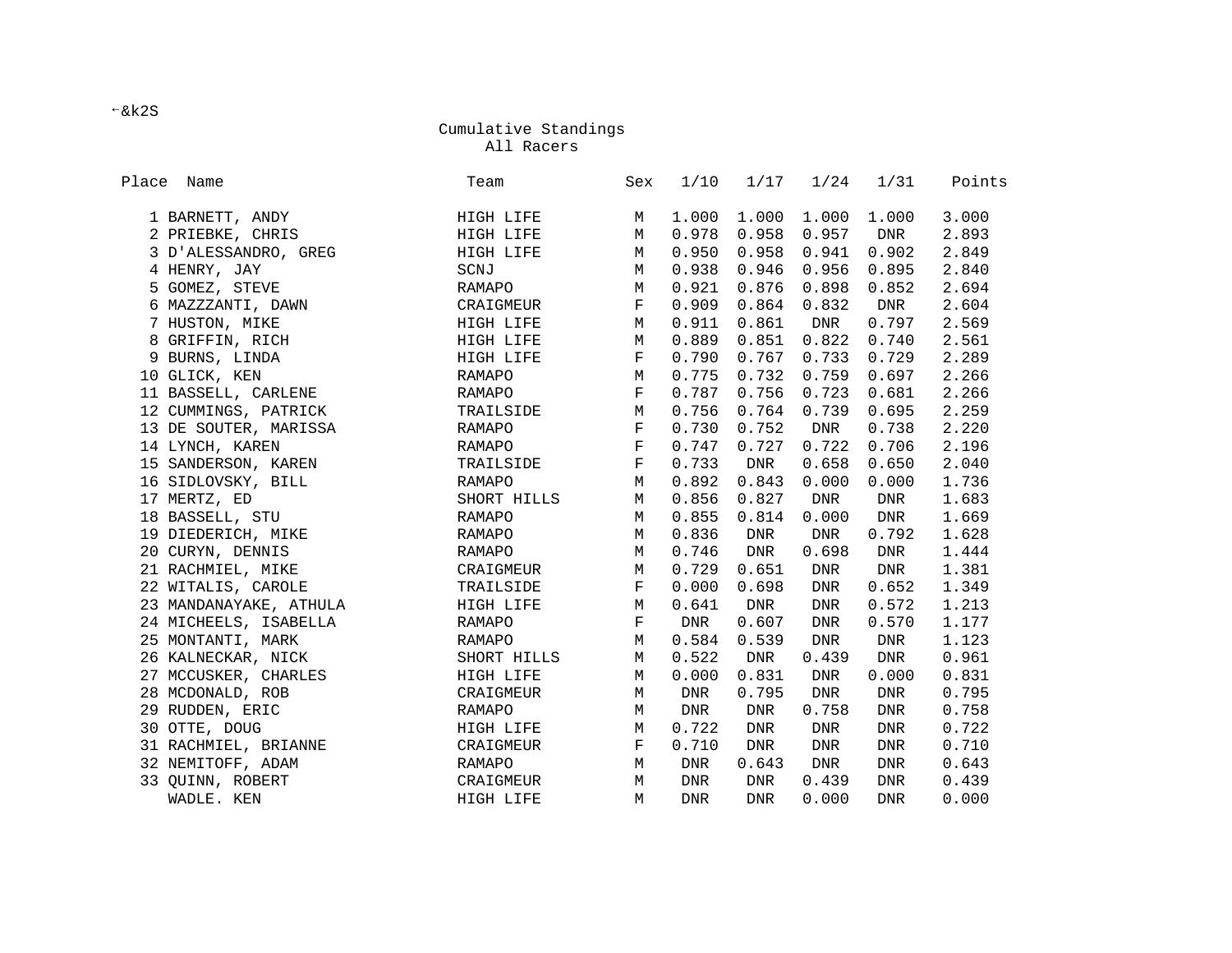women with the state of the Momen women with the state of the state of the state of the state of the state of the state of the state of the state of the state of the state of the state of the state of the state of the stat

| Place<br>Name        | Team      | Sex | 1/10       | 1/17       | 1/24       | 1/31       | Points |
|----------------------|-----------|-----|------------|------------|------------|------------|--------|
| 1 MAZZZANTI, DAWN    | CRAIGMEUR | F   | 0.909      | 0.864      | 0.832      | <b>DNR</b> | 2.604  |
| 2 BURNS, LINDA       | HIGH LIFE | F   | 0.790      | 0.767      | 0.733      | 0.729      | 2.289  |
| 3 BASSELL, CARLENE   | RAMAPO    | F   | 0.787      | 0.756      | 0.723      | 0.681      | 2.266  |
| 4 DE SOUTER, MARISSA | RAMAPO    | F   | 0.730      | 0.752      | <b>DNR</b> | 0.738      | 2.220  |
| 5 LYNCH, KAREN       | RAMAPO    | F   | 0.747      | 0.727      | 0.722      | 0.706      | 2.196  |
| 6 SANDERSON, KAREN   | TRAILSIDE | F   | 0.733      | <b>DNR</b> | 0.658      | 0.650      | 2.040  |
| 7 WITALIS, CAROLE    | TRAILSIDE | F   | 0.000      | 0.698      | <b>DNR</b> | 0.652      | 1.349  |
| 8 MICHEELS, ISABELLA | RAMAPO    | F   | <b>DNR</b> | 0.607      | <b>DNR</b> | 0.570      | 1.177  |
| 9 RACHMIEL, BRIANNE  | CRAIGMEUR | F   | 0.710      | <b>DNR</b> | <b>DNR</b> | <b>DNR</b> | 0.710  |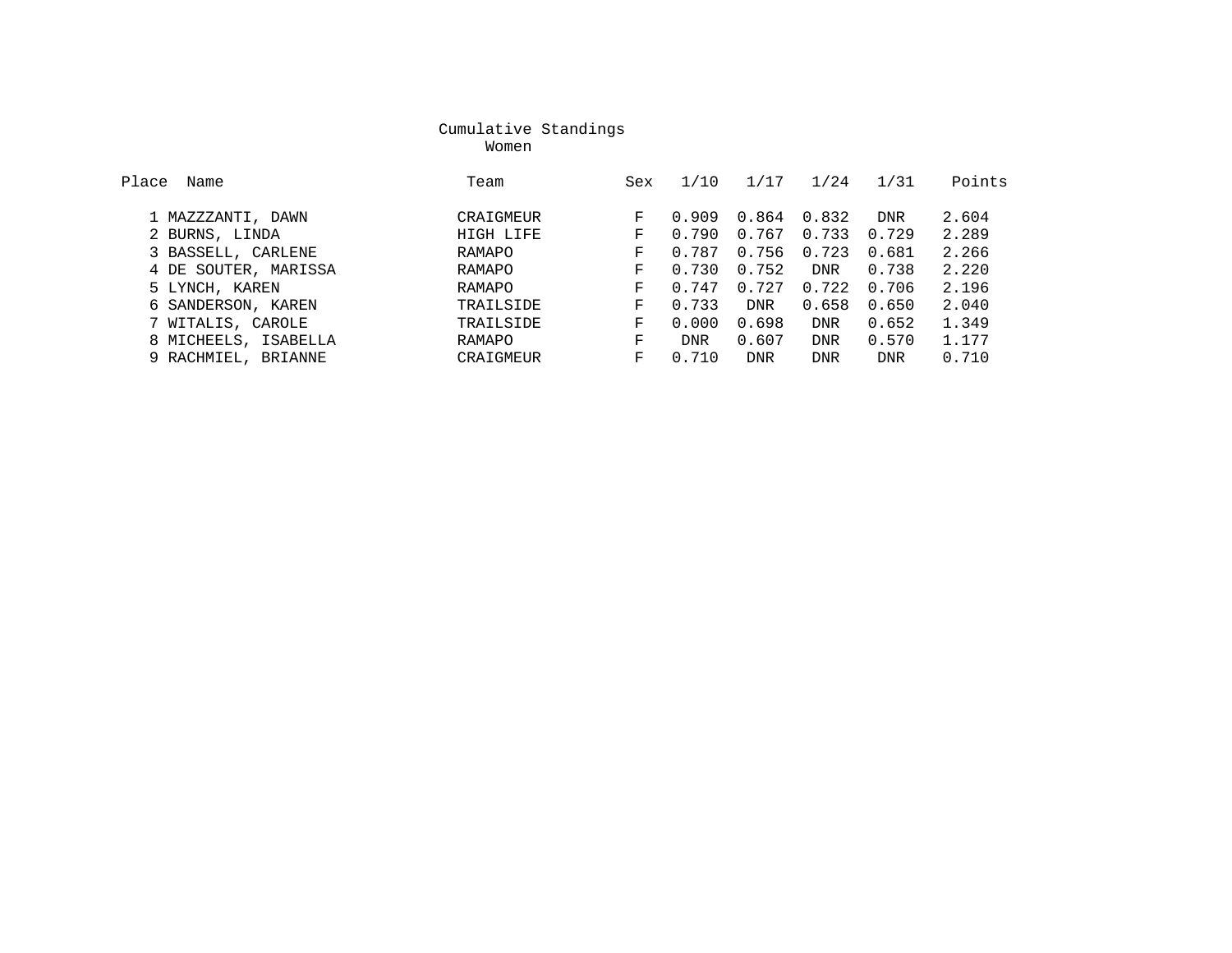ment and the contract of the contract of the Ment and the Ment and the Ment and the Ment and the Ment and the Men

| Place | Name                   | Team        | Sex | 1/10       | 1/17       | 1/24       | 1/31       | Points |
|-------|------------------------|-------------|-----|------------|------------|------------|------------|--------|
|       | 1 BARNETT, ANDY        | HIGH LIFE   | М   | 1,000      | 1,000      | 1,000      | 1,000      | 3.000  |
|       | 2 PRIEBKE, CHRIS       | HIGH LIFE   | М   | 0.978      | 0.958      | 0.957      | DNR        | 2.893  |
|       | 3 D'ALESSANDRO, GREG   | HIGH LIFE   | M   | 0.950      | 0.958      | 0.941      | 0.902      | 2.849  |
|       | 4 HENRY, JAY           | SCNJ        | M   | 0.938      | 0.946      | 0.956      | 0.895      | 2.840  |
|       | 5 GOMEZ, STEVE         | RAMAPO      | М   | 0.921      | 0.876      | 0.898      | 0.852      | 2.694  |
|       | 6 HUSTON, MIKE         | HIGH LIFE   | M   | 0.911      | 0.861      | <b>DNR</b> | 0.797      | 2.569  |
|       | 7 GRIFFIN, RICH        | HIGH LIFE   | M   | 0.889      | 0.851      | 0.822      | 0.740      | 2.561  |
|       | 8 GLICK, KEN           | RAMAPO      | M   | 0.775      | 0.732      | 0.759      | 0.697      | 2.266  |
|       | 9 CUMMINGS, PATRICK    | TRAILSIDE   | M   | 0.756      | 0.764      | 0.739      | 0.695      | 2.259  |
|       | 10 SIDLOVSKY, BILL     | RAMAPO      | M   | 0.892      | 0.843      | 0.000      | 0.000      | 1.736  |
|       | 11 MERTZ, ED           | SHORT HILLS | M   | 0.856      | 0.827      | DNR        | <b>DNR</b> | 1.683  |
|       | 12 BASSELL, STU        | RAMAPO      | М   | 0.855      | 0.814      | 0.000      | <b>DNR</b> | 1.669  |
|       | 13 DIEDERICH, MIKE     | RAMAPO      | М   | 0.836      | DNR        | DNR        | 0.792      | 1.628  |
|       | 14 CURYN, DENNIS       | RAMAPO      | М   | 0.746      | DNR        | 0.698      | DNR        | 1.444  |
|       | 15 RACHMIEL, MIKE      | CRAIGMEUR   | M   | 0.729      | 0.651      | DNR        | <b>DNR</b> | 1.381  |
|       | 16 MANDANAYAKE, ATHULA | HIGH LIFE   | М   | 0.641      | DNR        | <b>DNR</b> | 0.572      | 1.213  |
|       | 17 MONTANTI, MARK      | RAMAPO      | M   | 0.584      | 0.539      | <b>DNR</b> | DNR        | 1.123  |
|       | 18 KALNECKAR, NICK     | SHORT HILLS | M   | 0.522      | <b>DNR</b> | 0.439      | <b>DNR</b> | 0.961  |
|       | 19 MCCUSKER, CHARLES   | HIGH LIFE   | M   | 0.000      | 0.831      | <b>DNR</b> | 0.000      | 0.831  |
|       | 20 MCDONALD, ROB       | CRAIGMEUR   | M   | DNR        | 0.795      | <b>DNR</b> | <b>DNR</b> | 0.795  |
|       | 21 RUDDEN, ERIC        | RAMAPO      | M   | DNR        | <b>DNR</b> | 0.758      | <b>DNR</b> | 0.758  |
|       | 22 OTTE, DOUG          | HIGH LIFE   | M   | 0.722      | DNR        | <b>DNR</b> | <b>DNR</b> | 0.722  |
|       | 23 NEMITOFF, ADAM      | RAMAPO      | M   | <b>DNR</b> | 0.643      | <b>DNR</b> | <b>DNR</b> | 0.643  |
|       | 24 QUINN, ROBERT       | CRAIGMEUR   | M   | <b>DNR</b> | <b>DNR</b> | 0.439      | <b>DNR</b> | 0.439  |
|       | WADLE. KEN             | HIGH LIFE   | M   | <b>DNR</b> | <b>DNR</b> | 0.000      | <b>DNR</b> | 0.000  |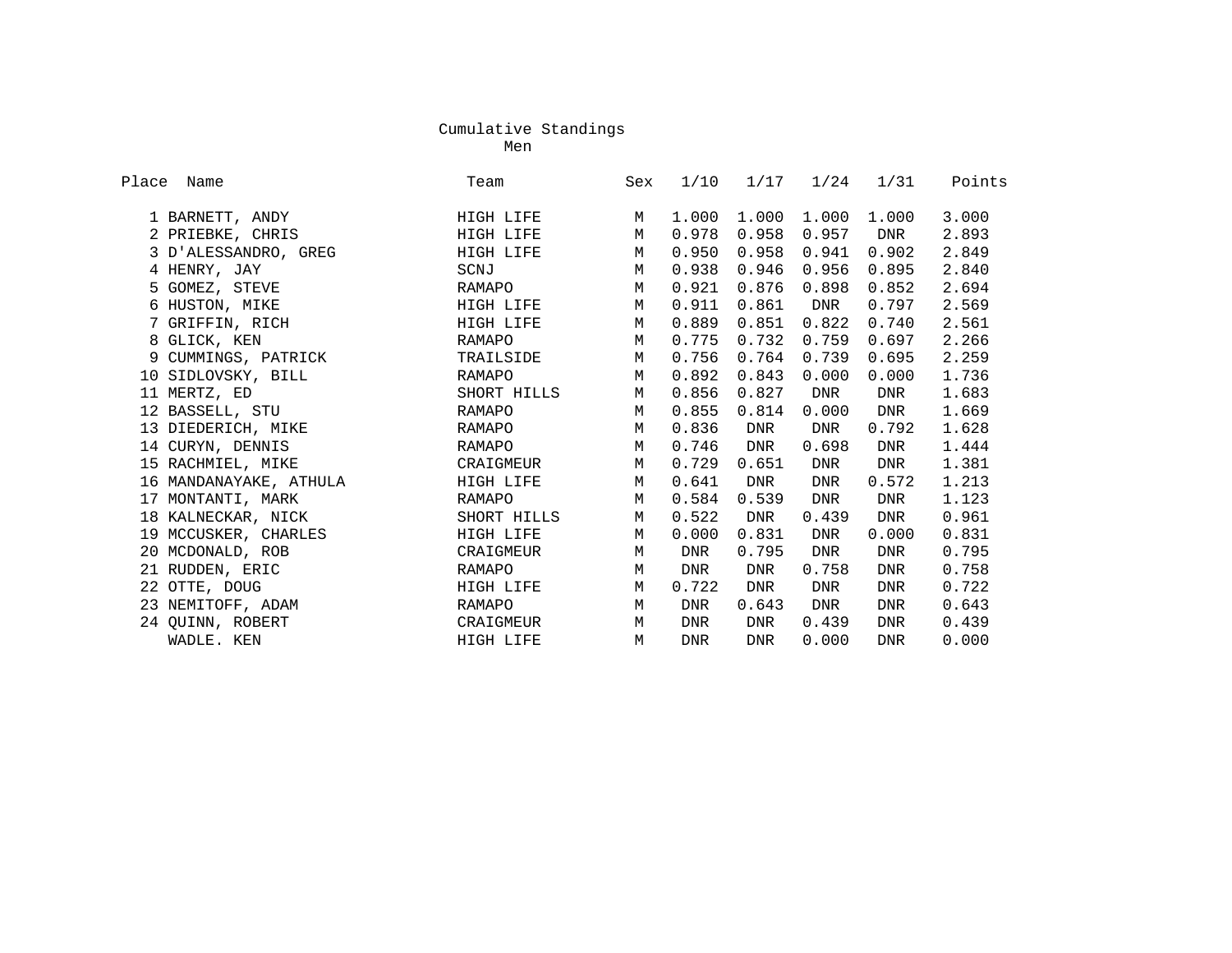#### Race Date: 1/31/2018 Reference Time : 69.45 Racers for RAMAPO

| Place<br>Points | Name                 | Team   | Bib | Sex | Time 1 | Time 2 | Total  | Points | Team  |
|-----------------|----------------------|--------|-----|-----|--------|--------|--------|--------|-------|
|                 | 1 GOMEZ, STEVE       | RAMAPO | 40  | M   | 40.72  | 40.77  | 81.49  | 0.852  | 1.000 |
|                 | 2 DIEDERICH, MIKE    | RAMAPO | 43  | M   | 43.76  | 43.90  | 87.66  | 0.792  | 0.930 |
|                 | 3 DE SOUTER, MARISSA | RAMAPO | 5   | F   | 46.38  | 47.75  | 94.13  | 0.738  | 0.866 |
|                 | 4 LYNCH, KAREN       | RAMAPO | 7   | F   | 49.07  | 49.37  | 98.44  | 0.706  | 0.828 |
|                 | 5 GLICK, KEN         | RAMAPO | 44  | M   | 49.62  | 50.01  | 99.63  | 0.697  | 0.818 |
|                 | 6 BASSELL, CARLENE   | RAMAPO | 2   | F   | 50.59  | 51.34  | 101.93 | 0.681  | 0.799 |
|                 | 7 MICHEELS, ISABELLA | RAMAPO |     | F   | 62.06  | 59.85  | 121.91 | 0.570  | 0.668 |
|                 | SIDLOVSKY, BILL      | RAMAPO | 38  | M   | DSO.   | 44.02  | 0.00   | 0.000  | 0.000 |

&k2S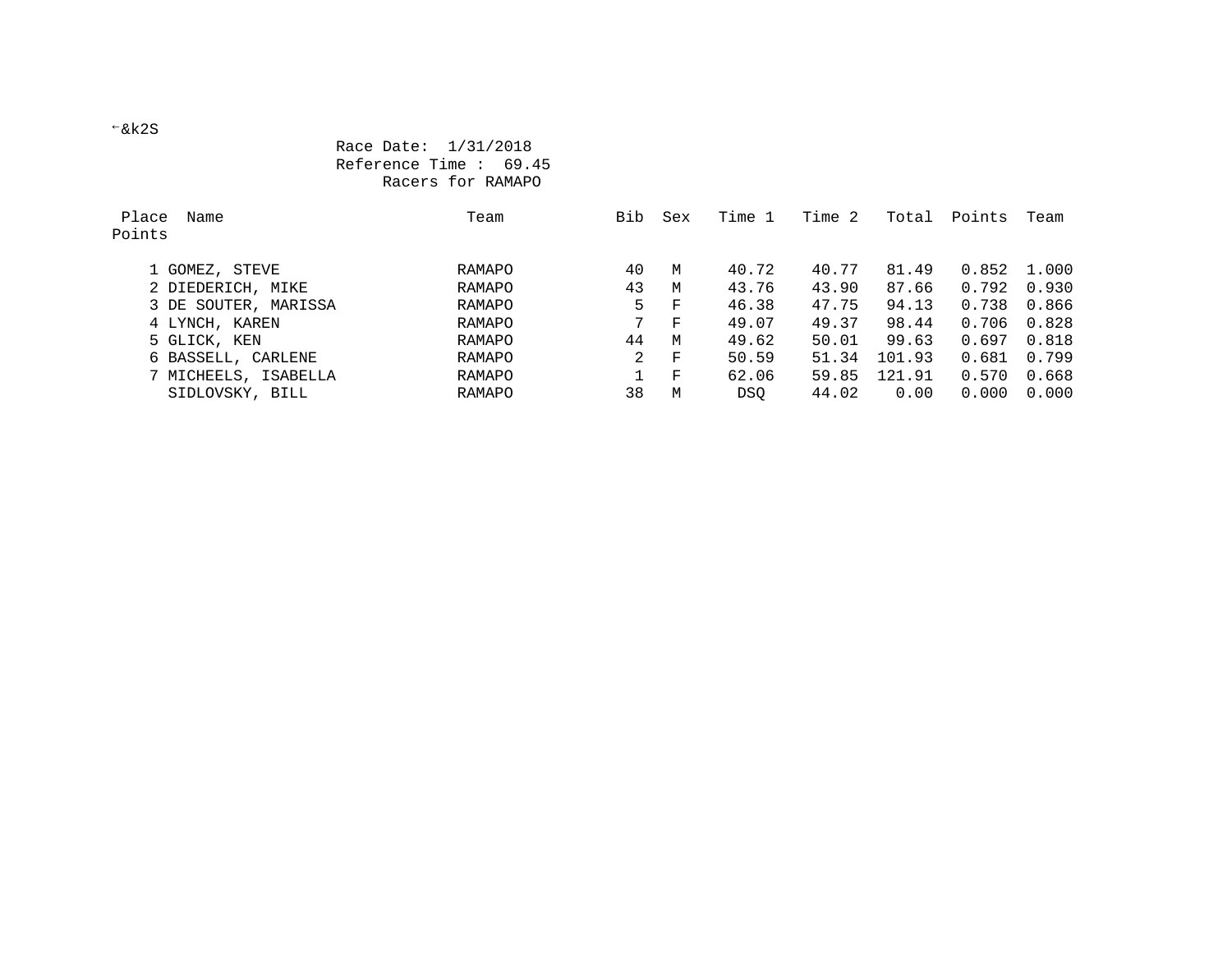#### E New Jersey Ski Council Race League

#### Team Results - 2/14/2018

|               |       | Women  |       | Men    |       | Combined |
|---------------|-------|--------|-------|--------|-------|----------|
| Team          | Place | Points | Place | Points | Place | Points   |
| <b>RAMAPO</b> |       | 1.563  |       | 2.564  |       | 4.127    |
| TRAILSIDE     |       | 1.379  |       | 0.740  |       | 2.120    |
| HIGH LIFE     |       |        |       | 2.743  |       | 0.000    |
| CRAIGMEUR     |       | 0.883  |       |        |       | 0.000    |

#### Cumulative Team Results - 2/14/2018 Best 4 of 5 Races

|             |       | Women  |       | Men    | Combined |        |
|-------------|-------|--------|-------|--------|----------|--------|
| Team        | Place | Points | Place | Points | Place    | Points |
|             |       |        |       |        |          |        |
| RAMAPO      |       | 6.051  |       | 10.180 |          | 16.230 |
| HIGH LIFE   | 4     | 3.018  |       | 11.485 | 2        | 14.459 |
| TRAILSIDE   |       | 4.111  | 4     | 3.000  |          | 7.067  |
| CRAIGMEUR   | 2     | 4.197  | 6     | 2.614  | 4        | 5.928  |
| SHORT HILLS |       |        | 5     | 2.644  |          |        |
| SCNJ        |       |        |       | 3.735  |          |        |

Cumulative Standings, Best 3 Scores

| Women              |           |        |       |                    |           |        |
|--------------------|-----------|--------|-------|--------------------|-----------|--------|
| $\xi$ k2S          |           |        |       |                    |           |        |
| Name               | Team      | Points | Place | Name               | Team      | Points |
| MAZZZANTI, DAWN    | CRAIGMEUR | 2.656  |       | BARNETT, ANDY      | HIGH LIFE | 3.000  |
| BASSELL, CARLENE   | RAMAPO    | 2.308  |       | PRIEBKE, CHRIS     | HIGH LIFE | 2.936  |
| BURNS, LINDA       | HIGH LIFE | 2.289  |       | D'ALESSANDRO, GREG | HIGH LIFE | 2.861  |
| DE SOUTER, MARISSA | RAMAPO    | 2.289  |       | HENRY, JAY         | SCNJ      | 2.840  |
| LYNCH, KAREN       | RAMAPO    | 2.213  |       | STEVE<br>GOMEZ,    | RAMAPO    | 2.694  |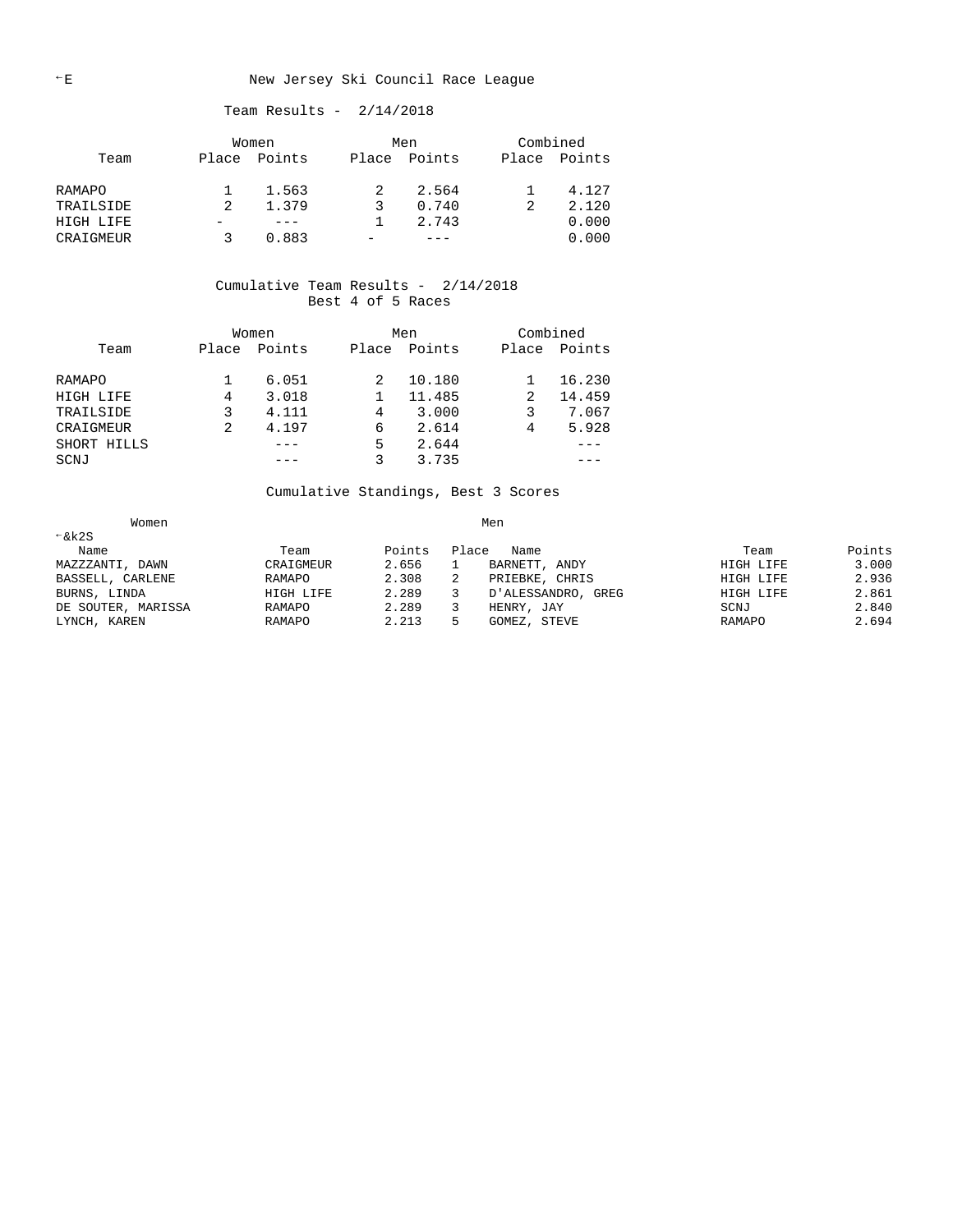#### Race Date: 2/14/2018 - Page 1 Reference Time : 68.24 All Racers

| Place | Name                  | Team          | Bib            | Sex          | Time 1 | Time 2 | Total  | Points |
|-------|-----------------------|---------------|----------------|--------------|--------|--------|--------|--------|
|       |                       |               |                |              |        |        |        |        |
|       | 1 PRIEBKE, CHRIS      | HIGH LIFE     | 37             | M            | 33.91  | 34.33  | 68.24  | 1.000  |
|       | 2 D'ALESSANDRO, GREG  | HIGH LIFE     | 35             | M            | 36.15  | 35.46  | 71.61  | 0.953  |
|       | 3 MAZZZANTI, DAWN     | CRAIGMEUR     | 9              | $\mathbf F$  | 38.12  | 39.12  | 77.24  | 0.883  |
|       | 4 GOMEZ, STEVE        | <b>RAMAPO</b> | 32             | M            | 39.89  | 38.12  | 78.01  | 0.875  |
|       | 5 DIEDERICH, MIKE     | RAMAPO        | 43             | M            | 38.52  | 39.89  | 78.41  | 0.870  |
|       | 6 SIDLOVSKY, BILL     | RAMAPO        | 41             | М            | 44.20  | 39.16  | 83.36  | 0.819  |
|       | 7 DE SOUTER, MARISSA  | RAMAPO        | 3              | $\mathbf{F}$ | 42.39  | 43.06  | 85.45  | 0.799  |
|       | 8 GRIFFIN, RICH       | HIGH LIFE     | 34             | M            | 43.58  | 42.82  | 86.40  | 0.790  |
|       | 9 BASSELL, STU        | RAMAPO        | 33             | M            | 44.78  | 44.26  | 89.04  | 0.766  |
|       | 10 BASSELL, CARLENE   | RAMAPO        | $\mathbf{1}$   | $\mathbf F$  | 44.25  | 45.00  | 89.25  | 0.765  |
|       | 11 BARNETT, ANDY      | HIGH LIFE     | 44             | M            | 58.40  | 33.03  | 91.43  | 0.746  |
|       | 12 CUMMINGS, PATRICK  | TRAILSIDE     | 42             | M            | 46.28  | 45.88  | 92.16  | 0.740  |
|       | 13 LYNCH, KAREN       | RAMAPO        | 5              | $\mathbf F$  | 46.35  | 46.01  | 92.36  | 0.739  |
|       | 14 CURYN, DENNIS      | RAMAPO        | 38             | М            | 46.80  | 45.74  | 92.54  | 0.737  |
|       | 15 WITALIS, CAROLE    | TRAILSIDE     | 7              | $\mathbf F$  | 48.97  | 48.96  | 97.93  | 0.697  |
|       | 16 SANDERSON, KAREN   | TRAILSIDE     | $\overline{4}$ | $\mathbf F$  | 49.04  | 50.93  | 99.97  | 0.683  |
|       | 17 MICHEELS, ISABELLA | RAMAPO        | 6              | $\mathbf F$  | 56.54  | 55.99  | 112.53 | 0.606  |
|       | MCCUSKER, CHARLES     | HIGH LIFE     | 31             | M            | DNF    | 42.28  | 0.00   | 0.000  |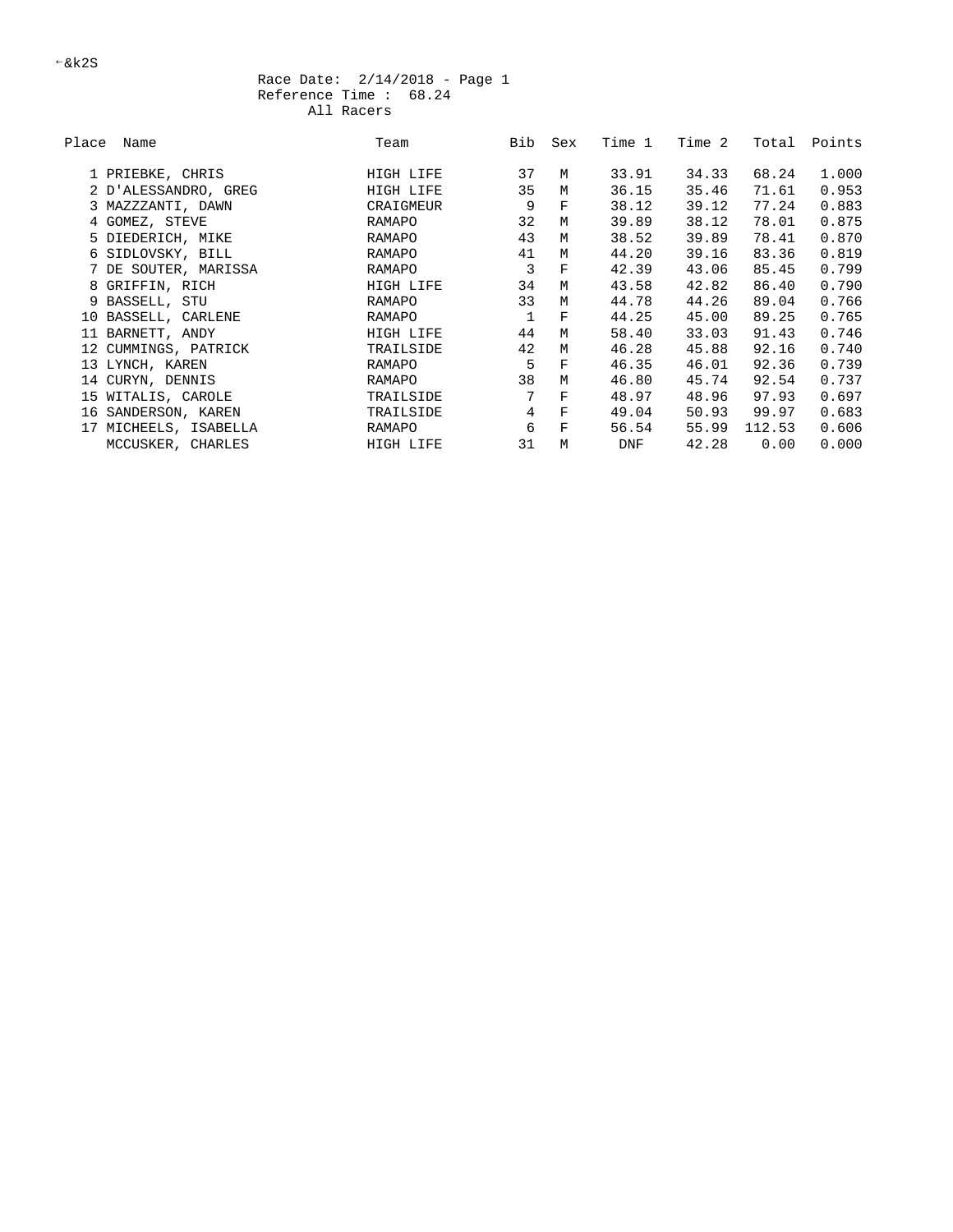#### Race Date: 2/14/2018 - Page 2 Reference Time : 68.24 Men

| Place | Name                 | Team      | Bib | Sex | Time 1     | Time 2 | Total | Points |
|-------|----------------------|-----------|-----|-----|------------|--------|-------|--------|
|       | 1 PRIEBKE, CHRIS     | HIGH LIFE | 37  | М   | 33.91      | 34.33  | 68.24 | 1,000  |
|       | 2 D'ALESSANDRO, GREG | HIGH LIFE | 35  | M   | 36.15      | 35.46  | 71.61 | 0.953  |
|       | 3 GOMEZ, STEVE       | RAMAPO    | 32  | M   | 39.89      | 38.12  | 78.01 | 0.875  |
|       | 4 DIEDERICH, MIKE    | RAMAPO    | 43  | М   | 38.52      | 39.89  | 78.41 | 0.870  |
|       | 5 SIDLOVSKY, BILL    | RAMAPO    | 41  | M   | 44.20      | 39.16  | 83.36 | 0.819  |
|       | 6 GRIFFIN, RICH      | HIGH LIFE | 34  | M   | 43.58      | 42.82  | 86.40 | 0.790  |
|       | 7 BASSELL, STU       | RAMAPO    | 33  | M   | 44.78      | 44.26  | 89.04 | 0.766  |
|       | 8 BARNETT, ANDY      | HIGH LIFE | 44  | M   | 58.40      | 33.03  | 91.43 | 0.746  |
|       | 9 CUMMINGS, PATRICK  | TRAILSIDE | 42  | M   | 46.28      | 45.88  | 92.16 | 0.740  |
|       | 10 CURYN, DENNIS     | RAMAPO    | 38  | M   | 46.80      | 45.74  | 92.54 | 0.737  |
|       | MCCUSKER, CHARLES    | HIGH LIFE | 31  | M   | <b>DNF</b> | 42.28  | 0.00  | 0.000  |

 Race Date: 2/14/2018 - Page 3 Reference Time : 68.24

Women

| Place<br>Name        | Team          | Bib | Sex          | Time 1 | Time 2 | Total  | Points |
|----------------------|---------------|-----|--------------|--------|--------|--------|--------|
| 1 MAZZZANTI, DAWN    | CRAIGMEUR     | 9   | $_{\rm F}$   | 38.12  | 39.12  | 77.24  | 0.883  |
| 2 DE SOUTER, MARISSA | RAMAPO        | 3   | F            | 42.39  | 43.06  | 85.45  | 0.799  |
| 3 BASSELL, CARLENE   | <b>RAMAPO</b> |     | $_{\rm F}$   | 44.25  | 45.00  | 89.25  | 0.765  |
| 4 LYNCH, KAREN       | <b>RAMAPO</b> | 5.  | $\mathbf{F}$ | 46.35  | 46.01  | 92.36  | 0.739  |
| 5 WITALIS, CAROLE    | TRAILSIDE     | 7   | $_{\rm F}$   | 48.97  | 48.96  | 97.93  | 0.697  |
| 6 SANDERSON, KAREN   | TRAILSIDE     | 4   | $\mathbf{F}$ | 49.04  | 50.93  | 99.97  | 0.683  |
| 7 MICHEELS, ISABELLA | <b>RAMAPO</b> | 6   | $_{\rm F}$   | 56.54  | 55.99  | 112.53 | 0.606  |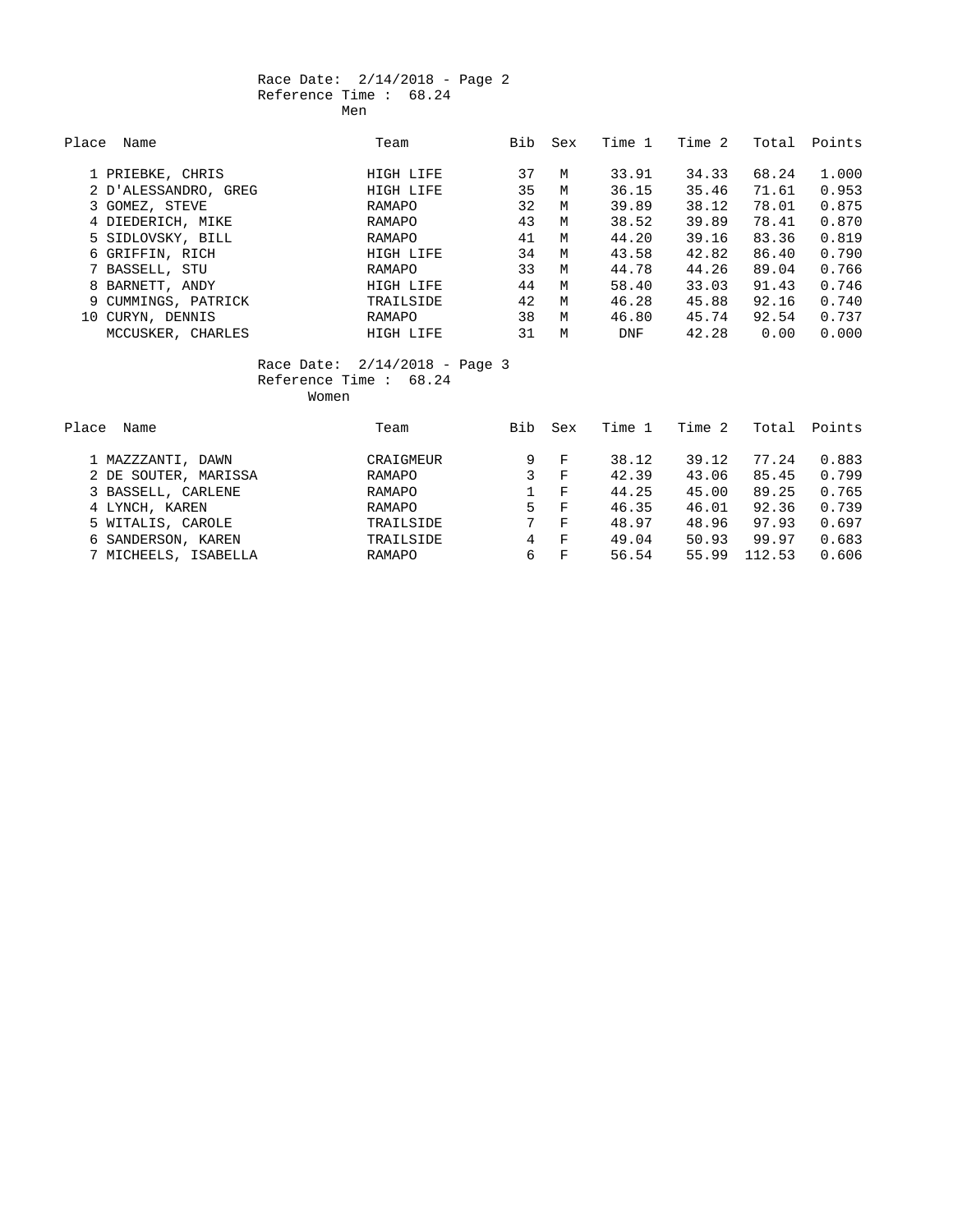$-kk2S$ 

#### Cumulative Standings All Racers

| Place Name             | Team          | Sex         | 1/10       | 1/17       | 1/24       | 1/31       | 2/14       | Points |
|------------------------|---------------|-------------|------------|------------|------------|------------|------------|--------|
| 1 BARNETT, ANDY        | HIGH LIFE     | М           | 1.000      | 1.000      | 1.000      | 1.000      | 0.746      | 3.000  |
| 2 PRIEBKE, CHRIS       | HIGH LIFE     | M           | 0.978      | 0.958      | 0.957      | <b>DNR</b> | 1.000      | 2.936  |
| 3 D'ALESSANDRO, GREG   | HIGH LIFE     | M           | 0.950      | 0.958      | 0.941      | 0.902      | 0.953      | 2.861  |
| 4 HENRY, JAY           | SCNJ          | M           | 0.938      | 0.946      | 0.956      | 0.895      | DNR        | 2.840  |
| 5 GOMEZ, STEVE         | RAMAPO        | M           | 0.921      | 0.876      | 0.898      | 0.852      | 0.875      | 2.694  |
| 6 MAZZZANTI, DAWN      | CRAIGMEUR     | $\mathbf F$ | 0.909      | 0.864      | 0.832      | <b>DNR</b> | 0.883      | 2.656  |
| 7 HUSTON, MIKE         | HIGH LIFE     | M           | 0.911      | 0.861      | DNR        | 0.797      | DNR        | 2.569  |
| 8 GRIFFIN, RICH        | HIGH LIFE     | M           | 0.889      | 0.851      | 0.822      | 0.740      | 0.790      | 2.561  |
| 9 SIDLOVSKY, BILL      | <b>RAMAPO</b> | M           | 0.892      | 0.843      | 0.000      | 0.000      | 0.819      | 2.554  |
| 10 DIEDERICH, MIKE     | RAMAPO        | M           | 0.836      | <b>DNR</b> | DNR        | 0.792      | 0.870      | 2.499  |
| 11 BASSELL, STU        | RAMAPO        | M           | 0.855      | 0.814      | 0.000      | <b>DNR</b> | 0.766      | 2.435  |
| 12 BASSELL, CARLENE    | RAMAPO        | $\mathbf F$ | 0.787      | 0.756      | 0.723      | 0.681      | 0.765      | 2.308  |
| 13 BURNS, LINDA        | HIGH LIFE     | $\mathbf F$ | 0.790      | 0.767      | 0.733      | 0.729      | DNR        | 2.289  |
| 13 DE SOUTER, MARISSA  | <b>RAMAPO</b> | $\mathbf F$ | 0.730      | 0.752      | <b>DNR</b> | 0.738      | 0.799      | 2.289  |
| 15 GLICK, KEN          | RAMAPO        | M           | 0.775      | 0.732      | 0.759      | 0.697      | <b>DNR</b> | 2.266  |
| 16 CUMMINGS, PATRICK   | TRAILSIDE     | M           | 0.756      | 0.764      | 0.739      | 0.695      | 0.740      | 2.260  |
| 17 LYNCH, KAREN        | <b>RAMAPO</b> | $\mathbf F$ | 0.747      | 0.727      | 0.722      | 0.706      | 0.739      | 2.213  |
| 18 CURYN, DENNIS       | RAMAPO        | M           | 0.746      | <b>DNR</b> | 0.698      | DNR        | 0.737      | 2.182  |
| 19 SANDERSON, KAREN    | TRAILSIDE     | $\mathbf F$ | 0.733      | <b>DNR</b> | 0.658      | 0.650      | 0.683      | 2.073  |
| 20 WITALIS, CAROLE     | TRAILSIDE     | $\mathbf F$ | 0.000      | 0.698      | <b>DNR</b> | 0.652      | 0.697      | 2.046  |
| 21 MICHEELS, ISABELLA  | <b>RAMAPO</b> | $\mathbf F$ | DNR        | 0.607      | <b>DNR</b> | 0.570      | 0.606      | 1.784  |
| 22 MERTZ, ED           | SHORT HILLS   | M           | 0.856      | 0.827      | <b>DNR</b> | <b>DNR</b> | <b>DNR</b> | 1.683  |
| 23 RACHMIEL, MIKE      | CRAIGMEUR     | M           | 0.729      | 0.651      | <b>DNR</b> | <b>DNR</b> | <b>DNR</b> | 1.381  |
| 24 MANDANAYAKE, ATHULA | HIGH LIFE     | M           | 0.641      | <b>DNR</b> | <b>DNR</b> | 0.572      | <b>DNR</b> | 1.213  |
| 25 MONTANTI, MARK      | RAMAPO        | M           | 0.584      | 0.539      | <b>DNR</b> | DNR        | <b>DNR</b> | 1.123  |
| 26 KALNECKAR, NICK     | SHORT HILLS   | М           | 0.522      | <b>DNR</b> | 0.439      | <b>DNR</b> | <b>DNR</b> | 0.961  |
| 27 MCCUSKER, CHARLES   | HIGH LIFE     | M           | 0.000      | 0.831      | <b>DNR</b> | 0.000      | 0.000      | 0.831  |
| 28 MCDONALD, ROB       | CRAIGMEUR     | M           | <b>DNR</b> | 0.795      | <b>DNR</b> | <b>DNR</b> | <b>DNR</b> | 0.795  |
| 29 RUDDEN, ERIC        | <b>RAMAPO</b> | М           | <b>DNR</b> | <b>DNR</b> | 0.758      | <b>DNR</b> | <b>DNR</b> | 0.758  |
| 30 OTTE, DOUG          | HIGH LIFE     | М           | 0.722      | <b>DNR</b> | <b>DNR</b> | <b>DNR</b> | <b>DNR</b> | 0.722  |
| 31 RACHMIEL, BRIANNE   | CRAIGMEUR     | F           | 0.710      | <b>DNR</b> | <b>DNR</b> | <b>DNR</b> | <b>DNR</b> | 0.710  |
| 32 NEMITOFF, ADAM      | <b>RAMAPO</b> | M           | <b>DNR</b> | 0.643      | <b>DNR</b> | <b>DNR</b> | <b>DNR</b> | 0.643  |
| 33 OUINN, ROBERT       | CRAIGMEUR     | M           | <b>DNR</b> | <b>DNR</b> | 0.439      | <b>DNR</b> | <b>DNR</b> | 0.439  |
| WADLE. KEN             | HIGH LIFE     | М           | <b>DNR</b> | <b>DNR</b> | 0.000      | <b>DNR</b> | <b>DNR</b> | 0.000  |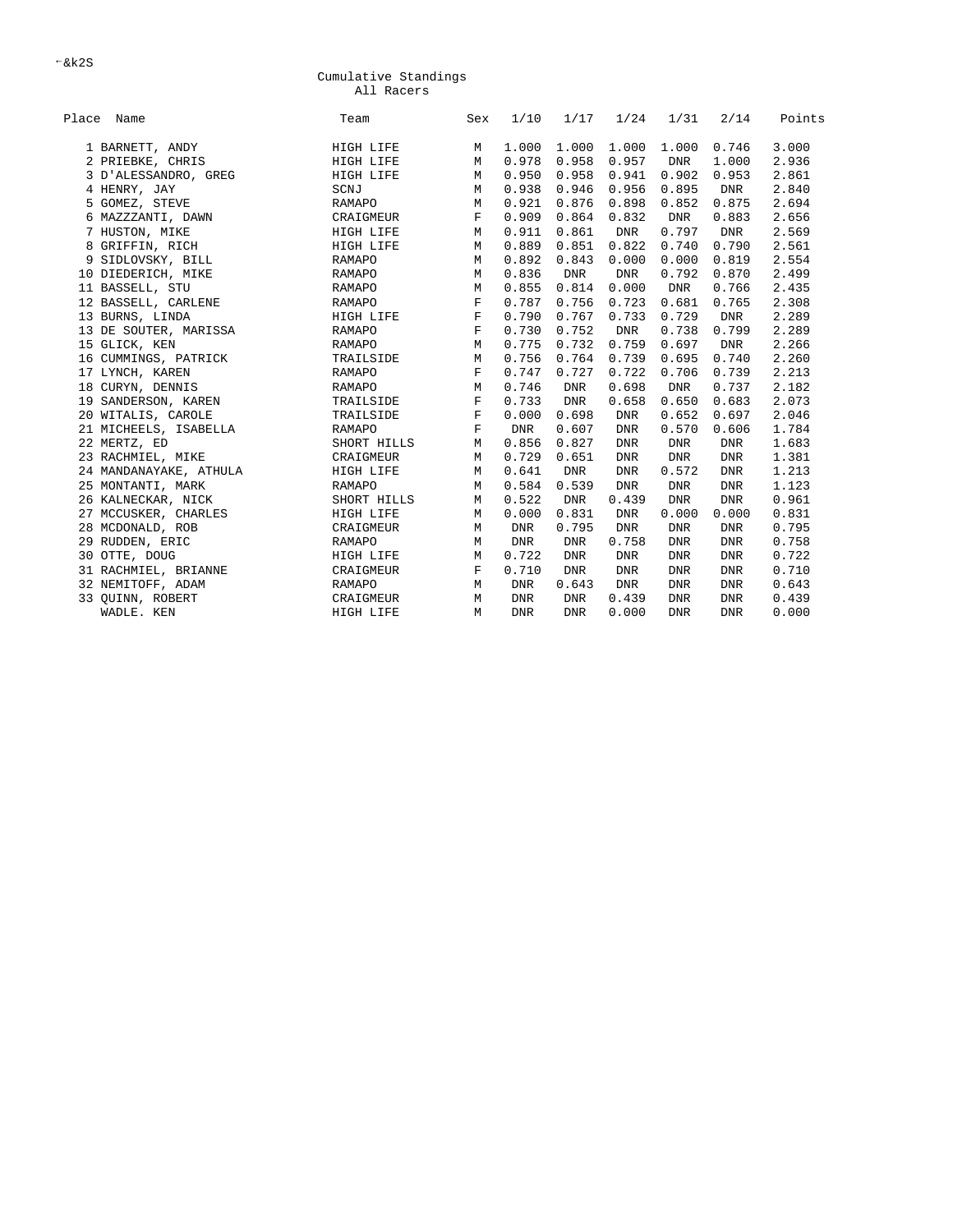#### Cumulative Standings Women

| Place Name                                                | Team                             | Sex                   | 1/10                    | 1/17                    | 1/24                    | 1/31                  | 2/14                         | Points                  |
|-----------------------------------------------------------|----------------------------------|-----------------------|-------------------------|-------------------------|-------------------------|-----------------------|------------------------------|-------------------------|
| 1 MAZZZANTI, DAWN<br>2 BASSELL, CARLENE<br>3 BURNS, LINDA | CRAIGMEUR<br>RAMAPO<br>HIGH LIFE | F<br>F<br>$\mathbf F$ | 0.909<br>0.787<br>0.790 | 0.864<br>0.756<br>0.767 | 0.832<br>0.723<br>0.733 | DNR<br>0.681<br>0.729 | 0.883<br>0.765<br><b>DNR</b> | 2.656<br>2.308<br>2.289 |
| 3 DE SOUTER, MARISSA                                      | RAMAPO                           | F                     | 0.730                   | 0.752                   | <b>DNR</b>              | 0.738                 | 0.799                        | 2.289                   |
| 5 LYNCH, KAREN                                            | RAMAPO                           | F                     | 0.747                   | 0.727                   | 0.722                   | 0.706                 | 0.739                        | 2.213                   |
| 6 SANDERSON, KAREN                                        | TRAILSIDE                        | F                     | 0.733                   | <b>DNR</b>              | 0.658                   | 0.650                 | 0.683                        | 2.073                   |
| 7 WITALIS, CAROLE                                         | TRAILSIDE                        | $\mathbf F$           | 0.000                   | 0.698                   | <b>DNR</b>              | 0.652                 | 0.697                        | 2.046                   |
| 8 MICHEELS, ISABELLA                                      | RAMAPO                           | F                     | DNR                     | 0.607                   | <b>DNR</b>              | 0.570                 | 0.606                        | 1.784                   |
| 9 RACHMIEL, BRIANNE                                       | CRAIGMEUR                        | F                     | 0.710                   | <b>DNR</b>              | <b>DNR</b>              | DNR                   | <b>DNR</b>                   | 0.710                   |
|                                                           |                                  |                       |                         |                         |                         |                       |                              |                         |
|                                                           | Men                              |                       |                         |                         |                         |                       |                              |                         |
| Place Name                                                | Team                             | Sex                   | 1/10                    | 1/17                    | 1/24                    | 1/31                  | 2/14                         | Points                  |
| 1 BARNETT, ANDY                                           | HIGH LIFE                        | М                     | 1,000                   | 1.000                   | 1.000                   | 1.000                 | 0.746                        | 3.000                   |
| 2 PRIEBKE, CHRIS                                          | HIGH LIFE                        | M                     | 0.978                   | 0.958                   | 0.957                   | <b>DNR</b>            | 1.000                        | 2.936                   |
| 3 D'ALESSANDRO, GREG                                      | HIGH LIFE                        | М                     | 0.950                   | 0.958                   | 0.941                   | 0.902                 | 0.953                        | 2.861                   |
| 4 HENRY, JAY                                              | SCNJ                             | M                     | 0.938                   | 0.946                   | 0.956                   | 0.895                 | <b>DNR</b>                   | 2.840                   |
| 5 GOMEZ, STEVE                                            | <b>RAMAPO</b>                    | M                     | 0.921                   | 0.876                   | 0.898                   | 0.852                 | 0.875                        | 2.694                   |
| 6 HUSTON, MIKE                                            | HIGH LIFE                        | М                     | 0.911                   | 0.861                   | DNR                     | 0.797                 | <b>DNR</b>                   | 2.569                   |
| 7 GRIFFIN, RICH                                           | HIGH LIFE                        | М                     | 0.889                   | 0.851                   | 0.822                   | 0.740                 | 0.790                        | 2.561                   |
| 8 SIDLOVSKY, BILL                                         | RAMAPO                           | М                     | 0.892                   | 0.843                   | 0.000                   | 0.000                 | 0.819                        | 2.554                   |
| 9 DIEDERICH, MIKE                                         | <b>RAMAPO</b>                    | M                     | 0.836                   | <b>DNR</b>              | DNR                     | 0.792                 | 0.870                        | 2.499                   |
| 10 BASSELL, STU                                           | RAMAPO                           | M                     | 0.855                   | 0.814                   | 0.000                   | DNR                   | 0.766                        | 2.435                   |
| 11 GLICK, KEN                                             | RAMAPO                           | М                     | 0.775                   | 0.732                   | 0.759                   | 0.697                 | <b>DNR</b>                   | 2.266                   |
| 12 CUMMINGS, PATRICK                                      | TRAILSIDE                        | M                     | 0.756                   | 0.764                   | 0.739                   | 0.695                 | 0.740                        | 2.260                   |
| 13 CURYN, DENNIS                                          | <b>RAMAPO</b>                    | M                     | 0.746                   | <b>DNR</b>              | 0.698                   | <b>DNR</b>            | 0.737                        | 2.182                   |
| 14 MERTZ, ED                                              | SHORT HILLS                      | М                     | 0.856                   | 0.827                   | <b>DNR</b>              | <b>DNR</b>            | <b>DNR</b>                   | 1.683                   |
| 15 RACHMIEL, MIKE                                         | CRAIGMEUR                        | М                     | 0.729                   | 0.651                   | <b>DNR</b>              | <b>DNR</b>            | <b>DNR</b>                   | 1.381                   |
| 16 MANDANAYAKE, ATHULA                                    | HIGH LIFE                        | М                     | 0.641                   | <b>DNR</b>              | <b>DNR</b>              | 0.572                 | <b>DNR</b>                   | 1.213                   |
| 17 MONTANTI, MARK                                         | <b>RAMAPO</b>                    | M                     | 0.584                   | 0.539                   | <b>DNR</b>              | <b>DNR</b>            | <b>DNR</b>                   | 1.123                   |
| 18 KALNECKAR, NICK                                        | SHORT HILLS                      | M                     | 0.522                   | <b>DNR</b>              | 0.439                   | <b>DNR</b>            | <b>DNR</b>                   | 0.961                   |
| 19 MCCUSKER, CHARLES                                      | HIGH LIFE                        | М                     | 0.000                   | 0.831                   | <b>DNR</b>              | 0.000                 | 0.000                        | 0.831                   |
| 20 MCDONALD, ROB                                          | CRAIGMEUR                        | M                     | <b>DNR</b>              | 0.795                   | <b>DNR</b>              | <b>DNR</b>            | <b>DNR</b>                   | 0.795                   |
| 21 RUDDEN, ERIC                                           | RAMAPO                           | М                     | <b>DNR</b>              | <b>DNR</b>              | 0.758                   | <b>DNR</b>            | <b>DNR</b>                   | 0.758                   |
| 22 OTTE, DOUG                                             | HIGH LIFE                        | М                     | 0.722                   | <b>DNR</b>              | <b>DNR</b>              | <b>DNR</b>            | <b>DNR</b>                   | 0.722                   |
| 23 NEMITOFF, ADAM                                         | RAMAPO                           | М                     | <b>DNR</b>              | 0.643                   | <b>DNR</b>              | <b>DNR</b>            | <b>DNR</b>                   | 0.643                   |
| 24 QUINN, ROBERT                                          | CRAIGMEUR                        | М                     | <b>DNR</b>              | <b>DNR</b>              | 0.439                   | <b>DNR</b>            | <b>DNR</b>                   | 0.439                   |
| WADLE. KEN                                                | HIGH LIFE                        | M                     | <b>DNR</b>              | <b>DNR</b>              | 0.000                   | <b>DNR</b>            | <b>DNR</b>                   | 0.000                   |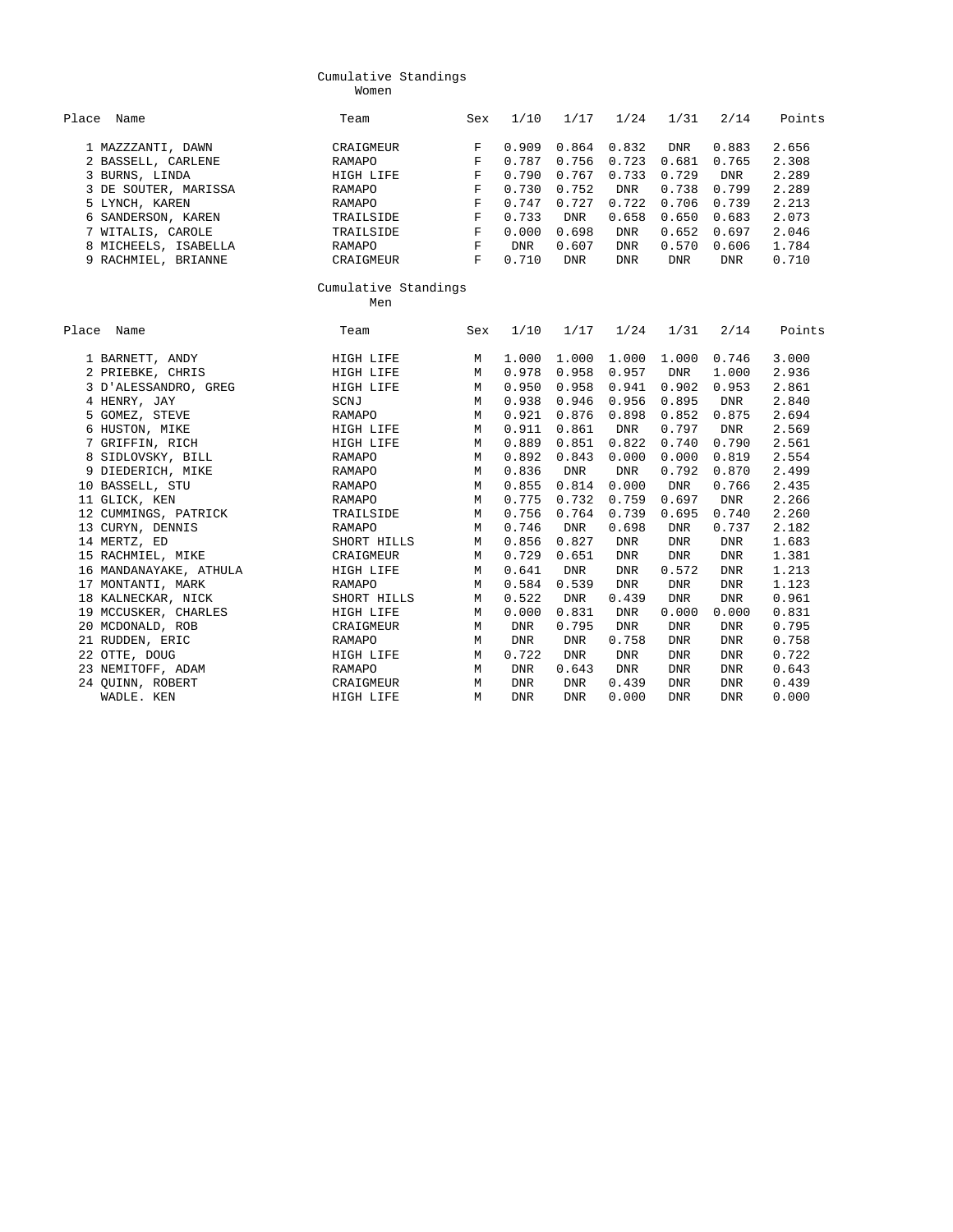| Place<br>Name        | Team   | Bib | Sex | Time 1 | Time 2 | Total  | Points | Team Points     |
|----------------------|--------|-----|-----|--------|--------|--------|--------|-----------------|
| 1 GOMEZ, STEVE       | RAMAPO | 32  | М   | 39.89  | 38.12  | 78.01  | 0.875  | 1.000           |
| 2 DIEDERICH, MIKE    | RAMAPO | 43  | M   | 38.52  | 39.89  | 78.41  | 0.870  | 0.995           |
| 3 SIDLOVSKY, BILL    | RAMAPO | 41  | M   | 44.20  | 39.16  | 83.36  | 0.819  | 0.936           |
| 4 DE SOUTER, MARISSA | RAMAPO | 3   | F   | 42.39  | 43.06  | 85.45  | 0.799  | 0.913           |
| 5 BASSELL, STU       | RAMAPO | 33  | M   | 44.78  | 44.26  | 89.04  |        | $0.766$ $0.876$ |
| 6 BASSELL, CARLENE   | RAMAPO |     | F   | 44.25  | 45.00  | 89.25  |        | $0.765$ 0.874   |
| 7 LYNCH, KAREN       | RAMAPO | 5.  | 一下  | 46.35  | 46.01  | 92.36  | 0.739  | 0.845           |
| 8 CURYN, DENNIS      | RAMAPO | 38  | М   | 46.80  | 45.74  | 92.54  | 0.737  | 0.843           |
| 9 MICHEELS, ISABELLA | RAMAPO | 6   | F   | 56.54  | 55.99  | 112.53 |        | $0.606$ $0.693$ |
|                      |        |     |     |        |        |        |        |                 |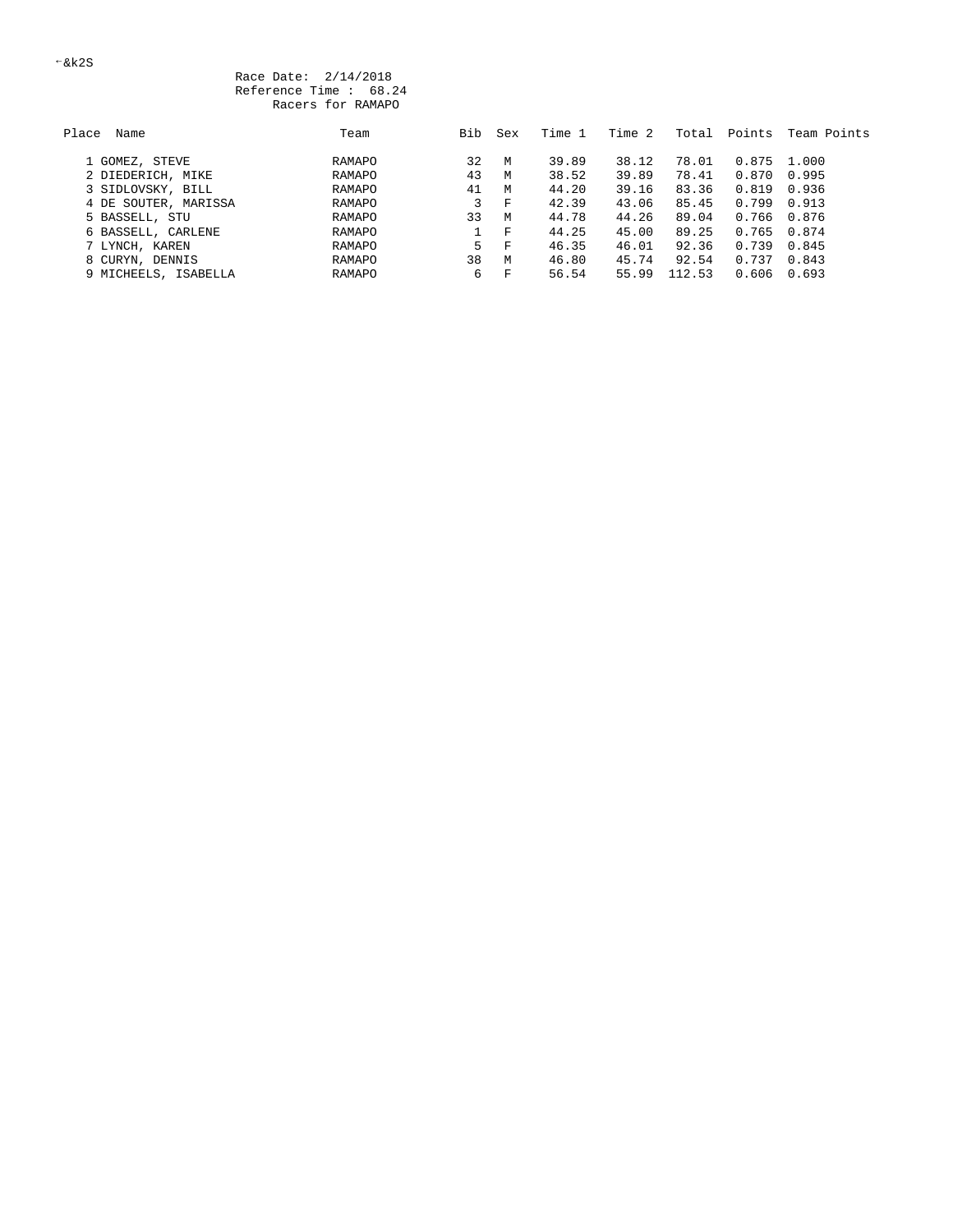#### E New Jersey Ski Council Race League

#### Team Results - 2/28/2018

|           | Women |        |       | Men    | Combined |        |
|-----------|-------|--------|-------|--------|----------|--------|
| Team      | Place | Points | Place | Points | Place    | Points |
| RAMAPO    |       | 1.172  |       | 2.530  |          | 3.701  |
| HIGH LIFE |       | 0.671  |       | 2.906  |          | 3.577  |
| TRAILSIDE | २     | 0.646  | 4     | 0.707  |          | 1.353  |
| SCNJ      |       |        | ર     | 0.938  |          | 0.000  |

#### Cumulative Team Results - 2/28/2018 Best 5 of 6 Races

|             |       | Women  | Men   |        | Combined |        |
|-------------|-------|--------|-------|--------|----------|--------|
| Team        | Place | Points | Place | Points | Place    | Points |
| RAMAPO      |       | 7.494  |       | 12.709 |          | 20.015 |
| HIGH LIFE   | 4     | 3.689  |       | 14.391 | 2        | 18.036 |
| TRAILSIDE   | 2     | 4.769  | 4     | 3.707  |          | 8.463  |
| CRAIGMEUR   |       | 4.197  | 6     | 2.614  | 4        | 5.928  |
| SHORT HILLS |       |        | 5     | 2.644  |          |        |
| SCNJ        |       |        |       | 4.673  |          |        |

## Cumulative Standings, Best 3 Scores

|       | Women              |           |        |       | Men                |           |        |
|-------|--------------------|-----------|--------|-------|--------------------|-----------|--------|
| ←&k2S |                    |           |        |       |                    |           |        |
| Place | Name               | Team      | Points | Place | Name               | Team      | Points |
|       | MAZZZANTI, DAWN    | CRAIGMEUR | 2.656  |       | BARNETT, ANDY      | HIGH LIFE | 3.000  |
|       | BASSELL, CARLENE   | RAMAPO    | 2.308  |       | PRIEBKE, CHRIS     | HIGH LIFE | 2.936  |
|       | BURNS, LINDA       | HIGH LIFE | 2.289  |       | D'ALESSANDRO, GREG | HIGH LIFE | 2.861  |
|       | DE SOUTER, MARISSA | RAMAPO    | 2.289  | 4     | HENRY, JAY         | SCNJ      | 2.840  |
|       | LYNCH, KAREN       | RAMAPO    | 2.213  |       | STEVE<br>GOMEZ,    | RAMAPO    | 2.694  |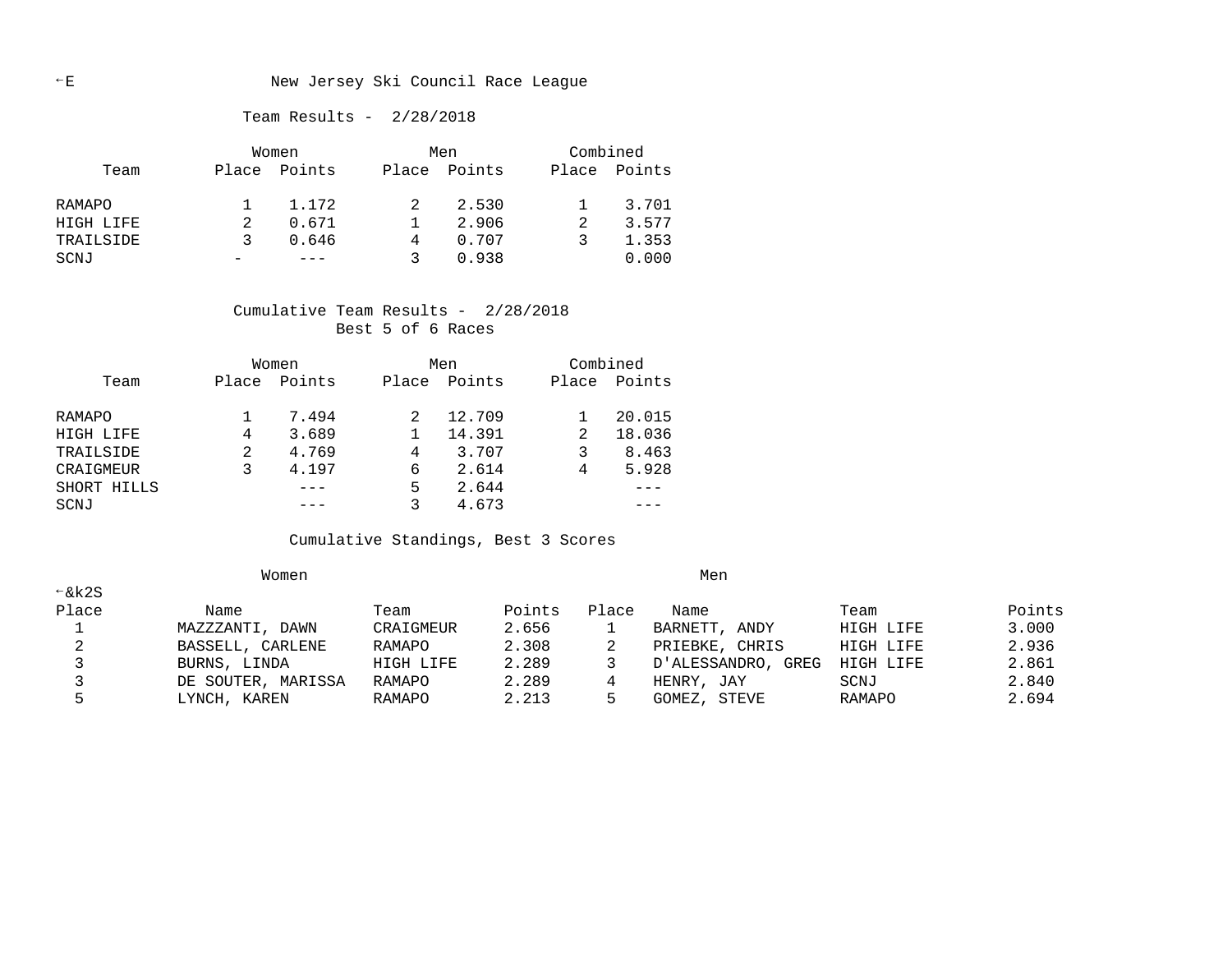#### Race Date: 2/28/2018 - Page 1 Reference Time : 65.90 All Racers

| Place | Name                  | Team      | Bib             | Sex                | Time 1 | Time 2 | Total  | Points |
|-------|-----------------------|-----------|-----------------|--------------------|--------|--------|--------|--------|
|       | 1 BARNETT, ANDY       | HIGH LIFE | 24              | М                  | 33.30  | 32.60  | 65.90  | 1.000  |
|       | 2 PRIEBKE, CHRIS      | HIGH LIFE | 20              | М                  | 34.59  | 34.27  | 68.86  | 0.957  |
|       | 3 D'ALESSANDRO, GREG  | HIGH LIFE | 13              | М                  | 34.71  | 34.74  | 69.45  | 0.949  |
|       | 4 HENRY, JAY          | SCNJ      | 17              | M                  | 35.35  | 34.91  | 70.26  | 0.938  |
|       | 5 GOMEZ, STEVE        | RAMAPO    | 14              | М                  | 37.99  | 38.71  | 76.70  | 0.859  |
|       | 6 DIEDERICH, MIKE     | RAMAPO    | 23              | М                  | 39.02  | 38.19  | 77.21  | 0.854  |
|       | 7 SIDLOVSKY, BILL     | RAMAPO    | 12 <sup>°</sup> | М                  | 40.56  | 40.11  | 80.67  | 0.817  |
|       | 8 GRIFFIN, RICH       | HIGH LIFE | 10              | М                  | 43.28  | 41.50  | 84.78  | 0.777  |
|       | 9 BASSELL, STU        | RAMAPO    | 16              | M                  | 43.15  | 43.57  | 86.72  | 0.760  |
|       | 10 CURYN, DENNIS      | RAMAPO    | 19              | M                  | 44.64  | 43.76  | 88.40  | 0.745  |
|       | 11 MCCUSKER, CHARLES  | HIGH LIFE | 11              | M                  | 41.42  | 47.41  | 88.83  | 0.742  |
|       | 12 BASSELL, CARLENE   | RAMAPO    | $\mathfrak{D}$  | $\mathbf{F}% _{0}$ | 44.82  | 44.73  | 89.55  | 0.736  |
|       | 13 ALLEN, JOHN L.     | HIGH LIFE | 21              | М                  | 45.94  | 43.97  | 89.91  | 0.733  |
|       | 14 GLICK, KEN         | RAMAPO    | 25              | M                  | 46.11  | 45.38  | 91.49  | 0.720  |
|       | 15 CUMMINGS, PATRICK  | TRAILSIDE | 22              | М                  | 46.99  | 46.21  | 93.20  | 0.707  |
|       | 16 BURNS, LINDA       | HIGH LIFE |                 | $\mathbf F$        | 41.80  | 56.46  | 98.26  | 0.671  |
|       | 17 WITALIS, CAROLE    | TRAILSIDE | 4               | $\mathbf F$        | 51.22  | 50.83  | 102.05 | 0.646  |
|       | 18 MICHEELS, ISABELLA | RAMAPO    | 3               | $\mathbf F$        | 55.04  | 96.12  | 151.16 | 0.436  |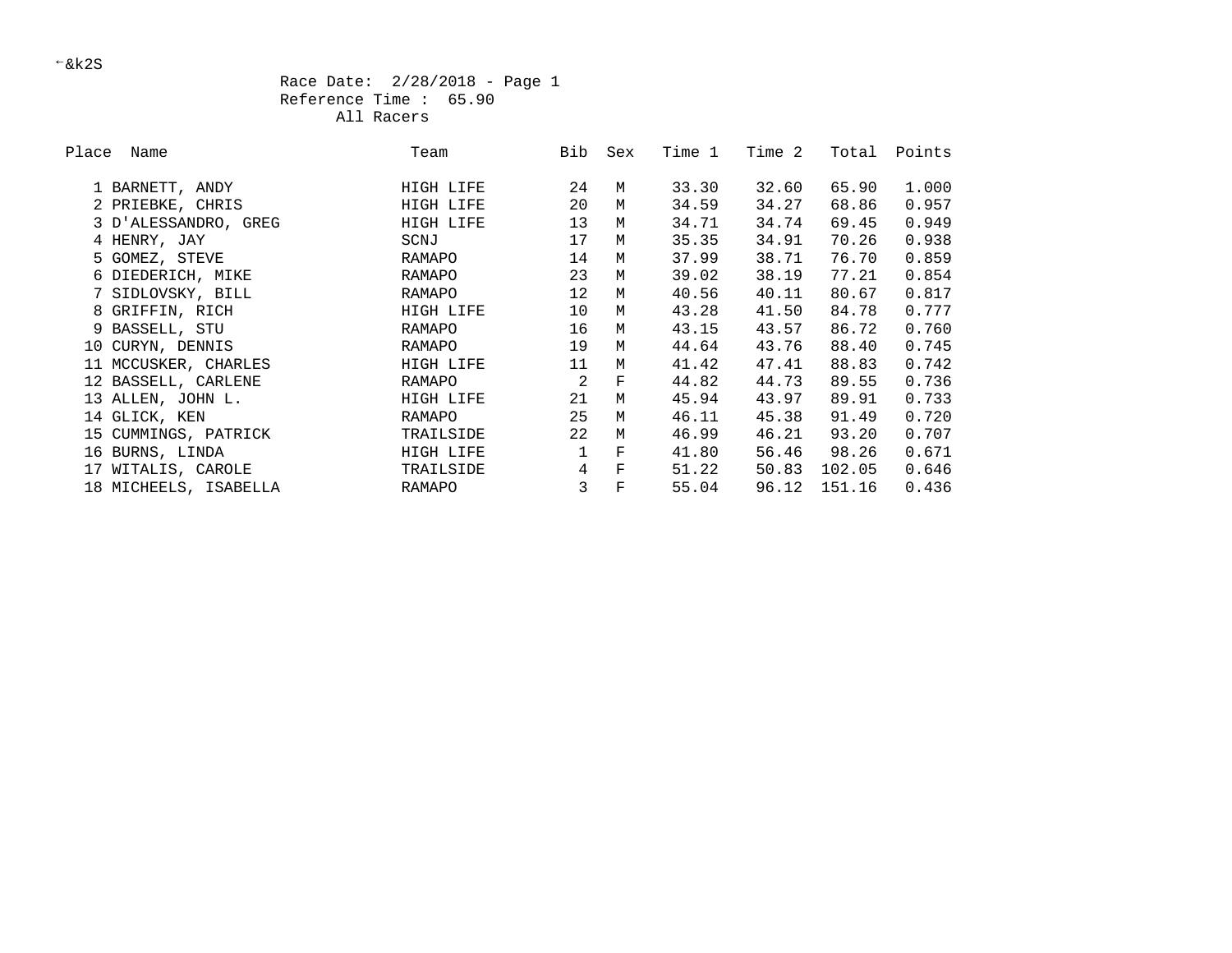#### Race Date: 2/28/2018 - Page 2 Reference Time : 65.90 **Men** Mension of the state of the state of the Mension of the Mension of the Second State of the Second State of the Second State of the Second State of the Second State of the Second State of the Second State of the Secon

| Place | Name                 | Team      | Bib | Sex | Time 1 | Time 2 | Total | Points |
|-------|----------------------|-----------|-----|-----|--------|--------|-------|--------|
|       | 1 BARNETT, ANDY      | HIGH LIFE | 24  | M   | 33.30  | 32.60  | 65.90 | 1.000  |
|       | 2 PRIEBKE, CHRIS     | HIGH LIFE | 20  | М   | 34.59  | 34.27  | 68.86 | 0.957  |
|       | 3 D'ALESSANDRO, GREG | HIGH LIFE | 13  | M   | 34.71  | 34.74  | 69.45 | 0.949  |
|       | 4 HENRY, JAY         | SCNJ      | 17  | M   | 35.35  | 34.91  | 70.26 | 0.938  |
|       | 5 GOMEZ, STEVE       | RAMAPO    | 14  | M   | 37.99  | 38.71  | 76.70 | 0.859  |
|       | 6 DIEDERICH, MIKE    | RAMAPO    | 23  | M   | 39.02  | 38.19  | 77.21 | 0.854  |
|       | 7 SIDLOVSKY, BILL    | RAMAPO    | 12  | M   | 40.56  | 40.11  | 80.67 | 0.817  |
|       | 8 GRIFFIN, RICH      | HIGH LIFE | 10  | M   | 43.28  | 41.50  | 84.78 | 0.777  |
|       | 9 BASSELL, STU       | RAMAPO    | 16  | M   | 43.15  | 43.57  | 86.72 | 0.760  |
|       | 10 CURYN, DENNIS     | RAMAPO    | 19  | M   | 44.64  | 43.76  | 88.40 | 0.745  |
|       | 11 MCCUSKER, CHARLES | HIGH LIFE | 11  | M   | 41.42  | 47.41  | 88.83 | 0.742  |
|       | 12 ALLEN, JOHN L.    | HIGH LIFE | 21  | M   | 45.94  | 43.97  | 89.91 | 0.733  |
|       | 13 GLICK, KEN        | RAMAPO    | 25  | M   | 46.11  | 45.38  | 91.49 | 0.720  |
|       | 14 CUMMINGS, PATRICK | TRAILSIDE | 22  | M   | 46.99  | 46.21  | 93.20 | 0.707  |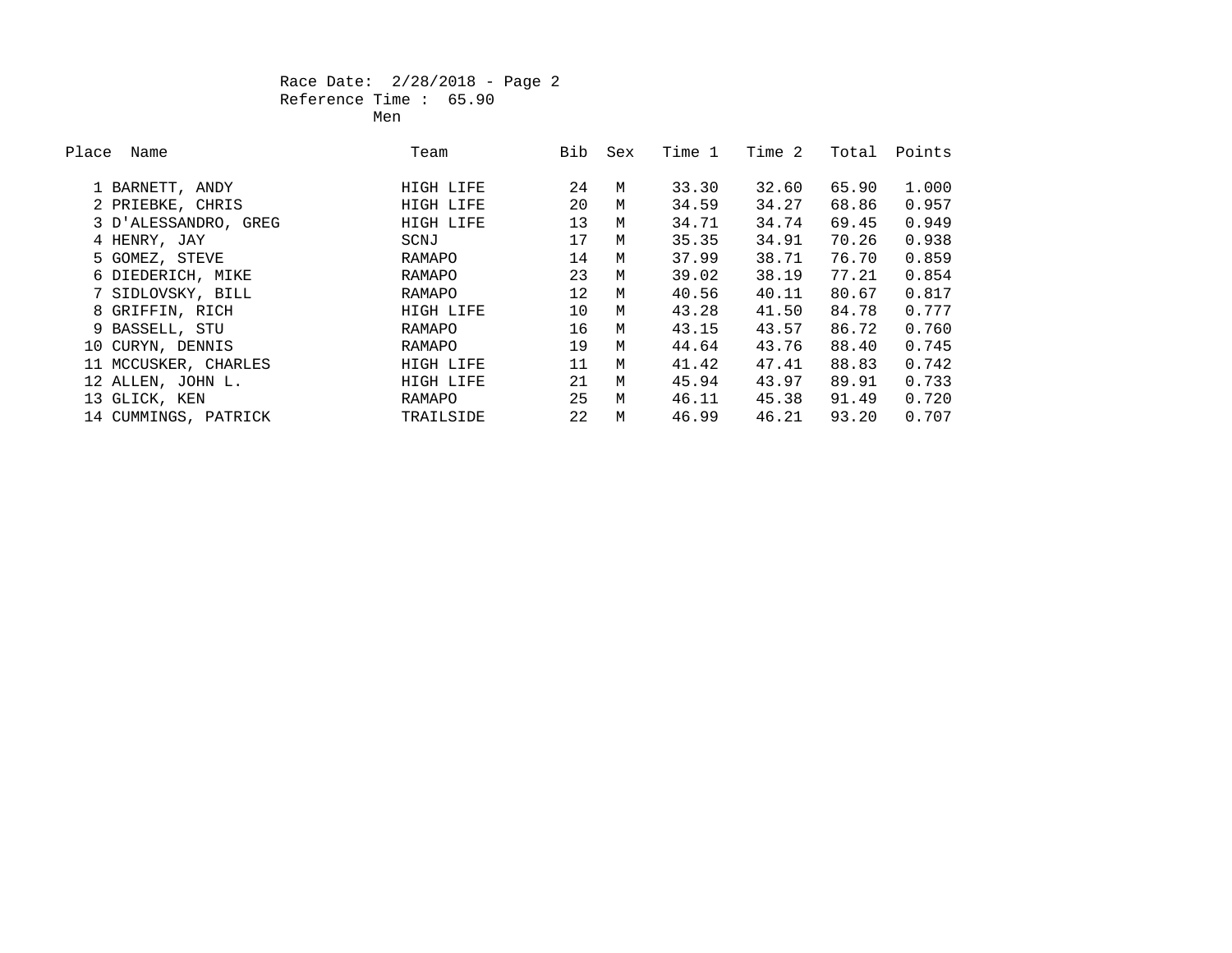#### Race Date: 2/28/2018 - Page 3 Reference Time : 65.90 women when we have a state of the Women women when the state of the state of the state of the state of the state of the state of the state of the state of the state of the state of the state of the state of the state of th

| Place<br>Name        | Team      | Bib | Sex         | Time 1 | Time 2 | Total  | Points |
|----------------------|-----------|-----|-------------|--------|--------|--------|--------|
|                      |           |     |             |        |        |        |        |
| 1 BASSELL, CARLENE   | RAMAPO    |     | 2 F         | 44.82  | 44.73  | 89.55  | 0.736  |
| 2 BURNS, LINDA       | HIGH LIFE |     | $1 \quad F$ | 41.80  | 56.46  | 98.26  | 0.671  |
| 3 WITALIS, CAROLE    | TRAILSIDE | 4   | ਾ ਜਾ        | 51.22  | 50.83  | 102.05 | 0.646  |
| 4 MICHEELS, ISABELLA | RAMAPO    |     | 3 म         | 55.04  | 96.12  | 151.16 | 0.436  |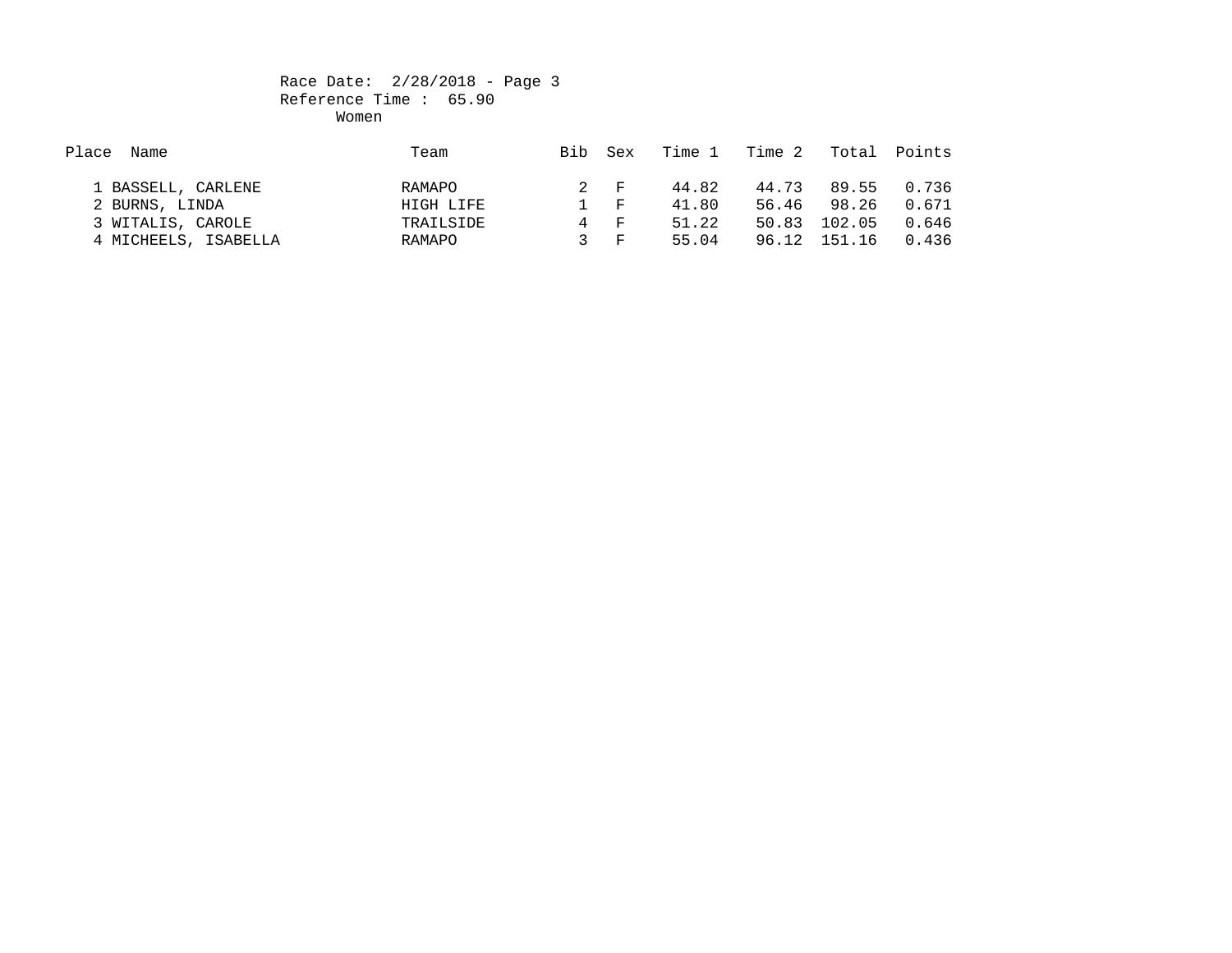All Racers

| Place Name             | Team          | Sex         | 1/10        | 1/17        | 1/24        | 1/31        | 2/14        | 2/28       | Points |
|------------------------|---------------|-------------|-------------|-------------|-------------|-------------|-------------|------------|--------|
| 1 BARNETT, ANDY        | HIGH LIFE     | М           | 1.000       | 1.000       | 1.000       | 1.000       | 0.746       | 1.000      | 3.000  |
| 2 PRIEBKE, CHRIS       | HIGH LIFE     | $\mathbb M$ | 0.978       | 0.958       | 0.957       | <b>DNR</b>  | 1.000       | 0.957      | 2.936  |
| 3 D'ALESSANDRO, GREG   | HIGH LIFE     | М           | 0.950       | 0.958       | 0.941       | 0.902       | 0.953       | 0.949      | 2.861  |
| 4 HENRY, JAY           | SCNJ          | М           | 0.938       | 0.946       | 0.956       | 0.895       | <b>DNR</b>  | 0.938      | 2.840  |
| GOMEZ, STEVE<br>5.     | RAMAPO        | M           | 0.921       | 0.876       | 0.898       | 0.852       | 0.875       | 0.859      | 2.694  |
| 6 MAZZZANTI, DAWN      | CRAIGMEUR     | F           | 0.909       | 0.864       | 0.832       | DNR         | 0.883       | DNR        | 2.656  |
| 7 HUSTON, MIKE         | HIGH LIFE     | М           | 0.911       | 0.861       | <b>DNR</b>  | 0.797       | ${\rm DNR}$ | <b>DNR</b> | 2.569  |
| 8 GRIFFIN, RICH        | HIGH LIFE     | М           | 0.889       | 0.851       | 0.822       | 0.740       | 0.790       | 0.777      | 2.561  |
| 9 DIEDERICH, MIKE      | <b>RAMAPO</b> | M           | 0.836       | <b>DNR</b>  | <b>DNR</b>  | 0.792       | 0.870       | 0.854      | 2.560  |
| 10 SIDLOVSKY, BILL     | RAMAPO        | M           | 0.892       | 0.843       | 0.000       | 0.000       | 0.819       | 0.817      | 2.554  |
| 11 BASSELL, STU        | RAMAPO        | М           | 0.855       | 0.814       | 0.000       | <b>DNR</b>  | 0.766       | 0.760      | 2.435  |
| 12 BASSELL, CARLENE    | RAMAPO        | $\mathbf F$ | 0.787       | 0.756       | 0.723       | 0.681       | 0.765       | 0.736      | 2.308  |
| 13 BURNS, LINDA        | HIGH LIFE     | $\mathbf F$ | 0.790       | 0.767       | 0.733       | 0.729       | ${\rm DNR}$ | 0.671      | 2.289  |
| 13 DE SOUTER, MARISSA  | RAMAPO        | $\mathbf F$ | 0.730       | 0.752       | ${\rm DNR}$ | 0.738       | 0.799       | <b>DNR</b> | 2.289  |
| 15 GLICK, KEN          | RAMAPO        | M           | 0.775       | 0.732       | 0.759       | 0.697       | <b>DNR</b>  | 0.720      | 2.266  |
| 16 CUMMINGS, PATRICK   | TRAILSIDE     | М           | 0.756       | 0.764       | 0.739       | 0.695       | 0.740       | 0.707      | 2.260  |
| 17 CURYN, DENNIS       | <b>RAMAPO</b> | M           | 0.746       | <b>DNR</b>  | 0.698       | <b>DNR</b>  | 0.737       | 0.745      | 2.229  |
| 18 LYNCH, KAREN        | RAMAPO        | F           | 0.747       | 0.727       | 0.722       | 0.706       | 0.739       | DNR        | 2.213  |
| 19 SANDERSON, KAREN    | TRAILSIDE     | $\mathbf F$ | 0.733       | ${\rm DNR}$ | 0.658       | 0.650       | 0.683       | DNR        | 2.073  |
| 20 WITALIS, CAROLE     | TRAILSIDE     | $\mathbf F$ | 0.000       | 0.698       | <b>DNR</b>  | 0.652       | 0.697       | 0.646      | 2.046  |
| 21 MICHEELS, ISABELLA  | RAMAPO        | $\mathbf F$ | <b>DNR</b>  | 0.607       | <b>DNR</b>  | 0.570       | 0.606       | 0.436      | 1.784  |
| 22 MERTZ, ED           | SHORT HILLS   | M           | 0.856       | 0.827       | <b>DNR</b>  | <b>DNR</b>  | <b>DNR</b>  | DNR        | 1.683  |
| 23 MCCUSKER, CHARLES   | HIGH LIFE     | М           | 0.000       | 0.831       | <b>DNR</b>  | 0.000       | 0.000       | 0.742      | 1.573  |
| 24 RACHMIEL, MIKE      | CRAIGMEUR     | $\mathbb M$ | 0.729       | 0.651       | ${\rm DNR}$ | ${\rm DNR}$ | <b>DNR</b>  | DNR        | 1.381  |
| 25 MANDANAYAKE, ATHULA | HIGH LIFE     | М           | 0.641       | <b>DNR</b>  | <b>DNR</b>  | 0.572       | <b>DNR</b>  | DNR        | 1.213  |
| 26 MONTANTI, MARK      | <b>RAMAPO</b> | M           | 0.584       | 0.539       | <b>DNR</b>  | <b>DNR</b>  | <b>DNR</b>  | <b>DNR</b> | 1.123  |
| 27 KALNECKAR, NICK     | SHORT HILLS   | М           | 0.522       | <b>DNR</b>  | 0.439       | <b>DNR</b>  | <b>DNR</b>  | DNR        | 0.961  |
| 28 GRIMMLEMANN, KURT   | RAMAPO        | ÿ           | <b>DNR</b>  | <b>DNR</b>  | <b>DNR</b>  | <b>DNR</b>  | <b>DNR</b>  | 0.942      | 0.942  |
| 29 MCDONALD, ROB       | CRAIGMEUR     | М           | <b>DNR</b>  | 0.795       | <b>DNR</b>  | <b>DNR</b>  | <b>DNR</b>  | DNR        | 0.795  |
| 30 RUDDEN, ERIC        | RAMAPO        | $M_{\odot}$ | ${\rm DNR}$ | ${\rm DNR}$ | 0.758       | <b>DNR</b>  | ${\rm DNR}$ | <b>DNR</b> | 0.758  |
| 31 ALLEN, JOHN L.      | HIGH LIFE     | М           | <b>DNR</b>  | <b>DNR</b>  | <b>DNR</b>  | <b>DNR</b>  | <b>DNR</b>  | 0.733      | 0.733  |
| 32 OTTE, DOUG          | HIGH LIFE     | M           | 0.722       | <b>DNR</b>  | <b>DNR</b>  | <b>DNR</b>  | <b>DNR</b>  | DNR        | 0.722  |
| 33 RACHMIEL, BRIANNE   | CRAIGMEUR     | $\mathbf F$ | 0.710       | <b>DNR</b>  | <b>DNR</b>  | <b>DNR</b>  | <b>DNR</b>  | DNR        | 0.710  |
| 34 NEMITOFF, ADAM      | RAMAPO        | М           | <b>DNR</b>  | 0.643       | <b>DNR</b>  | <b>DNR</b>  | DNR         | <b>DNR</b> | 0.643  |
| 35 QUINN, ROBERT       | CRAIGMEUR     | М           | <b>DNR</b>  | <b>DNR</b>  | 0.439       | <b>DNR</b>  | <b>DNR</b>  | <b>DNR</b> | 0.439  |
| WADLE. KEN             | HIGH LIFE     | M           | <b>DNR</b>  | <b>DNR</b>  | 0.000       | <b>DNR</b>  | <b>DNR</b>  | <b>DNR</b> | 0.000  |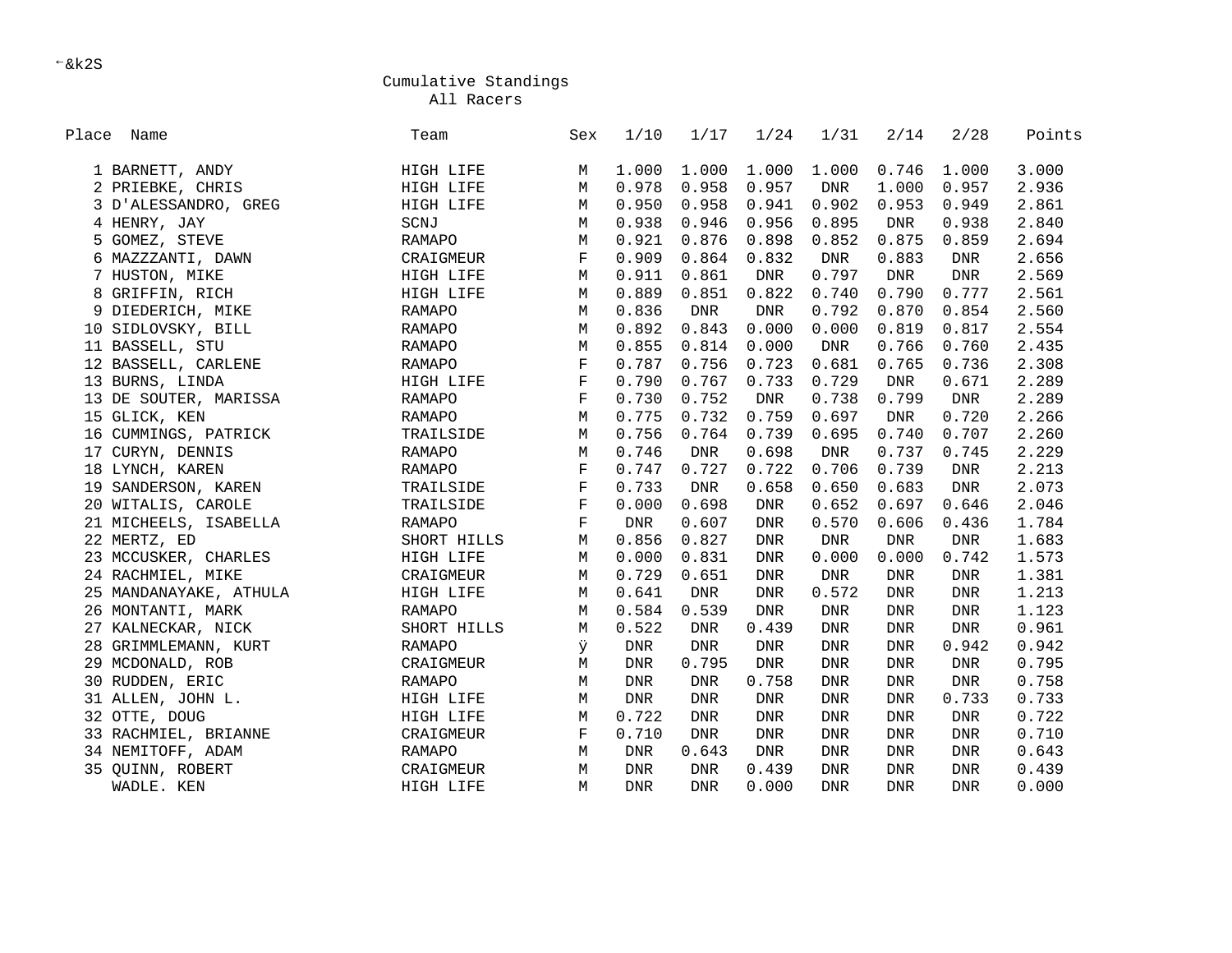women were also the control of the Momen women women were the control of the control of the control of the control of the control of the control of the control of the control of the control of the control of the control of

| Place<br>Name        | Team      | Sex | 1/10  | . / 1      | 1/24       | 1/31       | 2/14       | 2/28       | Points |
|----------------------|-----------|-----|-------|------------|------------|------------|------------|------------|--------|
| 1 MAZZZANTI, DAWN    | CRAIGMEUR | F.  | 0.909 | 0.864      | 0.832      | <b>DNR</b> | 0.883      | <b>DNR</b> | 2.656  |
| 2 BASSELL, CARLENE   | RAMAPO    | F.  | 0.787 | 0.756      | 0.723      | 0.681      | 0.765      | 0.736      | 2.308  |
| 3 BURNS, LINDA       | HIGH LIFE | F.  | 0.790 | 0.767      | 0.733      | 0.729      | <b>DNR</b> | 0.671      | 2.289  |
| 3 DE SOUTER, MARISSA | RAMAPO    | F.  | 0.730 | 0.752      | <b>DNR</b> | 0.738      | 0.799      | <b>DNR</b> | 2.289  |
| 5 LYNCH, KAREN       | RAMAPO    | F.  | 0.747 | 0.727      | 0.722      | 0.706      | 0.739      | <b>DNR</b> | 2.213  |
| 6 SANDERSON, KAREN   | TRAILSIDE | F.  | 0.733 | <b>DNR</b> | 0.658      | 0.650      | 0.683      | <b>DNR</b> | 2.073  |
| 7 WITALIS, CAROLE    | TRAILSIDE | F.  | 0.000 | 0.698      | <b>DNR</b> | 0.652      | 0.697      | 0.646      | 2.046  |
| 8 MICHEELS, ISABELLA | RAMAPO    | F.  | DNR   | 0.607      | <b>DNR</b> | 0.570      | 0.606      | 0.436      | 1.784  |
| 9 RACHMIEL, BRIANNE  | CRAIGMEUR | F.  | 0.710 | <b>DNR</b> | <b>DNR</b> | <b>DNR</b> | DNR        | <b>DNR</b> | 0.710  |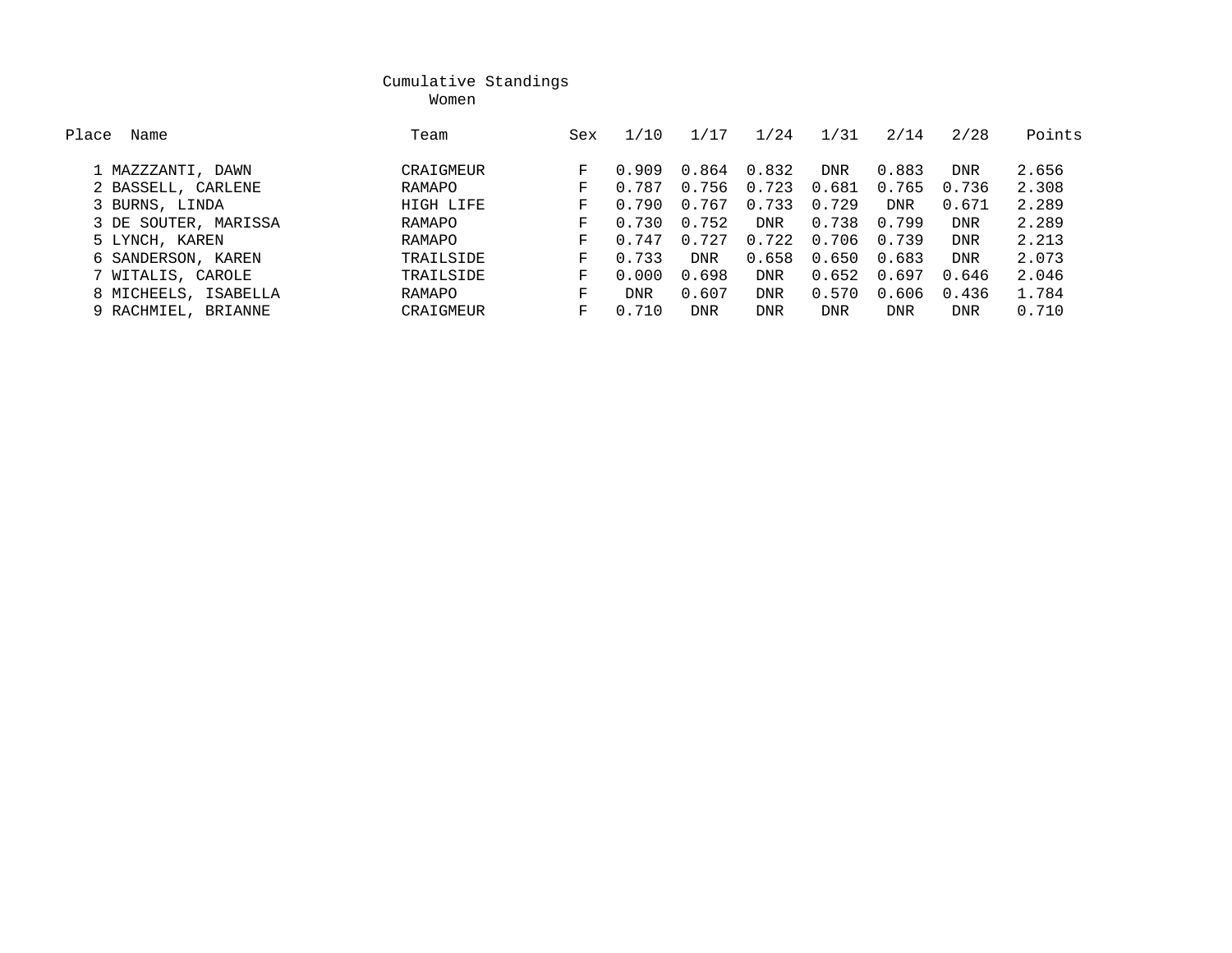ment of the control of the control of the control of the control of the control of the control of the control o

| Place Name |                        | Team        | Sex | 1/10       | 1/17       | 1/24       | 1/31       | 2/14       | 2/28       | Points |
|------------|------------------------|-------------|-----|------------|------------|------------|------------|------------|------------|--------|
|            | 1 BARNETT, ANDY        | HIGH LIFE   | М   | 1,000      | 1,000      | 1,000      | 1,000      | 0.746      | 1,000      | 3.000  |
|            | 2 PRIEBKE, CHRIS       | HIGH LIFE   | M   | 0.978      | 0.958      | 0.957      | DNR        | 1.000      | 0.957      | 2.936  |
|            | 3 D'ALESSANDRO, GREG   | HIGH LIFE   | M   | 0.950      | 0.958      | 0.941      | 0.902      | 0.953      | 0.949      | 2.861  |
|            | 4 HENRY, JAY           | SCNJ        | М   | 0.938      | 0.946      | 0.956      | 0.895      | DNR        | 0.938      | 2.840  |
|            | 5 GOMEZ, STEVE         | RAMAPO      | М   | 0.921      | 0.876      | 0.898      | 0.852      | 0.875      | 0.859      | 2.694  |
|            | 6 HUSTON, MIKE         | HIGH LIFE   | М   | 0.911      | 0.861      | DNR        | 0.797      | DNR        | <b>DNR</b> | 2.569  |
|            | 7 GRIFFIN, RICH        | HIGH LIFE   | M   | 0.889      | 0.851      | 0.822      | 0.740      | 0.790      | 0.777      | 2.561  |
|            | 8 DIEDERICH, MIKE      | RAMAPO      | М   | 0.836      | DNR        | <b>DNR</b> | 0.792      | 0.870      | 0.854      | 2.560  |
|            | 9 SIDLOVSKY, BILL      | RAMAPO      | M   | 0.892      | 0.843      | 0.000      | 0.000      | 0.819      | 0.817      | 2.554  |
| 10         | BASSELL, STU           | RAMAPO      | M   | 0.855      | 0.814      | 0.000      | DNR        | 0.766      | 0.760      | 2.435  |
|            | 11 GLICK, KEN          | RAMAPO      | М   | 0.775      | 0.732      | 0.759      | 0.697      | DNR        | 0.720      | 2.266  |
|            | 12 CUMMINGS, PATRICK   | TRAILSIDE   | M   | 0.756      | 0.764      | 0.739      | 0.695      | 0.740      | 0.707      | 2.260  |
|            | 13 CURYN, DENNIS       | RAMAPO      | M   | 0.746      | DNR        | 0.698      | <b>DNR</b> | 0.737      | 0.745      | 2.229  |
|            | 14 MERTZ, ED           | SHORT HILLS | M   | 0.856      | 0.827      | <b>DNR</b> | <b>DNR</b> | DNR        | DNR        | 1.683  |
|            | 15 MCCUSKER, CHARLES   | HIGH LIFE   | М   | 0.000      | 0.831      | DNR        | 0.000      | 0.000      | 0.742      | 1.573  |
|            | 16 RACHMIEL, MIKE      | CRAIGMEUR   | М   | 0.729      | 0.651      | <b>DNR</b> | <b>DNR</b> | <b>DNR</b> | <b>DNR</b> | 1.381  |
|            | 17 MANDANAYAKE, ATHULA | HIGH LIFE   | М   | 0.641      | DNR        | DNR        | 0.572      | <b>DNR</b> | DNR        | 1.213  |
|            | 18 MONTANTI, MARK      | RAMAPO      | M   | 0.584      | 0.539      | DNR        | <b>DNR</b> | <b>DNR</b> | <b>DNR</b> | 1.123  |
|            | 19 KALNECKAR, NICK     | SHORT HILLS | М   | 0.522      | DNR        | 0.439      | <b>DNR</b> | <b>DNR</b> | <b>DNR</b> | 0.961  |
|            | 20 MCDONALD, ROB       | CRAIGMEUR   | М   | DNR        | 0.795      | DNR        | DNR        | <b>DNR</b> | <b>DNR</b> | 0.795  |
|            | 21 RUDDEN, ERIC        | RAMAPO      | М   | <b>DNR</b> | <b>DNR</b> | 0.758      | <b>DNR</b> | <b>DNR</b> | <b>DNR</b> | 0.758  |
|            | 22 ALLEN, JOHN L.      | HIGH LIFE   | М   | <b>DNR</b> | <b>DNR</b> | <b>DNR</b> | <b>DNR</b> | <b>DNR</b> | 0.733      | 0.733  |
|            | 23 OTTE, DOUG          | HIGH LIFE   | М   | 0.722      | DNR        | <b>DNR</b> | <b>DNR</b> | <b>DNR</b> | <b>DNR</b> | 0.722  |
|            | 24 NEMITOFF, ADAM      | RAMAPO      | М   | DNR        | 0.643      | DNR        | <b>DNR</b> | <b>DNR</b> | <b>DNR</b> | 0.643  |
|            | 25 QUINN, ROBERT       | CRAIGMEUR   | М   | DNR        | <b>DNR</b> | 0.439      | <b>DNR</b> | <b>DNR</b> | <b>DNR</b> | 0.439  |
|            | WADLE. KEN             | HIGH LIFE   | М   | <b>DNR</b> | <b>DNR</b> | 0.000      | <b>DNR</b> | <b>DNR</b> | <b>DNR</b> | 0.000  |